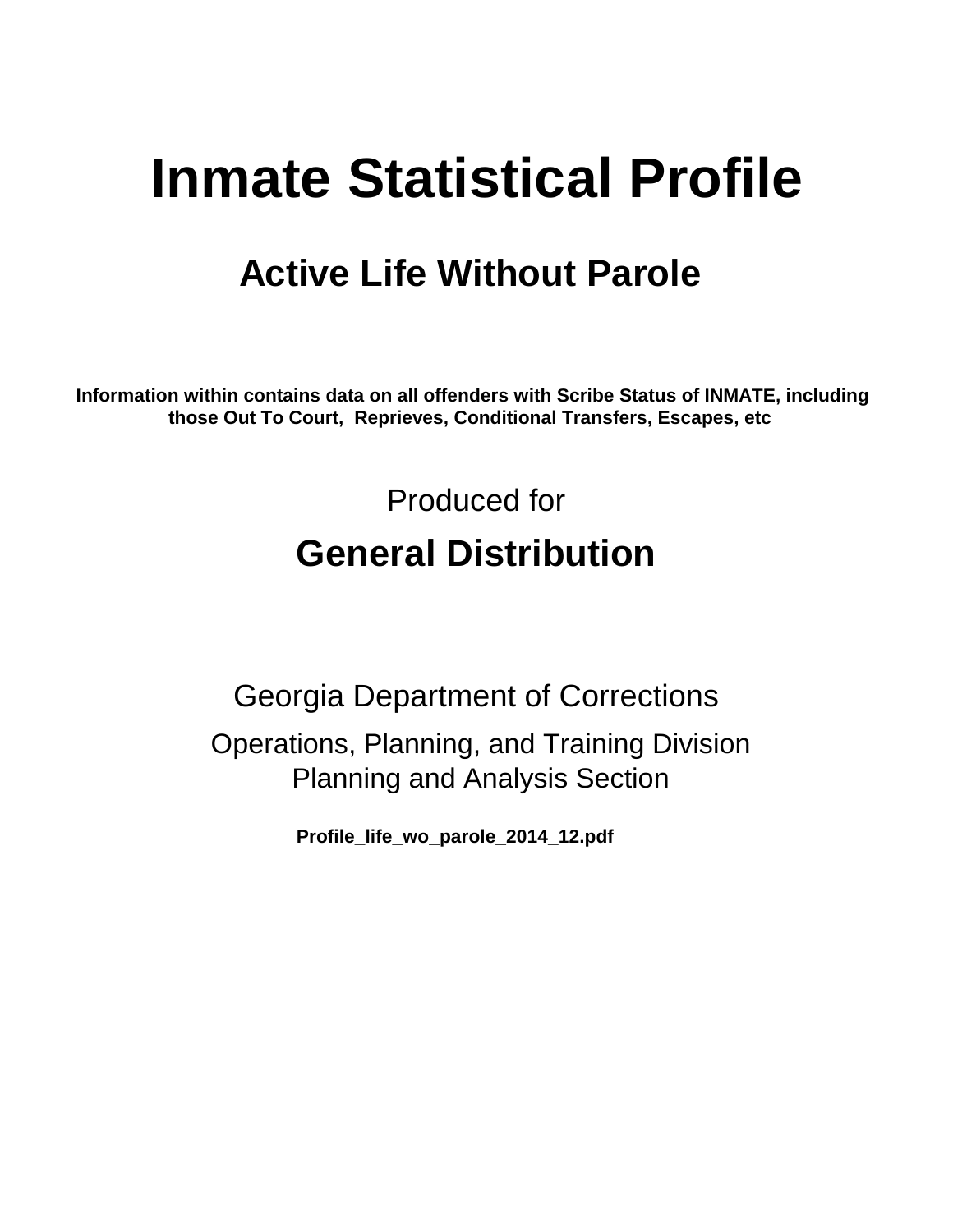**Contents** 

**Active Life Without Parole** 

Produced for **General Distribution**

# Table of Contents

| <b>Demographic information</b>                                       |
|----------------------------------------------------------------------|
| 4 Military service                                                   |
| 5 Current age, broken out in ten year age groups                     |
| 6 Race group                                                         |
| 7 Marital status, self-reported at entry to prison                   |
| 8 Number of children, self-reported at entry to prison               |
| 9 Home county - self-reported at entry to prison                     |
| 13 Employment status before prison, self-reported at entry to prison |
| 14 Height, measured at entry to prison                               |
| 15 Weight, measured at entry to prison                               |
| 16 Military service                                                  |
| <b>Correctional information</b>                                      |
| 17 Type of admission to prison                                       |
| 18 Current / last institution type                                   |
| 19 Institution type - transitional centers                           |
| 20 Institution type - county prisons                                 |
| 21 Institution type - state prisons                                  |
| 22 Institution type - private prisons                                |
| 23 Number of disciplinary reports                                    |
| 24 Number of transfers                                               |
| 25 Number of escapes                                                 |
| 26 Split sentence - Probation to follow                              |
| 27 Time served in current (or last) institution                      |
| <b>Educational, psychological and physical information</b>           |
| 28 Highest grade level attained                                      |
| 29 Culture fair IQ scores                                            |
| 30 Wide Range Achievement Test (WRAT) reading score                  |
| 31 Wide Range Achievement Test (WRAT) math score                     |
| 32 Wide Range Achievement Test (WRAT) spelling score                 |
| 33 Current / last mental health treatment level                      |
| 34 PULHESDWIT medical scale - 'P' overall condition ('P'hysical)     |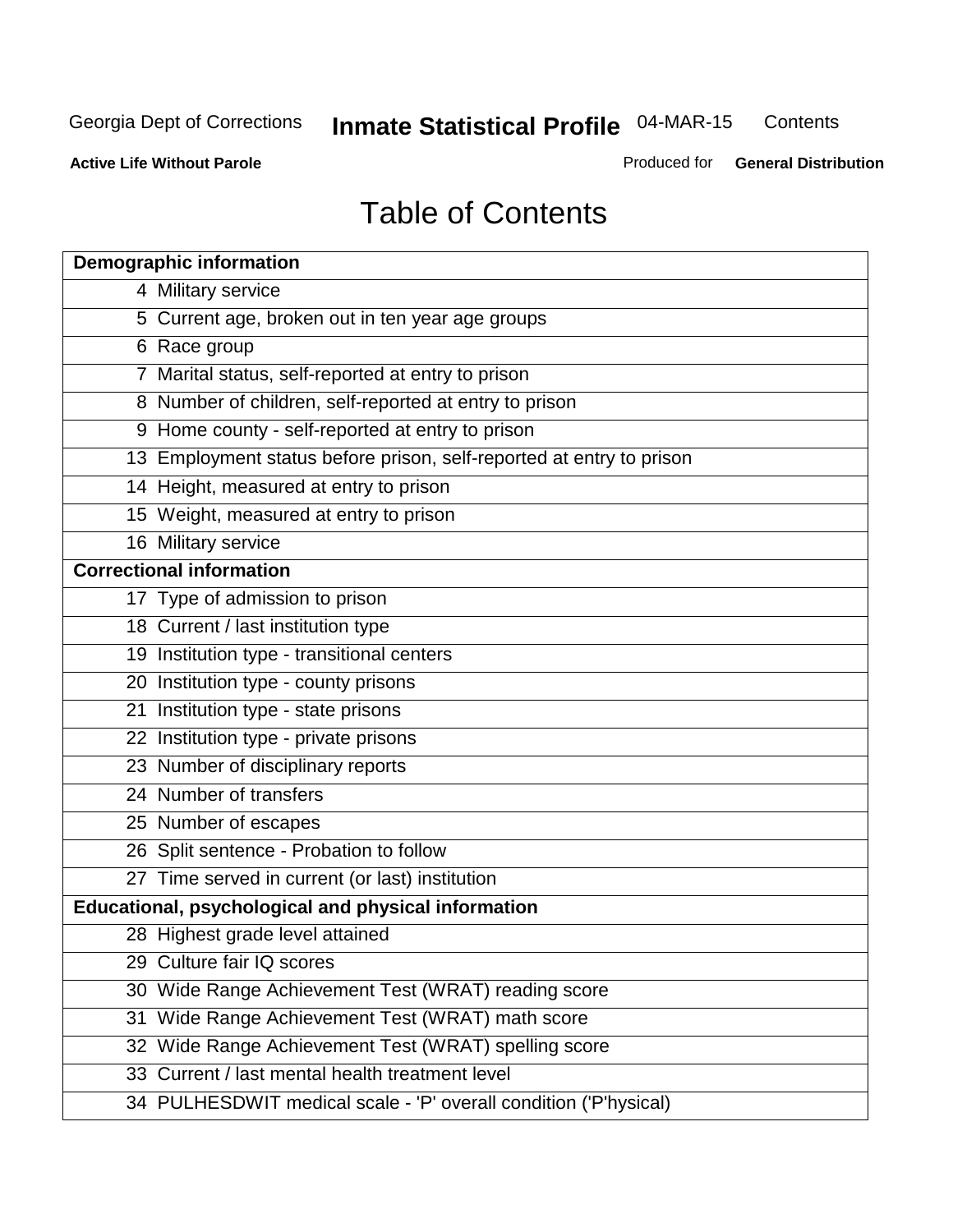**Contents** 

**Active Life Without Parole** 

Produced for **General Distribution**

# Table of Contents

| <b>Educational, psychological and physical information</b>     |
|----------------------------------------------------------------|
| 35 PULHESDWIT medical scale - 'U' upper body                   |
| 36 PULHESDWIT medical scale - 'L' lower body                   |
| 37 PULHESDWIT medical scale - 'H' hearing                      |
| 38 PULHESDWIT medical scale - 'E' vision                       |
| 39 PULHESDWIT medical scale -'S' psychiatric                   |
| 40 PULHESDWIT medical scale - 'D' dental                       |
| 41 PULHESDWIT medical scale - 'W' work ability                 |
| 42 PULHESDWIT medical scale - 'I' impairment                   |
| 43 PULHESDWIT medical scale - 'T' transportability             |
| <b>Crimes and criminal history information</b>                 |
| 44 Number of prior Georgia incarcerations                      |
| 45 Prison sentence in years                                    |
| 46 Primary offense, broken out into felonies vs misdemeanors   |
| 47 Primary offense, broken out into six broad crime categories |
| 48 Primary offense, detailed offense code                      |
| 50 County of conviction of primary offense                     |
| 54 Circuit of conviction of primary offense                    |
| 56 Years served (jail + prison) in this incarceration          |
| <b>Medical information</b>                                     |
| 57 Results of most recent HIV test                             |
| 58 Results of most recent tuberculosis test                    |
| 59 Results of most recent syphilis test                        |
| 60 Results of most recent Hepatitis-C test                     |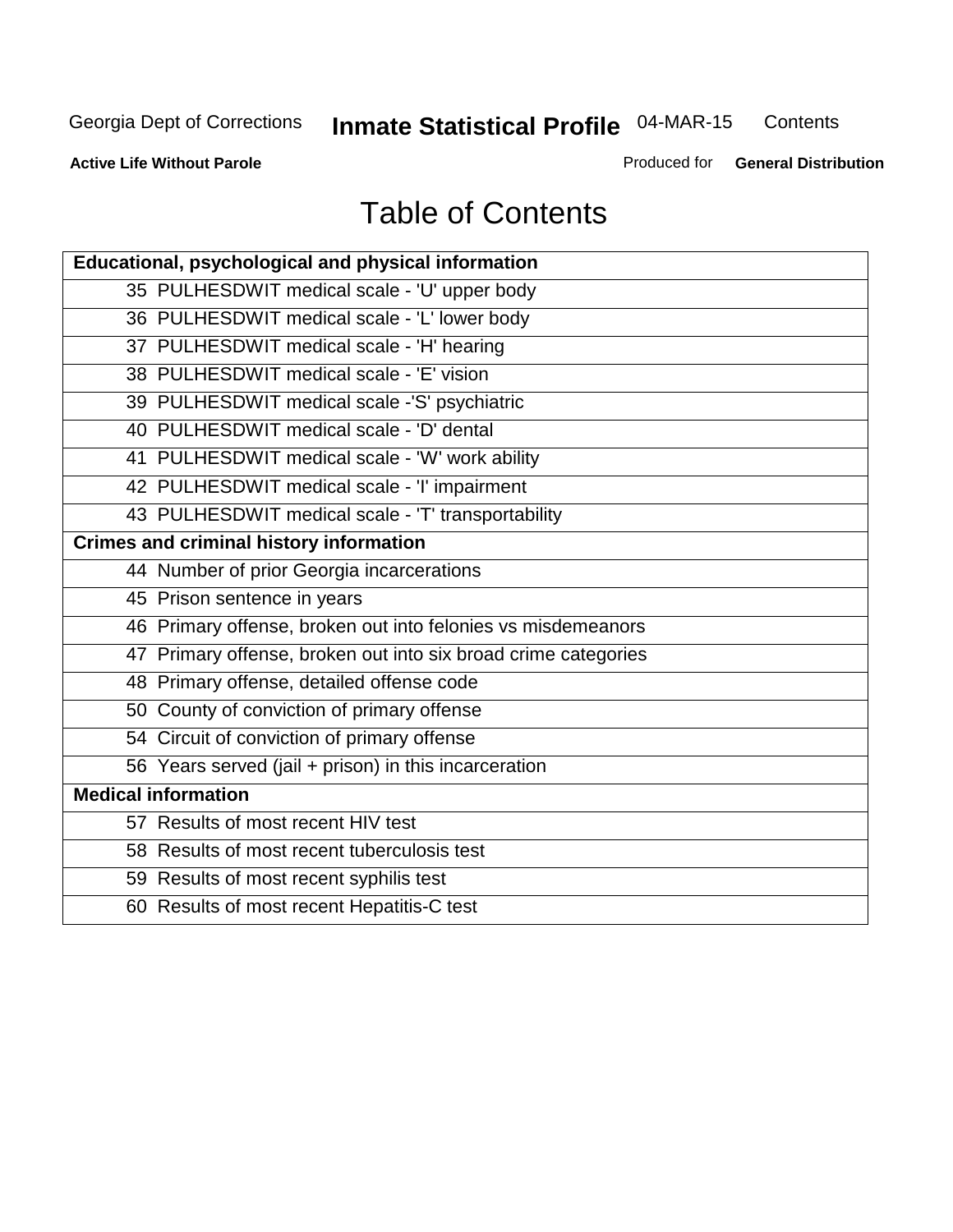#### **Active Life Without Parole**

#### Produced for **General Distribution**

### Current age, broken out in ten-year age groups

|                          | <b>Male</b>     |          | <b>Female</b> |              |        | <b>Total</b> |                 |        |
|--------------------------|-----------------|----------|---------------|--------------|--------|--------------|-----------------|--------|
| <b>Current Age</b>       | <b>Count</b>    | Col %    | Row %         | <b>Count</b> | Col %  | Row %        | <b>Total</b>    | Col %  |
| <b>Teens (1-19)</b>      | 4               | 0.39%    | 100.00%       |              |        |              | 4               | 0.38%  |
| <b>Twenties (20-29)</b>  | 150             | 14.72%   | 98.04%        | 3            | 10.34% | 1.96%        | 153             | 14.60% |
| <b>Thirties (30-39)</b>  | 277             | 27.18%   | 96.85%        | 9            | 31.03% | 3.15%        | 286             | 27.29% |
| <b>Forties (40-49)</b>   | 296             | 29.05%   | 97.05%        | 9            | 31.03% | $2.95\%$     | 305             | 29.10% |
| <b>Fifties (50-59)</b>   | 201             | 19.73%   | 96.17%        | 8            | 27.59% | 3.83%        | 209             | 19.94% |
| <b>Sixties (60-69)</b>   | 72              | $7.07\%$ | 100.00%       |              |        |              | 72              | 6.87%  |
| Seventy + (70 and above) | 19 <sup>1</sup> | $1.86\%$ | 100.00%       |              |        |              | 19 <sup>1</sup> | 1.81%  |
| <b>Total Reported</b>    | 1,019           | 100%     | 97.23%        | 29           | 100%   | 2.77%        | 1,048           | 100%   |

| Not $Re$<br><b>Reported</b> |        |    |      |
|-----------------------------|--------|----|------|
| <b>Total</b><br>Cror        | 019. ا | 29 | ,048 |

| Mean<br>(average)       | 42.61  | 41.69 | 42.59 |
|-------------------------|--------|-------|-------|
| Median (middle)         |        |       | 44    |
| Mode<br>(most frequent) | <br>vu |       | 33    |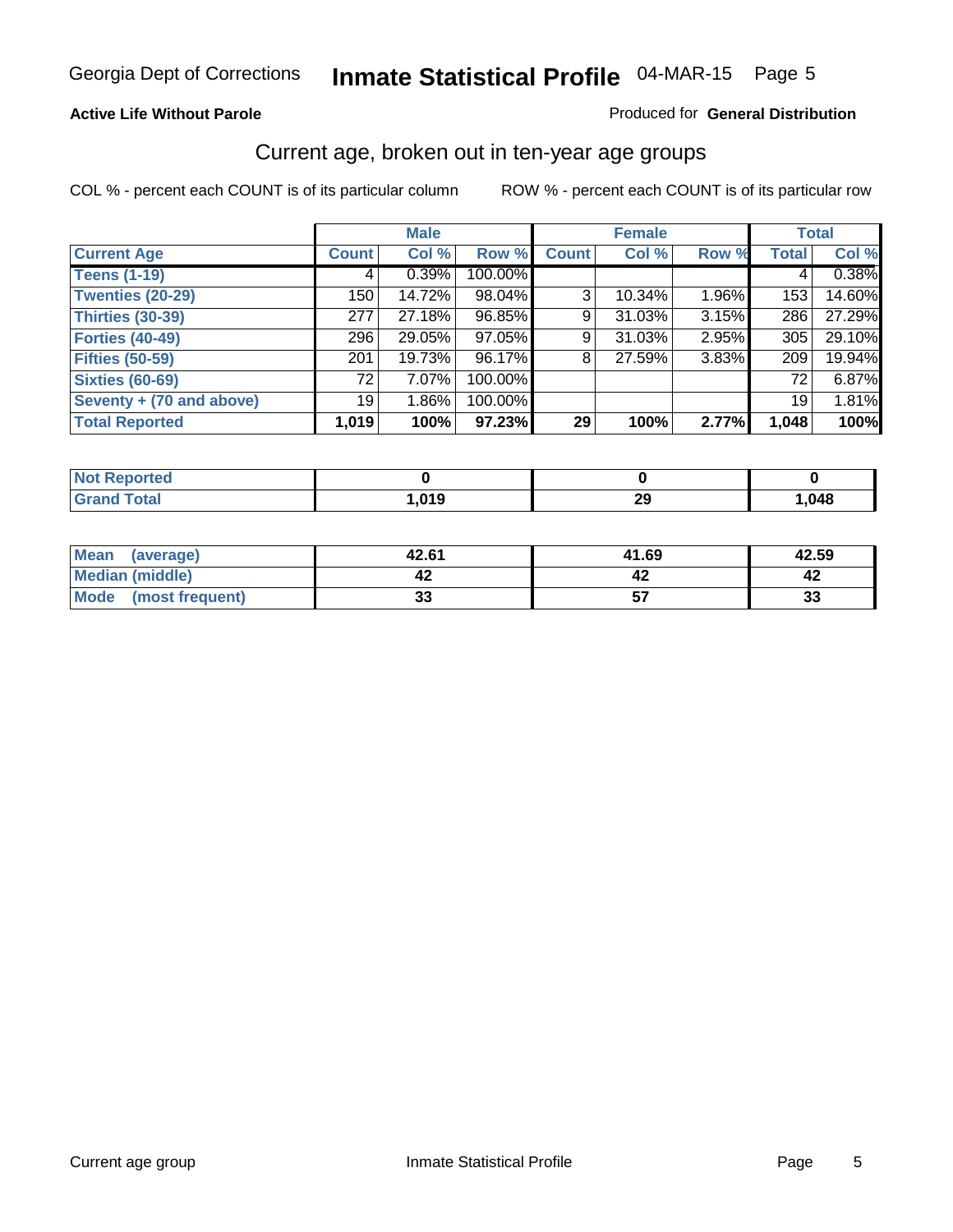#### **Active Life Without Parole**

Produced for **General Distribution**

### Race group

|                       | <b>Male</b>  |        |                    | <b>Female</b> |        |       | <b>Total</b> |        |
|-----------------------|--------------|--------|--------------------|---------------|--------|-------|--------------|--------|
| <b>Race Group</b>     | <b>Count</b> | Col %  | <b>Row % Count</b> |               | Col %  | Row % | <b>Total</b> | Col %  |
| <b>White</b>          | 231          | 22.67% | 95.45%             | 11            | 37.93% | 4.55% | 242          | 23.09% |
| <b>Black</b><br>2     | 761          | 74.68% | 97.81%             | 17            | 58.62% | 2.19% | 778          | 74.24% |
| <b>Other</b><br>5     |              | .10%   | 100.00%            |               |        |       |              | .10%   |
| <b>Asian</b><br>6     |              | .39%   | 100.00%            |               |        |       | 4            | .38%   |
| <b>Hispanic</b><br>10 | 22           | 2.16%  | 95.65%             |               | 3.45%  | 4.35% | 23           | 2.19%  |
| <b>Total Reported</b> | 1,019        | 100%   | 97.23%             | 29            | 100%   | 2.77% | 1,048        | 100%   |

| วrted |      |           |        |
|-------|------|-----------|--------|
| Total | ,019 | or.<br>73 | 048, ا |

| M |  |
|---|--|
|   |  |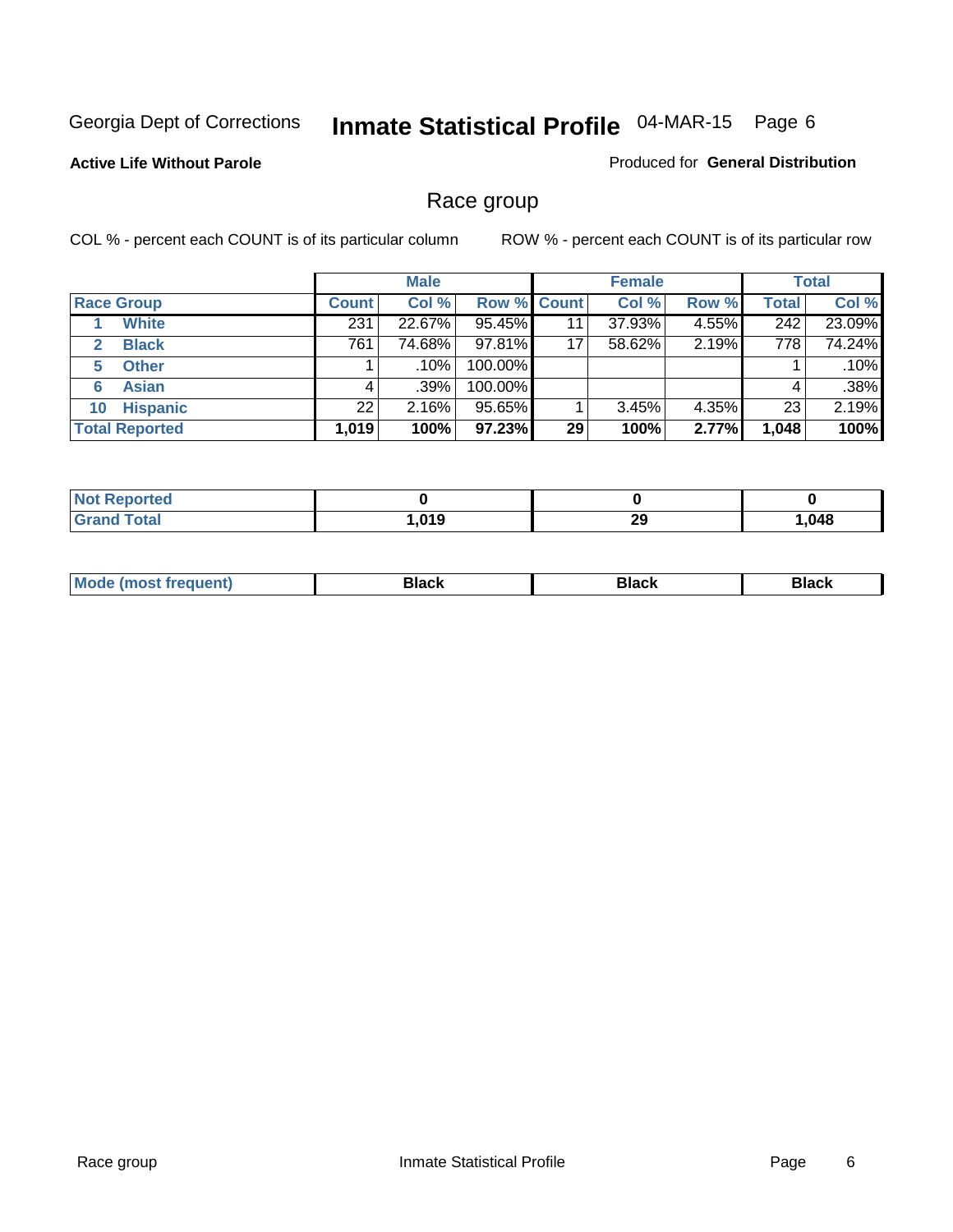#### **Active Life Without Parole**

#### Produced for **General Distribution**

### Marital status, self-reported at entry to prison

|                        |              | <b>Male</b> |         |              | <b>Female</b> |        |              | <b>Total</b> |
|------------------------|--------------|-------------|---------|--------------|---------------|--------|--------------|--------------|
| <b>Marital Status</b>  | <b>Count</b> | Col %       | Row %   | <b>Count</b> | Col %         | Row %  | <b>Total</b> | Col %        |
| <b>Unknown</b>         | 3            | .29%        | 100.00% |              |               |        | 3            | .29%         |
| <b>Divorced</b><br>D   | 86           | $8.44\%$    | 97.73%  | 2            | 6.90%         | 2.27%  | 88           | 8.40%        |
| <b>Married</b><br>М    | 146          | 14.33%      | 96.05%  | 6            | 20.69%        | 3.95%  | 152          | 14.50%       |
| <b>Separated</b><br>S. | 26           | 2.55%       | 89.66%  | 3            | 10.34%        | 10.34% | 29           | 2.77%        |
| <b>Unmarried</b><br>U  | 738          | 72.42%      | 98.27%  | 13           | 44.83%        | 1.73%  | 751          | 71.66%       |
| <b>Widow</b><br>W      | 20           | 1.96%       | 80.00%  | 5            | 17.24%        | 20.00% | 25           | 2.39%        |
| <b>Total Reported</b>  | 1,019        | 100%        | 97.23%  | 29           | 100%          | 2.77%  | 1,048        | 100%         |

| $\sim$ 40 | 0.01C<br> | nr.<br>~~ | .048 |
|-----------|-----------|-----------|------|

|  | Mode<br>(most frequent) | Jnmarried | Unmarried | Jnmarried |
|--|-------------------------|-----------|-----------|-----------|
|--|-------------------------|-----------|-----------|-----------|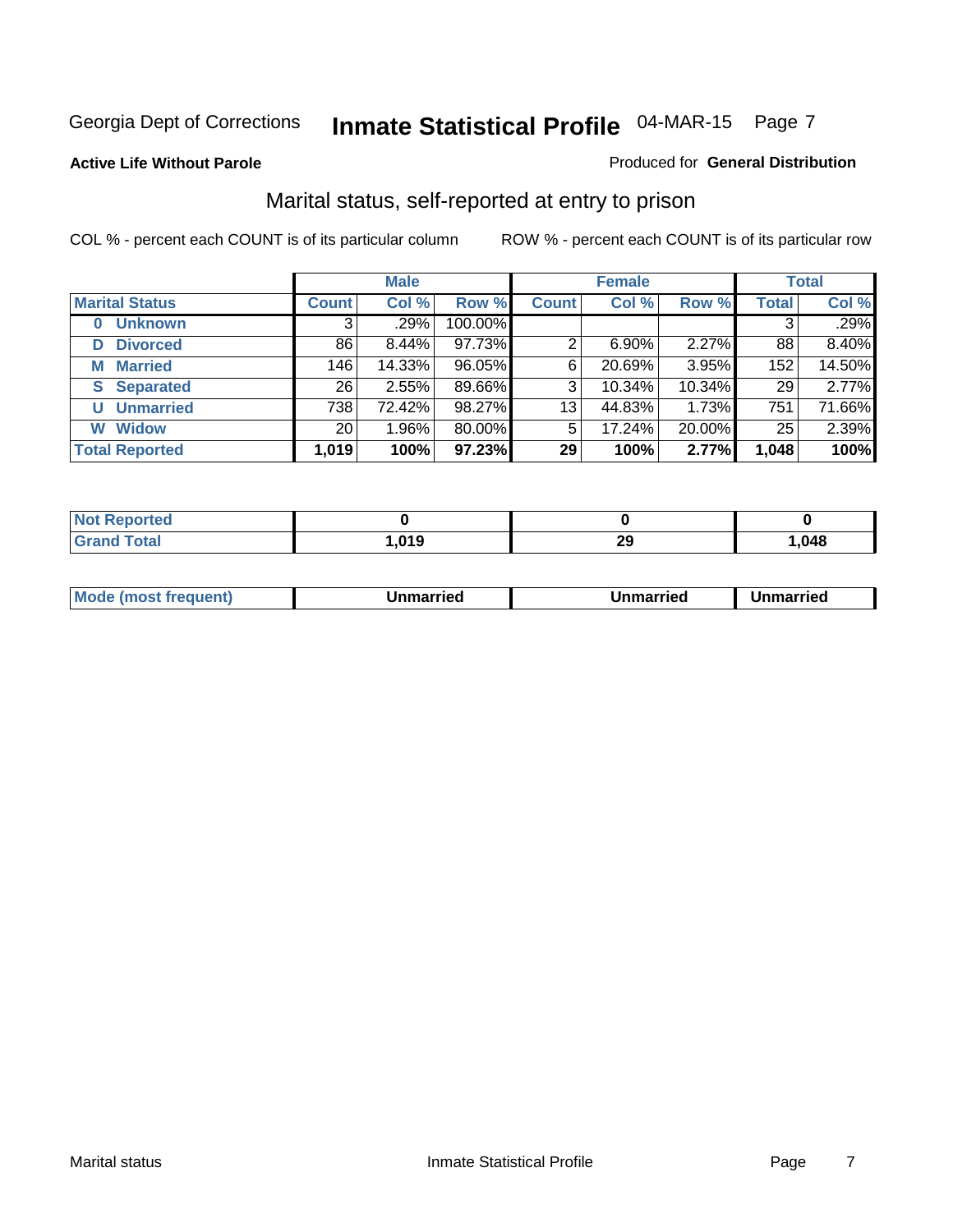#### **Active Life Without Parole**

#### Produced for **General Distribution**

### Number of children, self reported at entry to prison

|                           |              | <b>Male</b> |         |              | <b>Female</b> |       |              | <b>Total</b> |
|---------------------------|--------------|-------------|---------|--------------|---------------|-------|--------------|--------------|
| <b>Number of Children</b> | <b>Count</b> | Col %       | Row %   | <b>Count</b> | Col %         | Row % | <b>Total</b> | Col %        |
| $\bf{0}$                  | 376          | 37.23%      | 96.91%  | 12           | 41.38%        | 3.09% | 388          | 37.34%       |
|                           | 238          | 23.56%      | 97.54%  | 6            | 20.69%        | 2.46% | 244          | 23.48%       |
| $\overline{2}$            | 170          | 16.83%      | 98.27%  | 3            | 10.34%        | 1.73% | 173          | 16.65%       |
| 3                         | 100          | 9.90%       | 96.15%  | 4            | 13.79%        | 3.85% | 104          | 10.01%       |
| 4                         | 68           | 6.73%       | 98.55%  |              | 3.45%         | 1.45% | 69           | 6.64%        |
| 5                         | 32           | 3.17%       | 91.43%  | 3            | 10.34%        | 8.57% | 35           | 3.37%        |
| $6\phantom{a}$            | 13           | 1.29%       | 100.00% |              |               |       | 13           | 1.25%        |
| 7                         | 5            | 0.50%       | 100.00% |              |               |       | 5            | 0.48%        |
| 8                         |              | 0.10%       | 100.00% |              |               |       |              | 0.10%        |
| 9                         | 2            | 0.20%       | 100.00% |              |               |       | 2            | 0.19%        |
| 10                        | 2            | 0.20%       | 100.00% |              |               |       | 2            | 0.19%        |
| Over 10                   | 3            | 0.30%       | 100.00% |              |               |       | 3            | 0.29%        |
| <b>Total Reported</b>     | 1,010        | 100%        | 97.21%  | 29           | 100%          | 2.79% | 1,039        | 100%         |

| <b>Porteu</b> |      |           |      |
|---------------|------|-----------|------|
| <b>otal</b>   | ,019 | or.<br>20 | ,048 |

| Mean<br>(average)       | 1.49 | 1.48 | 1.49 |
|-------------------------|------|------|------|
| Median (middle)         |      |      |      |
| Mode<br>(most frequent) |      |      |      |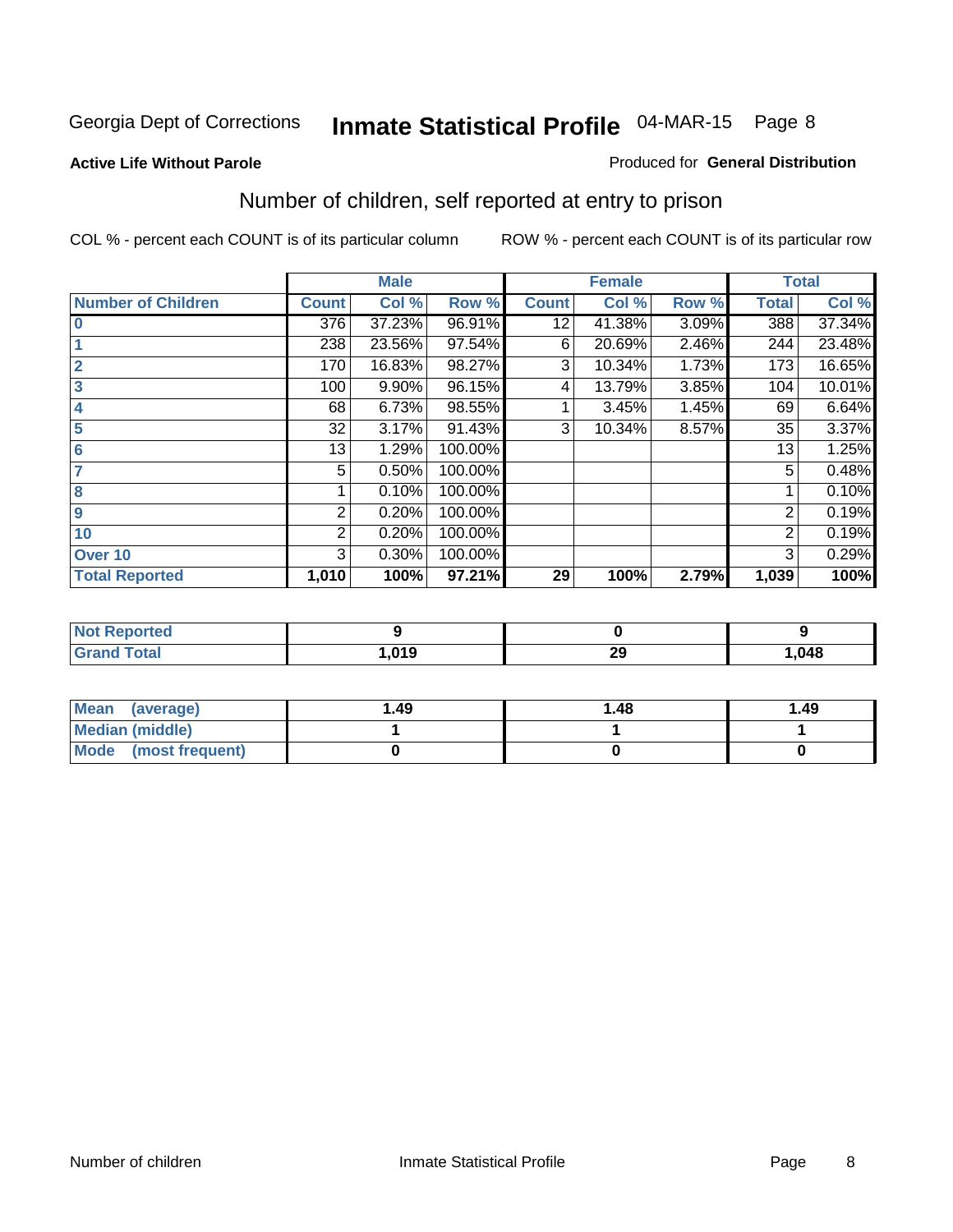#### **Active Life Without Parole**

#### Produced for **General Distribution**

### Home county, self-reported at entry to prison

|     |                             |                 | <b>Male</b> |         |              | <b>Female</b> |        | <b>Total</b>    |        |
|-----|-----------------------------|-----------------|-------------|---------|--------------|---------------|--------|-----------------|--------|
|     | <b>Home County</b>          | <b>Count</b>    | Col %       | Row %   | <b>Count</b> | Col %         | Row %  | <b>Total</b>    | Col %  |
| 000 | <b>Unknown</b>              | 188             | 18.45%      | 95.92%  | 8            | 27.59%        | 4.08%  | 196             | 18.70% |
| 001 | <b>Appling County</b>       | 4               | .39%        | 100.00% |              |               |        | 4               | .38%   |
| 002 | <b>Atkinson County</b>      | 1               | .10%        | 100.00% |              |               |        | 1               | .10%   |
| 003 | <b>Bacon County</b>         | 1               | .10%        | 100.00% |              |               |        | 1               | .10%   |
| 005 | <b>Baldwin County</b>       | 3               | .29%        | 100.00% |              |               |        | 3               | .29%   |
| 007 | <b>Barrow County</b>        | $\overline{7}$  | .69%        | 100.00% |              |               |        | $\overline{7}$  | .67%   |
| 008 | <b>Bartow County</b>        | $\overline{6}$  | .59%        | 100.00% |              |               |        | 6               | .57%   |
| 009 | <b>Ben Hill County</b>      | $\overline{5}$  | .49%        | 100.00% |              |               |        | 5               | .48%   |
| 010 | <b>Berrien County</b>       | 2               | .20%        | 100.00% |              |               |        | 2               | .19%   |
| 011 | <b>Bibb County</b>          | $\overline{21}$ | 2.06%       | 95.45%  | 1            | 3.45%         | 4.55%  | $\overline{22}$ | 2.10%  |
| 012 | <b>Bleckley County</b>      | $\overline{c}$  | .20%        | 100.00% |              |               |        | $\overline{2}$  | .19%   |
| 014 | <b>Brooks County</b>        | 1               | .10%        | 100.00% |              |               |        | 1               | .10%   |
| 016 | <b>Bulloch County</b>       | 4               | .39%        | 100.00% |              |               |        | 4               | .38%   |
| 017 | <b>Burke County</b>         | $\overline{9}$  | .88%        | 100.00% |              |               |        | 9               | .86%   |
| 018 | <b>Butts County</b>         | $\overline{2}$  | .20%        | 100.00% |              |               |        | $\overline{2}$  | .19%   |
| 020 | <b>Camden County</b>        | 5               | .49%        | 83.33%  | 1            | 3.45%         | 16.67% | 6               | .57%   |
| 021 | <b>Candler County</b>       | 1               | .10%        | 100.00% |              |               |        | 1               | .10%   |
| 022 | <b>Carroll County</b>       | $\overline{2}$  | .20%        | 100.00% |              |               |        | $\overline{2}$  | .19%   |
| 023 | <b>Catoosa County</b>       | $\overline{3}$  | .29%        | 100.00% |              |               |        | $\overline{3}$  | .29%   |
| 025 | <b>Chatham County</b>       | $\overline{39}$ | 3.83%       | 100.00% |              |               |        | $\overline{39}$ | 3.72%  |
| 026 | <b>Chattahoochee County</b> | 1               | .10%        | 100.00% |              |               |        | 1               | .10%   |
| 027 | <b>Chattooga County</b>     | 1               | .10%        | 100.00% |              |               |        | 1               | .10%   |
| 028 | <b>Cherokee County</b>      | $\overline{2}$  | .20%        | 100.00% |              |               |        | $\overline{2}$  | .19%   |
| 029 | <b>Clarke County</b>        | $\overline{19}$ | 1.86%       | 100.00% |              |               |        | $\overline{19}$ | 1.81%  |
| 030 | <b>Clay County</b>          | 1               | .10%        | 100.00% |              |               |        | 1               | .10%   |
| 031 | <b>Clayton County</b>       | $\overline{28}$ | 2.75%       | 100.00% |              |               |        | $\overline{28}$ | 2.67%  |
| 033 | <b>Cobb County</b>          | 40              | 3.93%       | 100.00% |              |               |        | $\overline{40}$ | 3.82%  |
| 034 | <b>Coffee County</b>        | $\overline{3}$  | .29%        | 100.00% |              |               |        | 3               | .29%   |
| 035 | <b>Colquitt County</b>      | $\overline{3}$  | .29%        | 100.00% |              |               |        | $\overline{3}$  | .29%   |
| 036 | <b>Columbia County</b>      | $\overline{6}$  | .59%        | 85.71%  | 1            | 3.45%         | 14.29% | $\overline{7}$  | .67%   |
| 037 | <b>Cook County</b>          | 4               | .39%        | 100.00% |              |               |        | 4               | .38%   |
| 038 | <b>Coweta County</b>        | 4               | .39%        | 80.00%  | 1            | 3.45%         | 20.00% | 5               | .48%   |
| 040 | <b>Crisp County</b>         | 4               | .39%        | 100.00% |              |               |        | 4               | .38%   |
| 042 | <b>Dawson County</b>        | 1               | .10%        | 100.00% |              |               |        | 1               | .10%   |
| 043 | <b>Decatur County</b>       | $\overline{2}$  | .20%        | 100.00% |              |               |        | $\overline{2}$  | .19%   |
| 044 | <b>Dekalb County</b>        | $\overline{77}$ | 7.56%       | 100.00% |              |               |        | 77              | 7.35%  |
| 045 | <b>Dodge County</b>         | 1               | .10%        | 100.00% |              |               |        | 1               | .10%   |
| 046 | <b>Dooly County</b>         | 1               | .10%        | 50.00%  | 1            | 3.45%         | 50.00% | $\overline{2}$  | .19%   |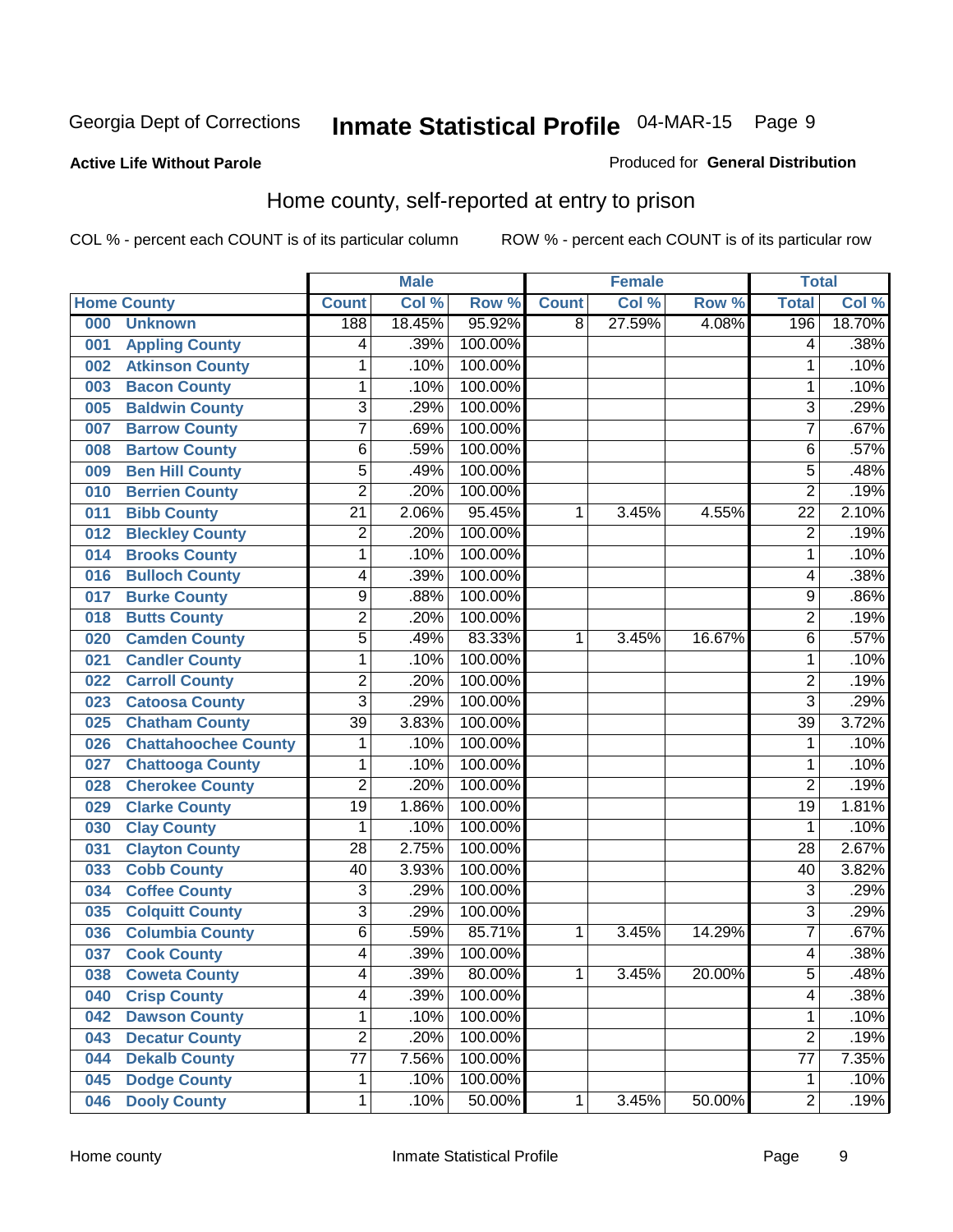#### **Active Life Without Parole**

#### Produced for **General Distribution**

### Home county, self-reported at entry to prison

|     |                          |                  | <b>Male</b> |         |                | <b>Female</b> |        | <b>Total</b>     |        |
|-----|--------------------------|------------------|-------------|---------|----------------|---------------|--------|------------------|--------|
|     | <b>Home County</b>       | <b>Count</b>     | Col %       | Row %   | <b>Count</b>   | Col %         | Row %  | <b>Total</b>     | Col %  |
| 047 | <b>Dougherty County</b>  | $\overline{24}$  | 2.36%       | 96.00%  | 1              | 3.45%         | 4.00%  | $\overline{25}$  | 2.39%  |
| 048 | <b>Douglas County</b>    | 13               | 1.28%       | 86.67%  | $\overline{2}$ | 6.90%         | 13.33% | $\overline{15}$  | 1.43%  |
| 049 | <b>Early County</b>      | 1                | .10%        | 100.00% |                |               |        | 1                | .10%   |
| 051 | <b>Effingham County</b>  | $\overline{2}$   | .20%        | 100.00% |                |               |        | $\overline{2}$   | .19%   |
| 052 | <b>Elbert County</b>     | $\overline{3}$   | .29%        | 100.00% |                |               |        | 3                | .29%   |
| 053 | <b>Emanuel County</b>    | 4                | .39%        | 100.00% |                |               |        | 4                | .38%   |
| 056 | <b>Fayette County</b>    | $\overline{3}$   | .29%        | 100.00% |                |               |        | $\overline{3}$   | .29%   |
| 057 | <b>Floyd County</b>      | 14               | 1.37%       | 100.00% |                |               |        | 14               | 1.34%  |
| 058 | <b>Forsyth County</b>    | $\overline{3}$   | .29%        | 100.00% |                |               |        | 3                | .29%   |
| 059 | <b>Franklin County</b>   | $\overline{2}$   | .20%        | 66.67%  | 1              | 3.45%         | 33.33% | $\overline{3}$   | .29%   |
| 060 | <b>Fulton County</b>     | $\overline{142}$ | 13.94%      | 99.30%  | 1              | 3.45%         | .70%   | $\overline{143}$ | 13.65% |
| 061 | <b>Gilmer County</b>     | $\overline{2}$   | .20%        | 100.00% |                |               |        | $\overline{2}$   | .19%   |
| 063 | <b>Glynn County</b>      | $\overline{7}$   | .69%        | 100.00% |                |               |        | 7                | .67%   |
| 064 | <b>Gordon County</b>     | $\overline{2}$   | .20%        | 100.00% |                |               |        | $\overline{2}$   | .19%   |
| 066 | <b>Greene County</b>     | $\mathbf{1}$     | .10%        | 100.00% |                |               |        | 1                | .10%   |
| 067 | <b>Gwinnett County</b>   | 22               | 2.16%       | 95.65%  | 1              | 3.45%         | 4.35%  | 23               | 2.19%  |
| 068 | <b>Habersham County</b>  | 1                | .10%        | 100.00% |                |               |        | 1                | .10%   |
| 069 | <b>Hall County</b>       | 14               | 1.37%       | 100.00% |                |               |        | $\overline{14}$  | 1.34%  |
| 070 | <b>Hancock County</b>    | $\overline{2}$   | .20%        | 100.00% |                |               |        | $\overline{2}$   | .19%   |
| 071 | <b>Haralson County</b>   | $\overline{2}$   | .20%        | 100.00% |                |               |        | $\overline{2}$   | .19%   |
| 072 | <b>Harris County</b>     | $\mathbf 1$      | .10%        | 100.00% |                |               |        | 1                | .10%   |
| 073 | <b>Hart County</b>       | $\overline{2}$   | .20%        | 100.00% |                |               |        | $\overline{2}$   | .19%   |
| 074 | <b>Heard County</b>      | $\mathbf{1}$     | .10%        | 100.00% |                |               |        | 1                | .10%   |
| 075 | <b>Henry County</b>      | 6                | .59%        | 85.71%  | 1              | 3.45%         | 14.29% | $\overline{7}$   | .67%   |
| 076 | <b>Houston County</b>    | $\overline{16}$  | 1.57%       | 100.00% |                |               |        | $\overline{16}$  | 1.53%  |
| 078 | <b>Jackson County</b>    | $\overline{3}$   | .29%        | 100.00% |                |               |        | 3                | .29%   |
| 080 | <b>Jeff Davis County</b> | $\overline{2}$   | .20%        | 100.00% |                |               |        | $\overline{2}$   | .19%   |
| 081 | <b>Jefferson County</b>  | $\overline{3}$   | .29%        | 100.00% |                |               |        | $\overline{3}$   | .29%   |
| 082 | <b>Jenkins County</b>    | $\overline{2}$   | .20%        | 100.00% |                |               |        | $\overline{2}$   | .19%   |
| 087 | <b>Laurens County</b>    | 6                | .59%        | 100.00% |                |               |        | 6                | .57%   |
| 088 | <b>Lee County</b>        | 1                | .10%        | 100.00% |                |               |        | 1                | .10%   |
| 089 | <b>Liberty County</b>    | 7                | .69%        | 87.50%  | 1              | 3.45%         | 12.50% | 8                | .76%   |
| 090 | <b>Lincoln County</b>    | $\mathbf{1}$     | .10%        | 100.00% |                |               |        | 1                | .10%   |
| 091 | <b>Long County</b>       | $\mathbf 1$      | .10%        | 100.00% |                |               |        | 1                | .10%   |
| 092 | <b>Lowndes County</b>    | $\overline{8}$   | .79%        | 100.00% |                |               |        | $\overline{8}$   | .76%   |
| 093 | <b>Lumpkin County</b>    | 1                | .10%        | 100.00% |                |               |        | 1                | .10%   |
| 094 | <b>Macon County</b>      | $\mathbf 1$      | .10%        | 100.00% |                |               |        | 1                | .10%   |
| 095 | <b>Madison County</b>    | $\mathbf{1}$     | .10%        | 100.00% |                |               |        | 1                | .10%   |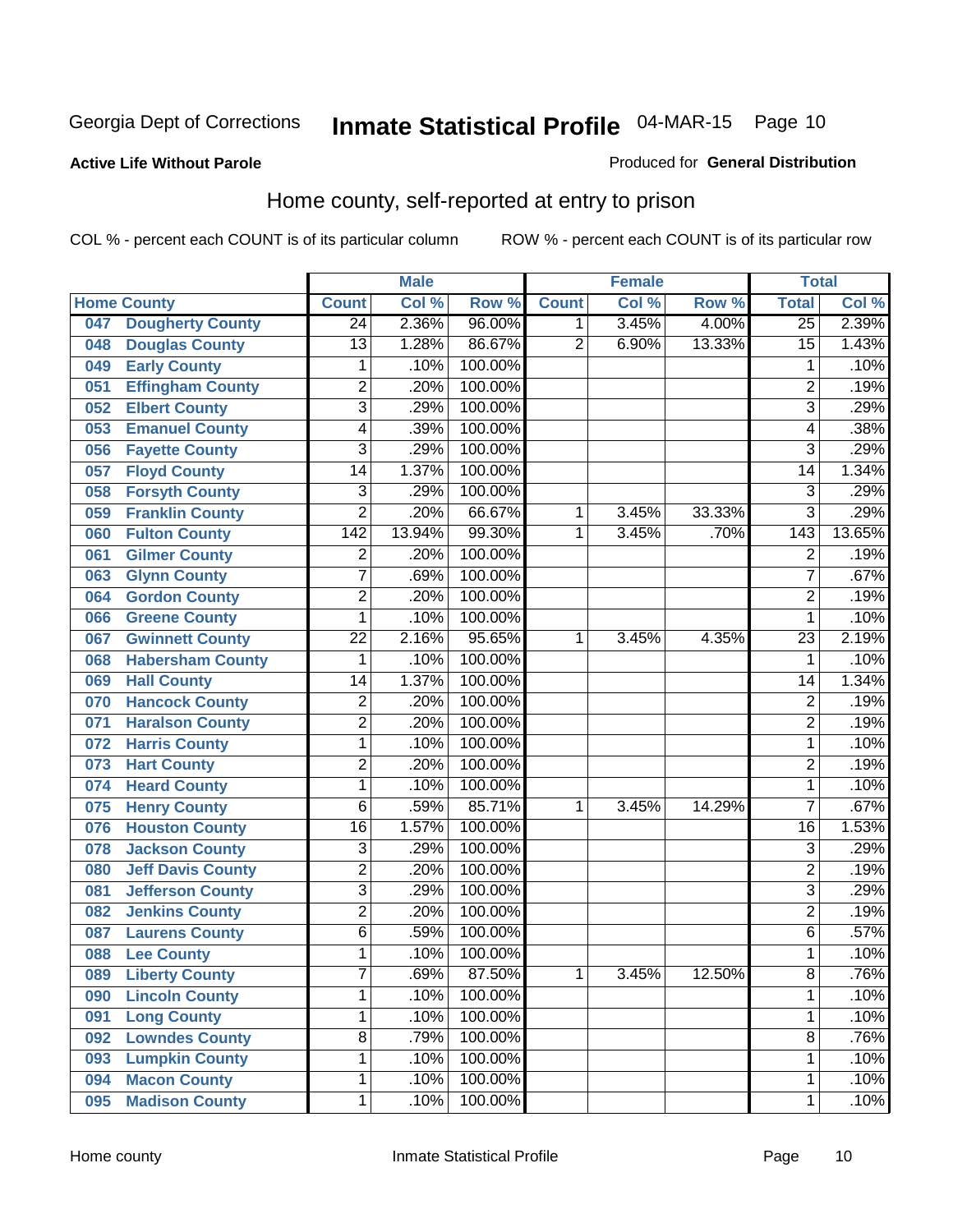#### **Active Life Without Parole**

#### Produced for **General Distribution**

### Home county, self-reported at entry to prison

|     |                          |                         | <b>Male</b> |         |              | <b>Female</b> |        | <b>Total</b>            |       |
|-----|--------------------------|-------------------------|-------------|---------|--------------|---------------|--------|-------------------------|-------|
|     | <b>Home County</b>       | <b>Count</b>            | Col %       | Row %   | <b>Count</b> | Col %         | Row %  | <b>Total</b>            | Col % |
| 096 | <b>Marion County</b>     | 1                       | .10%        | 100.00% |              |               |        | 1                       | .10%  |
| 097 | <b>Mcduffie County</b>   | $\overline{2}$          | .20%        | 100.00% |              |               |        | $\overline{2}$          | .19%  |
| 098 | <b>Mcintosh County</b>   | $\overline{2}$          | .20%        | 100.00% |              |               |        | $\overline{2}$          | .19%  |
| 100 | <b>Miller County</b>     | $\mathbf 1$             | .10%        | 100.00% |              |               |        | 1                       | .10%  |
| 101 | <b>Mitchell County</b>   | $\mathbf 1$             | .10%        | 100.00% |              |               |        | 1                       | .10%  |
| 102 | <b>Monroe County</b>     | $\overline{3}$          | .29%        | 100.00% |              |               |        | $\overline{3}$          | .29%  |
| 103 | <b>Montgomery County</b> | 1                       | .10%        | 100.00% |              |               |        | 1                       | .10%  |
| 104 | <b>Morgan County</b>     | 1                       | .10%        | 100.00% |              |               |        | 1                       | .10%  |
| 106 | <b>Muscogee County</b>   | 25                      | 2.45%       | 100.00% |              |               |        | $\overline{25}$         | 2.39% |
| 107 | <b>Newton County</b>     | $\overline{2}$          | .20%        | 66.67%  | 1            | 3.45%         | 33.33% | 3                       | .29%  |
| 109 | <b>Oglethorpe County</b> | 4                       | .39%        | 100.00% |              |               |        | 4                       | .38%  |
| 110 | <b>Paulding County</b>   | 6                       | .59%        | 100.00% |              |               |        | 6                       | .57%  |
| 111 | <b>Peach County</b>      | $\mathbf 1$             | .10%        | 100.00% |              |               |        | 1                       | .10%  |
| 112 | <b>Pickens County</b>    | $\mathbf 1$             | .10%        | 100.00% |              |               |        | 1                       | .10%  |
| 113 | <b>Pierce County</b>     | $\overline{2}$          | .20%        | 100.00% |              |               |        | $\overline{2}$          | .19%  |
| 114 | <b>Pike County</b>       | $\overline{3}$          | .29%        | 75.00%  | 1            | 3.45%         | 25.00% | 4                       | .38%  |
| 115 | <b>Polk County</b>       | $\overline{3}$          | .29%        | 100.00% |              |               |        | 3                       | .29%  |
| 117 | <b>Putnam County</b>     | 5                       | .49%        | 100.00% |              |               |        | 5                       | .48%  |
| 119 | <b>Rabun County</b>      | $\mathbf 1$             | .10%        | 100.00% |              |               |        | 1                       | .10%  |
| 120 | <b>Randolph County</b>   | $\overline{2}$          | .20%        | 100.00% |              |               |        | $\overline{2}$          | .19%  |
| 121 | <b>Richmond County</b>   | $\overline{35}$         | 3.43%       | 92.11%  | 3            | 10.34%        | 7.89%  | $\overline{38}$         | 3.63% |
| 122 | <b>Rockdale County</b>   | 4                       | .39%        | 100.00% |              |               |        | 4                       | .38%  |
| 124 | <b>Screven County</b>    | 1                       | .10%        | 100.00% |              |               |        | 1                       | .10%  |
| 125 | <b>Seminole County</b>   | $\overline{c}$          | .20%        | 100.00% |              |               |        | $\overline{c}$          | .19%  |
| 126 | <b>Spalding County</b>   | $\overline{7}$          | .69%        | 100.00% |              |               |        | 7                       | .67%  |
| 127 | <b>Stephens County</b>   | $\mathbf 1$             | .10%        | 50.00%  | 1            | 3.45%         | 50.00% | $\overline{2}$          | .19%  |
| 128 | <b>Stewart County</b>    | $\mathbf 1$             | .10%        | 100.00% |              |               |        | 1                       | .10%  |
| 129 | <b>Sumter County</b>     | $\mathbf 1$             | .10%        | 100.00% |              |               |        | 1                       | .10%  |
| 132 | <b>Tattnall County</b>   | $\overline{3}$          | .29%        | 100.00% |              |               |        | $\overline{3}$          | .29%  |
| 133 | <b>Taylor County</b>     | $\overline{2}$          | .20%        | 100.00% |              |               |        | $\overline{2}$          | .19%  |
| 134 | <b>Telfair County</b>    | $\mathbf{1}$            | .10%        | 100.00% |              |               |        | 1                       | .10%  |
| 136 | <b>Thomas County</b>     | 5                       | .49%        | 100.00% |              |               |        | 5                       | .48%  |
| 137 | <b>Tift County</b>       | $\overline{5}$          | .49%        | 100.00% |              |               |        | $\overline{5}$          | .48%  |
| 138 | <b>Toombs County</b>     | $\overline{8}$          | .79%        | 100.00% |              |               |        | 8                       | .76%  |
| 140 | <b>Treutlen County</b>   | $\mathbf 1$             | .10%        | 100.00% |              |               |        | 1                       | .10%  |
| 141 | <b>Troup County</b>      | $\overline{\mathbf{c}}$ | .20%        | 100.00% |              |               |        | $\overline{\mathbf{c}}$ | .19%  |
| 145 | <b>Upson County</b>      | $\overline{3}$          | .29%        | 100.00% |              |               |        | $\overline{3}$          | .29%  |
| 146 | <b>Walker County</b>     | $\overline{5}$          | .49%        | 83.33%  | 1            | 3.45%         | 16.67% | $\overline{6}$          | .57%  |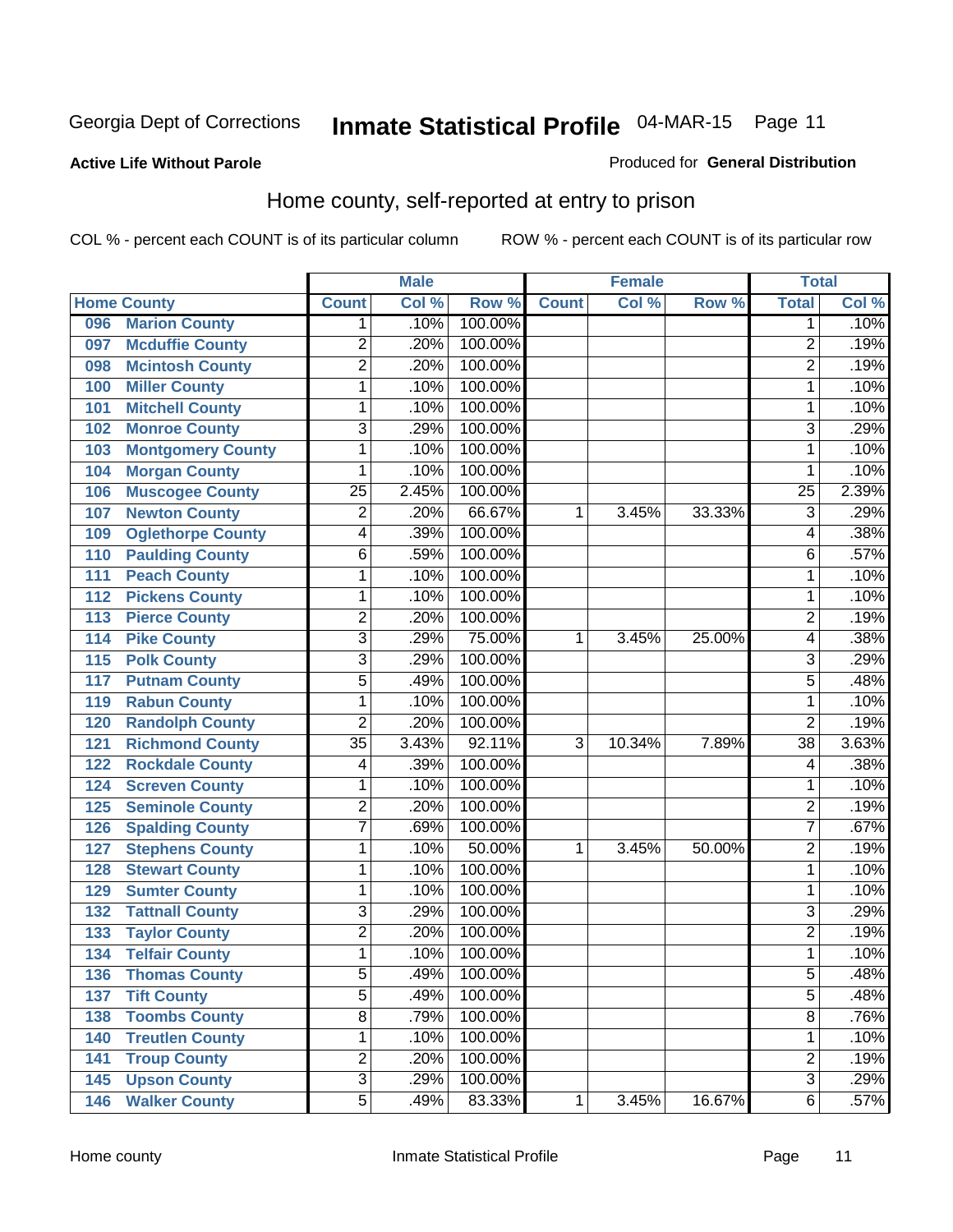Produced for **General Distribution**

#### **Active Life Without Parole**

### Home county, self-reported at entry to prison

|     |                             |              | <b>Male</b> |         |              | <b>Female</b> |        | <b>Total</b> |       |
|-----|-----------------------------|--------------|-------------|---------|--------------|---------------|--------|--------------|-------|
|     | <b>Home County</b>          | <b>Count</b> | Col %       | Row %   | <b>Count</b> | Col %         | Row %  | <b>Total</b> | Col % |
| 147 | <b>Walton County</b>        | 6            | .59%        | 100.00% |              |               |        | 6            | .57%  |
| 148 | <b>Ware County</b>          | ⇁            | .69%        | 100.00% |              |               |        |              | .67%  |
| 150 | <b>Washington County</b>    | 5            | .49%        | 100.00% |              |               |        | 5            | .48%  |
| 151 | <b>Wayne County</b>         | 4            | .39%        | 100.00% |              |               |        | 4            | .38%  |
| 154 | <b>White County</b>         |              | .10%        | 100.00% |              |               |        |              | .10%  |
| 155 | <b>Whitfield County</b>     | 4            | .39%        | 100.00% |              |               |        | 4            | .38%  |
| 157 | <b>Wilkes County</b>        |              | .10%        | 100.00% |              |               |        |              | .10%  |
| 158 | <b>Wilkinson County</b>     | 2            | .20%        | 100.00% |              |               |        | 2            | .19%  |
| 159 | <b>Worth County</b>         |              | .10%        | 100.00% |              |               |        |              | .10%  |
| 999 | <b>Other Custody/Out Of</b> | 3            | .29%        | 75.00%  |              | 3.45%         | 25.00% | 4            | .38%  |
|     | <b>State</b>                |              |             |         |              |               |        |              |       |
|     | <b>Total Rported</b>        | 1,019        | 100%        | 97.23%  | 29           | 100%          | 2.77%  | 1,048        | 100%  |

| Reported     |                     |          |      |
|--------------|---------------------|----------|------|
| <b>Total</b> | <b>010</b><br>.v. J | n,<br>∠খ | ,048 |

| Mode (most frequent) | <sup>=</sup> ulton County | <b>Richmond County</b> | <b>Fulton County</b> |
|----------------------|---------------------------|------------------------|----------------------|
|                      |                           |                        |                      |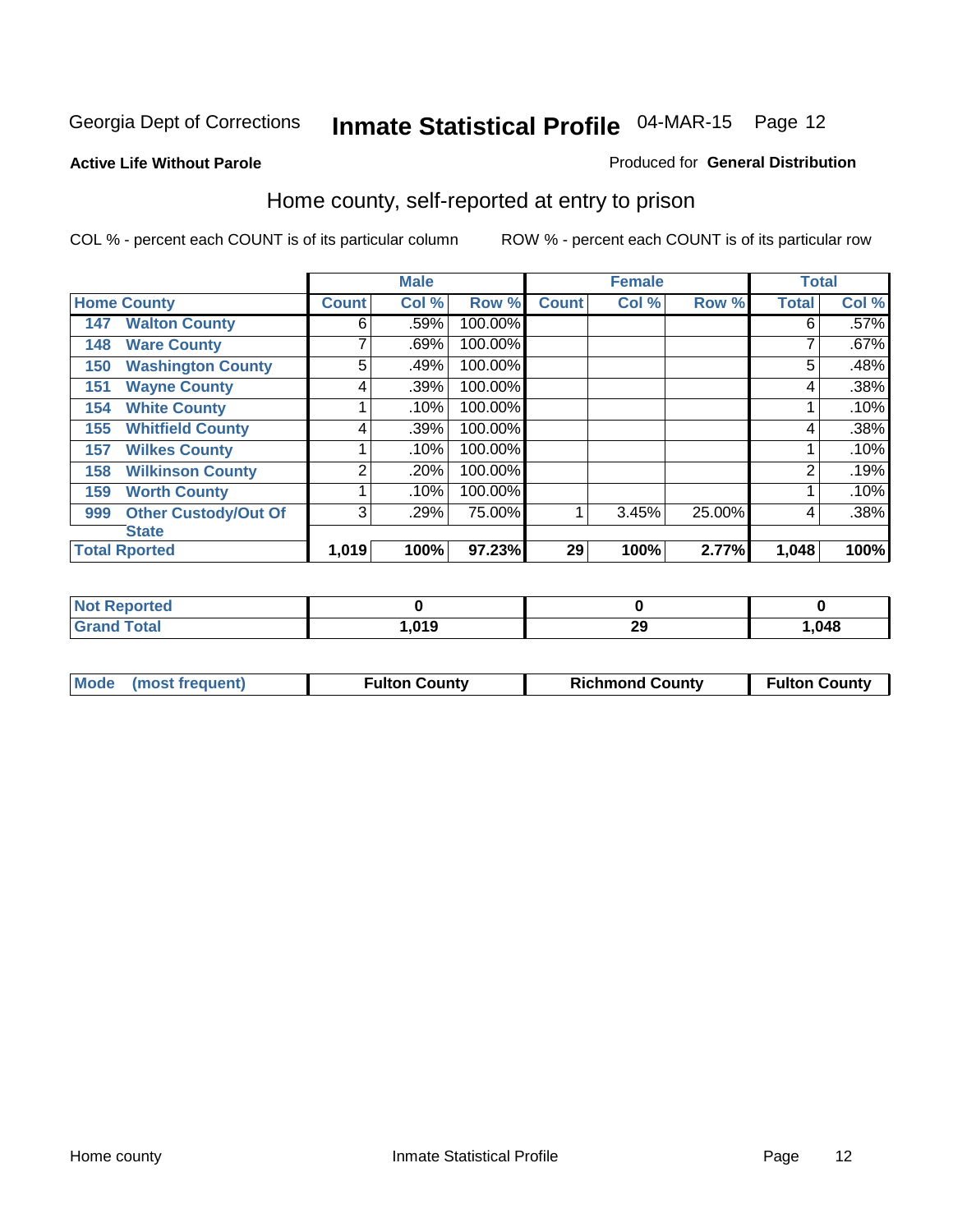#### **Active Life Without Parole**

#### Produced for **General Distribution**

### Employment status before prison, self-reported at entry to prison

|    |                          |                 | <b>Male</b> |         |              | <b>Female</b> |       |       | <b>Total</b> |
|----|--------------------------|-----------------|-------------|---------|--------------|---------------|-------|-------|--------------|
|    | <b>Employment Status</b> | Count           | Col %       | Row %   | <b>Count</b> | Col %         | Row % | Total | Col %        |
| 01 | <b>Full Time</b>         | 412             | 48.07%      | 97.40%  | 11           | 45.83%        | 2.60% | 423   | 48.01%       |
| 02 | <b>Part Time</b>         | 59 <sub>1</sub> | 6.88%       | 100.00% |              |               |       | 59    | 6.70%        |
| 03 | Unempl $<$ 6M            | 69              | 8.05%       | 98.57%  |              | 4.17%         | 1.43% | 70    | 7.95%        |
| 04 | Unempl > 6M              | 174             | 20.30%      | 95.08%  | 9            | 37.50%        | 4.92% | 183   | 20.77%       |
| 05 | <b>Never Worked</b>      | 78              | 9.10%       | 100.00% |              |               |       | 78    | 8.85%        |
| 06 | <b>Student</b>           | 23              | 2.68%       | 100.00% |              |               |       | 23    | 2.61%        |
| 07 | <b>Incapable</b>         | 42              | 4.90%       | 93.33%  | 3            | 12.50%        | 6.67% | 45    | 5.11%        |
|    | <b>Total Reported</b>    | 857             | 100%        | 97.28%  | 24           | 100%          | 2.72% | 881   | 100%         |

| чес              | 162           |           | 167<br>101 |
|------------------|---------------|-----------|------------|
| T <sub>min</sub> | 0.40<br>כו ט. | nr.<br>~~ | ,048       |

| <b>M</b> ດ | the contract of the contract of the contract of the contract of the contract of the contract of the contract of | , ull i<br>ıme | ïme<br>uı |
|------------|-----------------------------------------------------------------------------------------------------------------|----------------|-----------|
|            |                                                                                                                 |                |           |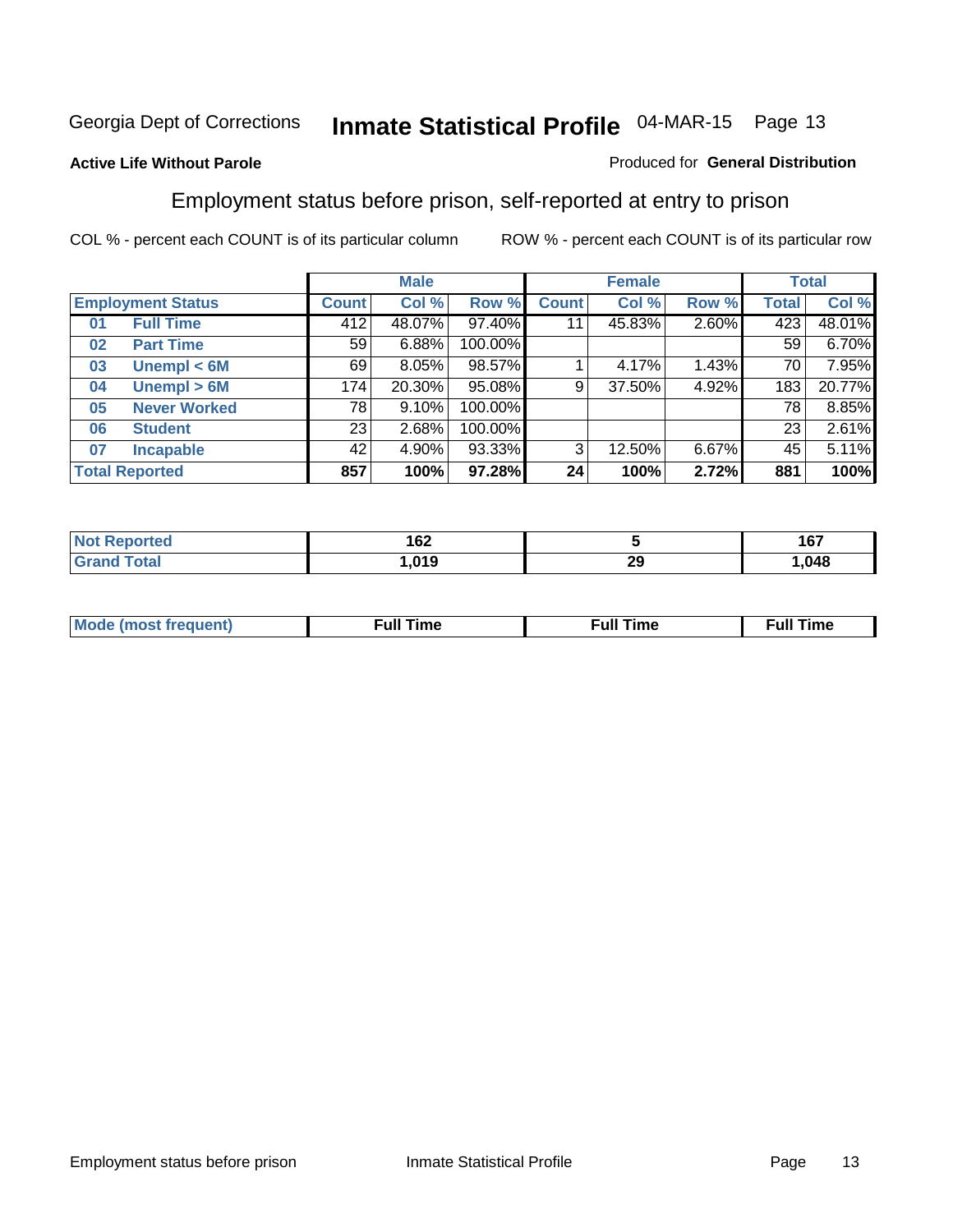#### **Active Life Without Parole**

#### Produced for **General Distribution**

### Height, measured at entry to prison

|                       |              | <b>Male</b> |         |              | <b>Female</b> |         |       | <b>Total</b> |
|-----------------------|--------------|-------------|---------|--------------|---------------|---------|-------|--------------|
| <b>Height</b>         | <b>Count</b> | Col %       | Row %   | <b>Count</b> | Col %         | Row %   | Total | Col %        |
| 4'10"                 |              |             |         |              | 100.00%       | 100.00% |       | 0.39%        |
| 5'10''                | 129          | $50.99\%$   | 100.00% |              |               |         | 129   | 50.79%       |
| 5'11''                | 124          | 49.01%      | 100.00% |              |               |         | 124   | 48.82%       |
| <b>Total Reported</b> | 253          | 100%        | 99.61%  |              | 100%          | 0.39%   | 254   | 100%         |

| <b>Not</b><br>Reported | 766  | nc<br>ZO | 794    |
|------------------------|------|----------|--------|
| 'Grand<br>Гоtal        | ,019 | 29       | 048. ا |

| <b>Mean</b><br>(average) | 5'10" | 4'10" | 5'10'' |
|--------------------------|-------|-------|--------|
| Median (middle)          | 5'10" | 4'10" | 5'10"  |
| Mode<br>(most frequent)  | 5'10" | 4'10" | 5'10"  |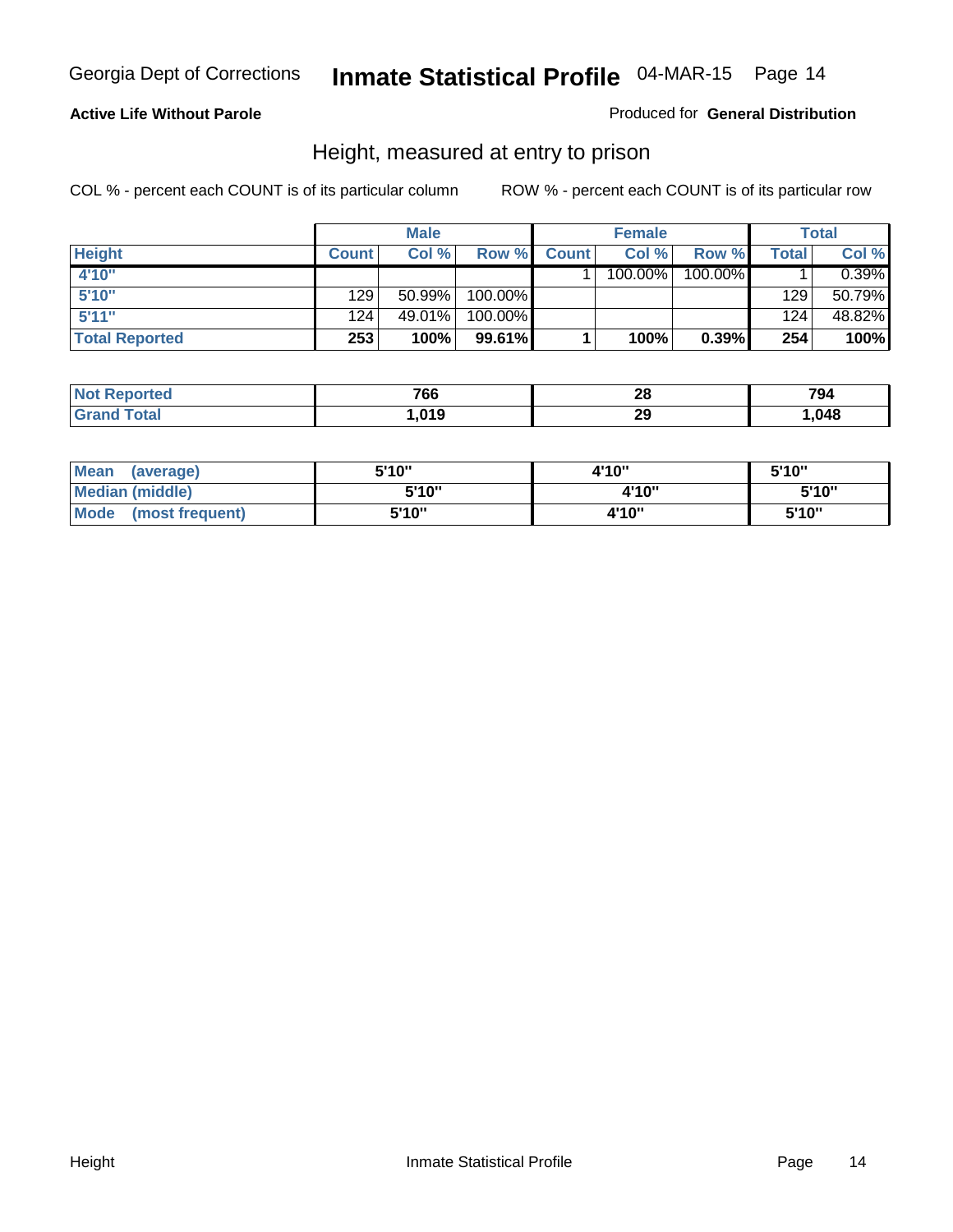#### **Active Life Without Parole**

Produced for **General Distribution**

### Weight, measured at entry to prison

|                                |                  | <b>Male</b> |         |                | <b>Female</b> |         |                         | <b>Total</b>    |
|--------------------------------|------------------|-------------|---------|----------------|---------------|---------|-------------------------|-----------------|
| Weight                         | <b>Count</b>     | Col %       | Row %   | <b>Count</b>   | Col %         | Row %   | <b>Total</b>            | Col %           |
| 110 - 119 pounds               |                  |             |         | $\overline{2}$ | 6.90%         | 100.00% | $\overline{2}$          | 0.19%           |
| 120 - 129 pounds               | 6                | 0.59%       | 85.71%  | $\mathbf 1$    | 3.45%         | 14.29%  | $\overline{7}$          | 0.67%           |
| 130 - 139 pounds               | $\overline{27}$  | 2.65%       | 96.43%  | 1              | 3.45%         | 3.57%   | $\overline{28}$         | 2.67%           |
| 140 - 149 pounds               | 64               | 6.28%       | 98.46%  | 1              | 3.45%         | 1.54%   | 65                      | 6.20%           |
| 150 - 159 pounds               | $\overline{99}$  | 9.72%       | 99.00%  | 1              | 3.45%         | 1.00%   | 100                     | 9.54%           |
| 160 - 169 pounds               | $\overline{113}$ | 11.09%      | 96.58%  | 4              | 13.79%        | 3.42%   | 117                     | 11.16%          |
| 170 - 179 pounds               | 136              | 13.35%      | 97.84%  | $\overline{3}$ | 10.34%        | 2.16%   | 139                     | 13.26%          |
| 180 - 189 pounds               | 124              | 12.17%      | 97.64%  | $\overline{3}$ | 10.34%        | 2.36%   | 127                     | 12.12%          |
| 190 - 199 pounds               | $\overline{93}$  | 9.13%       | 97.89%  | $\overline{2}$ | 6.90%         | 2.11%   | $\overline{95}$         | 9.06%           |
| 200 - 209 pounds               | $\overline{95}$  | 9.32%       | 96.94%  | $\overline{3}$ | 10.34%        | 3.06%   | $\overline{98}$         | 9.35%           |
| 210 - 219 pounds               | 62               | 6.08%       | 92.54%  | $\overline{5}$ | 17.24%        | 7.46%   | 67                      | 6.39%           |
| 220 - 229 pounds               | 62               | 6.08%       | 100.00% |                |               |         | 62                      | 5.92%           |
| 230 - 239 pounds               | $\overline{42}$  | 4.12%       | 100.00% |                |               |         | $\overline{42}$         | 4.01%           |
| 240 - 249 pounds               | $\overline{25}$  | 2.45%       | 100.00% |                |               |         | $\overline{25}$         | 2.39%           |
| 250 - 259 pounds               | $\overline{24}$  | 2.36%       | 100.00% |                |               |         | $\overline{24}$         | 2.29%           |
| 260 - 269 pounds               | $\overline{11}$  | 1.08%       | 100.00% |                |               |         | $\overline{11}$         | 1.05%           |
| 270 - 279 pounds               | $\overline{10}$  | 0.98%       | 100.00% |                |               |         | $\overline{10}$         | 0.95%           |
| 280 - 289 pounds               | 8                | 0.79%       | 80.00%  | $\overline{2}$ | 6.90%         | 20.00%  | 10                      | 0.95%           |
| 290 - 299 pounds               | 4                | 0.39%       | 100.00% |                |               |         | $\overline{\mathbf{4}}$ | 0.38%           |
| 300 - 309 pounds               | $\overline{2}$   | 0.20%       | 100.00% |                |               |         | $\overline{2}$          | 0.19%           |
| 310 - 319 pounds               | $\overline{2}$   | 0.20%       | 100.00% |                |               |         | $\overline{2}$          | 0.19%           |
| 320 - 329 pounds               | $\overline{5}$   | 0.49%       | 100.00% |                |               |         | $\overline{5}$          | 0.48%           |
| 330 - 339 pounds               | $\overline{3}$   | 0.29%       | 100.00% |                |               |         | $\overline{3}$          | 0.29%           |
| 360 - 369 pounds               | 1                | 0.10%       | 100.00% |                |               |         | $\overline{1}$          | 0.10%           |
| 390 - 399 pounds               |                  |             |         | $\mathbf{1}$   | 3.45%         | 100.00% | $\overline{1}$          | 0.10%           |
| 400 pounds and over            | $\overline{1}$   | 0.10%       | 100.00% |                |               |         | $\overline{1}$          | 0.10%           |
| <b>Total Reported</b>          | 1,019            | 100%        | 97.23%  | 29             | 100%          | 2.77%   | 1,048                   | 100%            |
|                                |                  |             |         |                |               |         |                         |                 |
| <b>Not Reported</b>            |                  | $\mathbf 0$ |         |                | $\mathbf 0$   |         |                         | $\mathbf 0$     |
| <b>Grand Total</b>             |                  | 1,019       |         |                | 29            |         |                         | 1,048           |
|                                |                  |             |         |                |               |         |                         |                 |
| <b>Mean</b><br>(average)       |                  | 190         |         |                | 189           |         |                         | 190             |
| <b>Median (middle)</b>         |                  | 184         |         |                | 180           |         |                         | $\frac{1}{183}$ |
| <b>Mode</b><br>(most frequent) |                  | 180         |         |                | 210           |         |                         | 180             |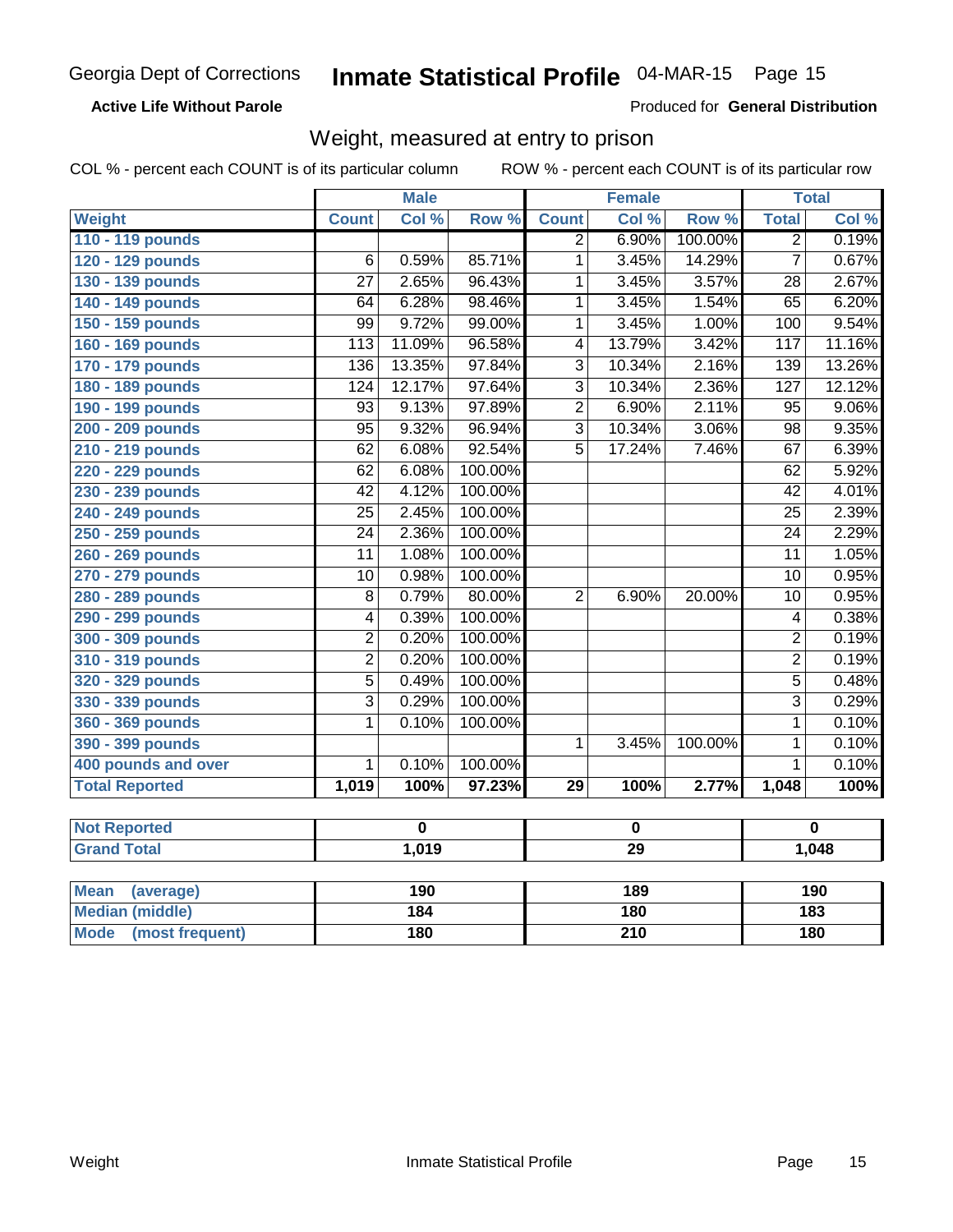#### **Active Life Without Parole**

#### Produced for **General Distribution**

### Veterans validated by Veteran's Administration

|                         |                 | <b>Male</b> |             | <b>Female</b> |         |              | <b>Total</b> |
|-------------------------|-----------------|-------------|-------------|---------------|---------|--------------|--------------|
| <b>Military service</b> | <b>Count</b>    | Col %       | Row % Count | Col %         | Row %   | <b>Total</b> | Col %        |
| <b>Others</b><br>0      | 32              | $50.00\%$   | 100.00%     |               |         | 32           | 50.00%       |
| <b>Air Force</b>        | 25 <sub>1</sub> | 39.06%      | 100.00%     |               |         | 25           | 39.06%       |
| <b>Army</b>             |                 | $4.69\%$    | 100.00%     |               |         | 3            | 4.69%        |
| <b>Navy</b><br>3        |                 | $1.56\%$    | 100.00%     |               |         |              | 1.56%        |
| <b>Coast Guard</b><br>5 |                 | $4.69\%$    | 100.00%     |               |         |              | 4.69%        |
| <b>Total Reported</b>   | 64              | 100%        | 100.00%     |               | $.00\%$ | 64           | 100%         |

| orted   | 955  | oc.<br>23 | 984  |
|---------|------|-----------|------|
| $C = 4$ | .019 | oc.<br>23 | ,048 |

| Nul.<br>____<br>____ |
|----------------------|
|----------------------|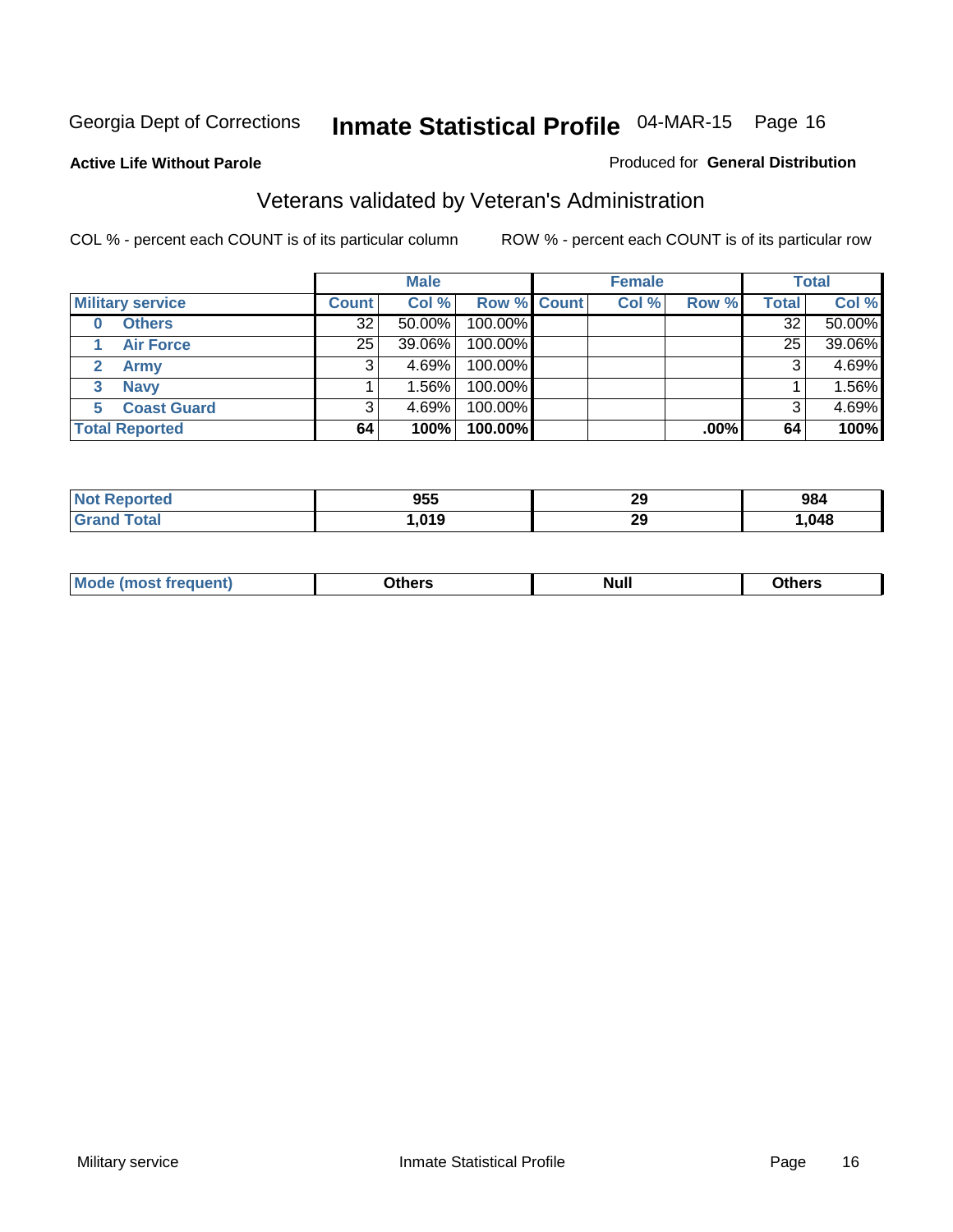#### **Active Life Without Parole**

#### Produced for **General Distribution**

### Type of admission to prison

|                                      |                 | <b>Male</b> |                    |    | <b>Female</b> |       |              | <b>Total</b> |
|--------------------------------------|-----------------|-------------|--------------------|----|---------------|-------|--------------|--------------|
| <b>Type of Admission</b>             | <b>Count</b>    | Col %       | <b>Row % Count</b> |    | Col %         | Row % | <b>Total</b> | Col %        |
| <b>New Sentence</b><br>52            | 978             | 95.98%      | 97.12%             | 29 | 100.00%       | 2.88% | 1,007        | 96.09%       |
| <b>Probation Rev Partial</b><br>53   | 2               | .20%        | 100.00%            |    |               |       |              | .19%         |
| <b>Probation Rev Remainder</b><br>54 | 6               | .59%        | 100.00%            |    |               |       | 6            | $.57\%$      |
| <b>Parole Rev New Sentence</b><br>55 | 12 <sup>°</sup> | 1.18%       | 100.00%            |    |               |       | 12           | 1.15%        |
| 56 Parole Rev No New                 | 8               | .79%        | 100.00%            |    |               |       | 8            | .76%         |
| <b>Sentence</b>                      |                 |             |                    |    |               |       |              |              |
| <b>Life W/O Parole</b><br>70         | 13 <sub>1</sub> | 1.28%       | 100.00%            |    |               |       | 13           | 1.24%        |
| <b>Total Reported</b>                | 1,019           | 100%        | 97.23%             | 29 | 100%          | 2.77% | 1,048        | 100%         |

| eported      |                |          |      |
|--------------|----------------|----------|------|
| <b>Total</b> | 01 Q<br>.v . J | or.<br>∼ | ,048 |

| <b>Mode (most frequent)</b> | <b>New Sentence</b> | <b>New Sentence</b> | <b>New Sentence</b> |
|-----------------------------|---------------------|---------------------|---------------------|
|                             |                     |                     |                     |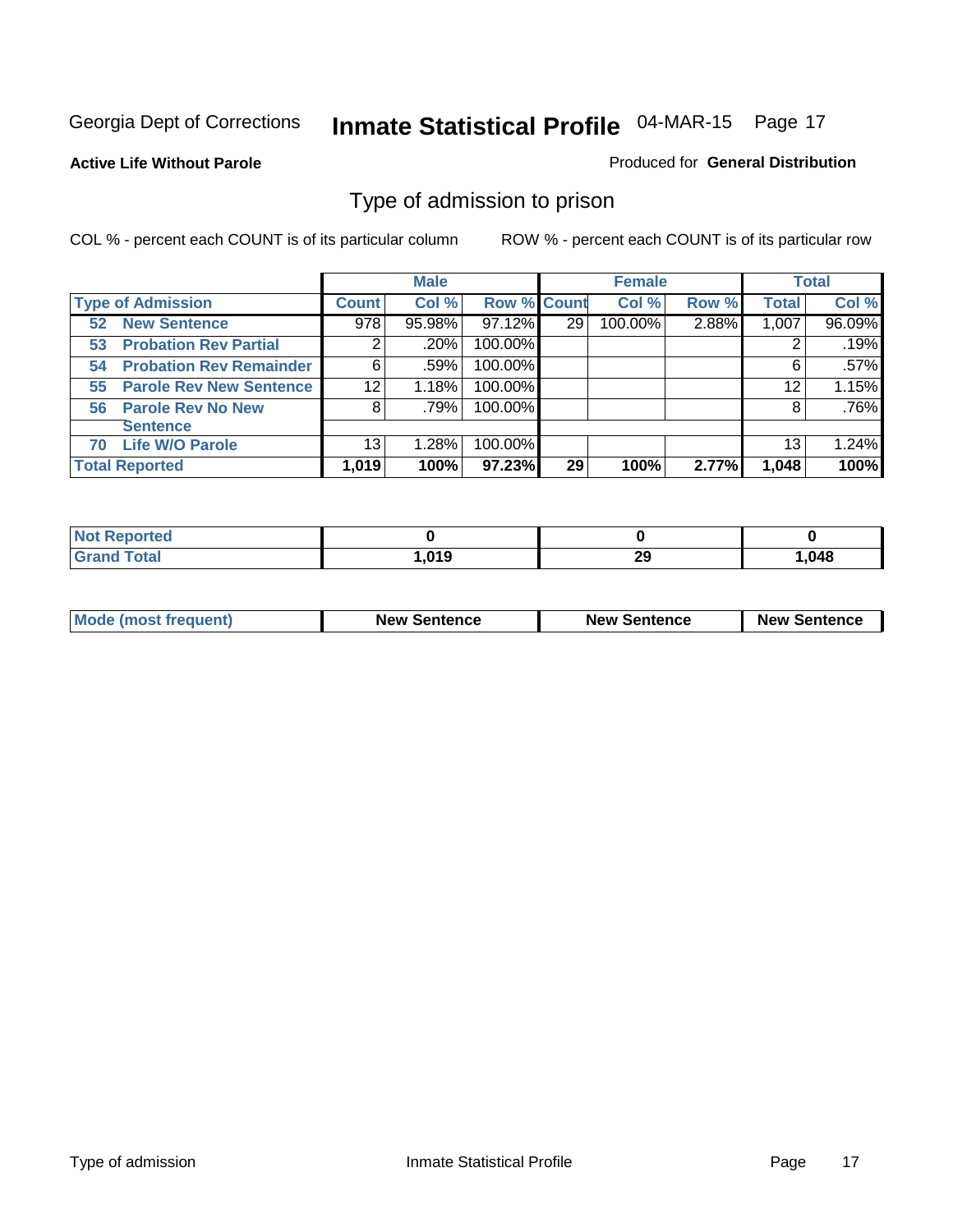**Active Life Without Parole** 

Produced for **General Distribution**

### Current / last type of institution

|                            |       | <b>Male</b> |                    |                 | <b>Female</b> |       |       | <b>Total</b> |
|----------------------------|-------|-------------|--------------------|-----------------|---------------|-------|-------|--------------|
| <b>Type of Institution</b> | Count | Col %       | <b>Row % Count</b> |                 | Col %         | Row % | Total | Col %        |
| <b>State Prison</b>        | 1,018 | 99.90%      | $97.23\%$          | 29 <sup>1</sup> | $100.00\%$    | 2.77% | .047  | 99.90%       |
| <b>Transitional Center</b> |       | 10%         | 100.00%            |                 |               |       |       | 10%          |
| <b>Total Reported</b>      | 1,019 | 100%        | 97.23%             | 29              | 100%          | 2.77% | 1,048 | 100%         |

| τeα         |      |          |      |
|-------------|------|----------|------|
| <b>otal</b> | 01 O | າເ<br>LJ | .048 |

| <b>Mode (most frequent)</b> | State Prison | <b>State Prison</b> | <b>State Prison</b> |
|-----------------------------|--------------|---------------------|---------------------|
|                             |              |                     |                     |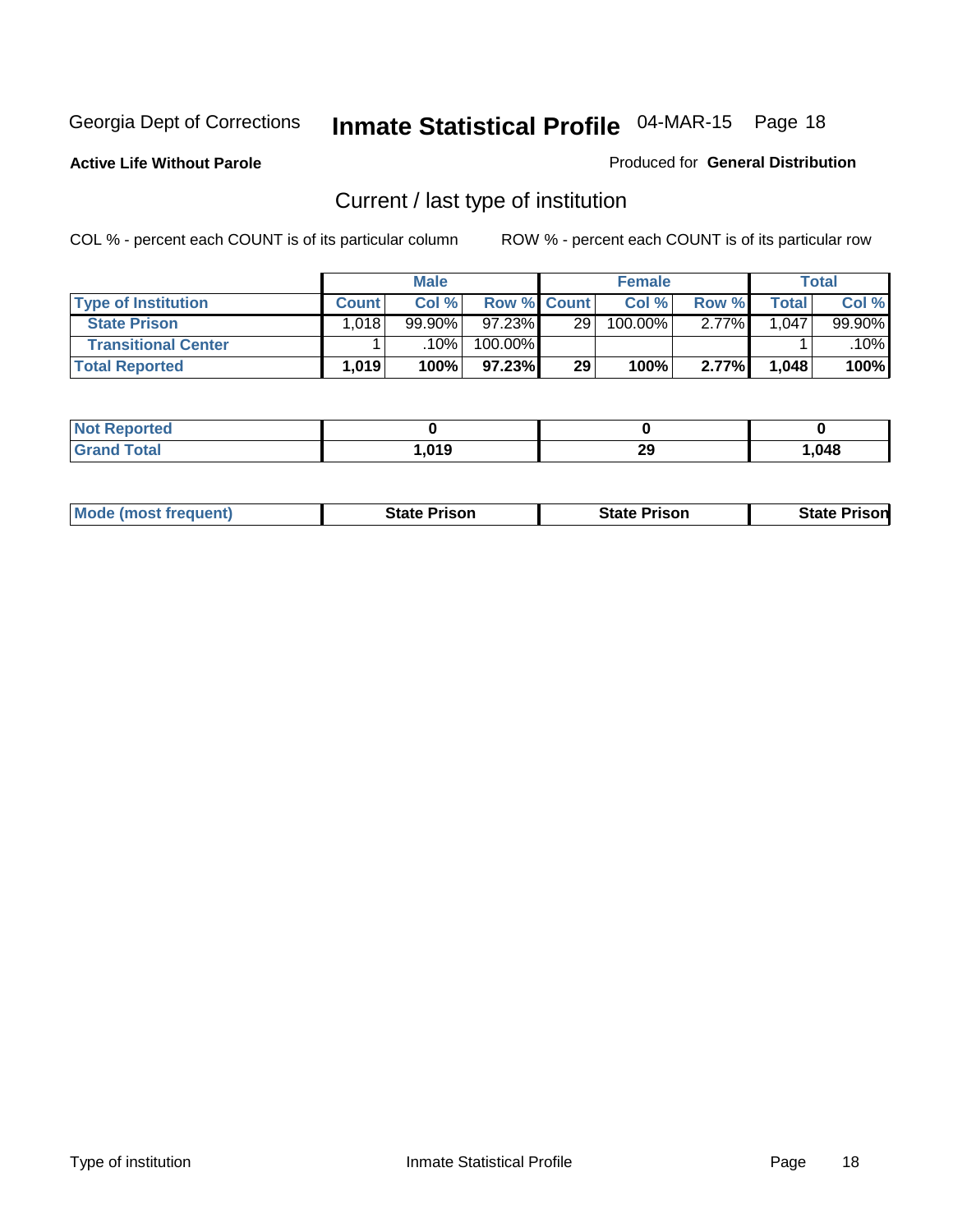**Active Life Without Parole** 

#### Produced for **General Distribution**

### Institution type - transitional centers

|                                          |              | <b>Male</b> |                    | <b>Female</b> |              |              | Total   |
|------------------------------------------|--------------|-------------|--------------------|---------------|--------------|--------------|---------|
| <b>Institution Type - Trans. Centers</b> | <b>Count</b> | Col%        | <b>Row % Count</b> | Col %         | <b>Row %</b> | <b>Total</b> | Col %   |
| <b>Clayton Tc</b>                        |              | $100.00\%$  | $100.00\%$         |               |              |              | 100.00% |
| <b>Total Reported</b>                    |              | 100%        | 100% <b>I</b>      |               | %            |              | 100%    |

| المنتبط المتعاد<br>$\mid$ Not Reported |  |  |
|----------------------------------------|--|--|
| intal<br>$-$<br>_____                  |  |  |

| Mode (most frequent) | <b>Clayton Tc</b> | <b>Null</b> | <b>Clayton Tc</b> |
|----------------------|-------------------|-------------|-------------------|
|                      |                   |             |                   |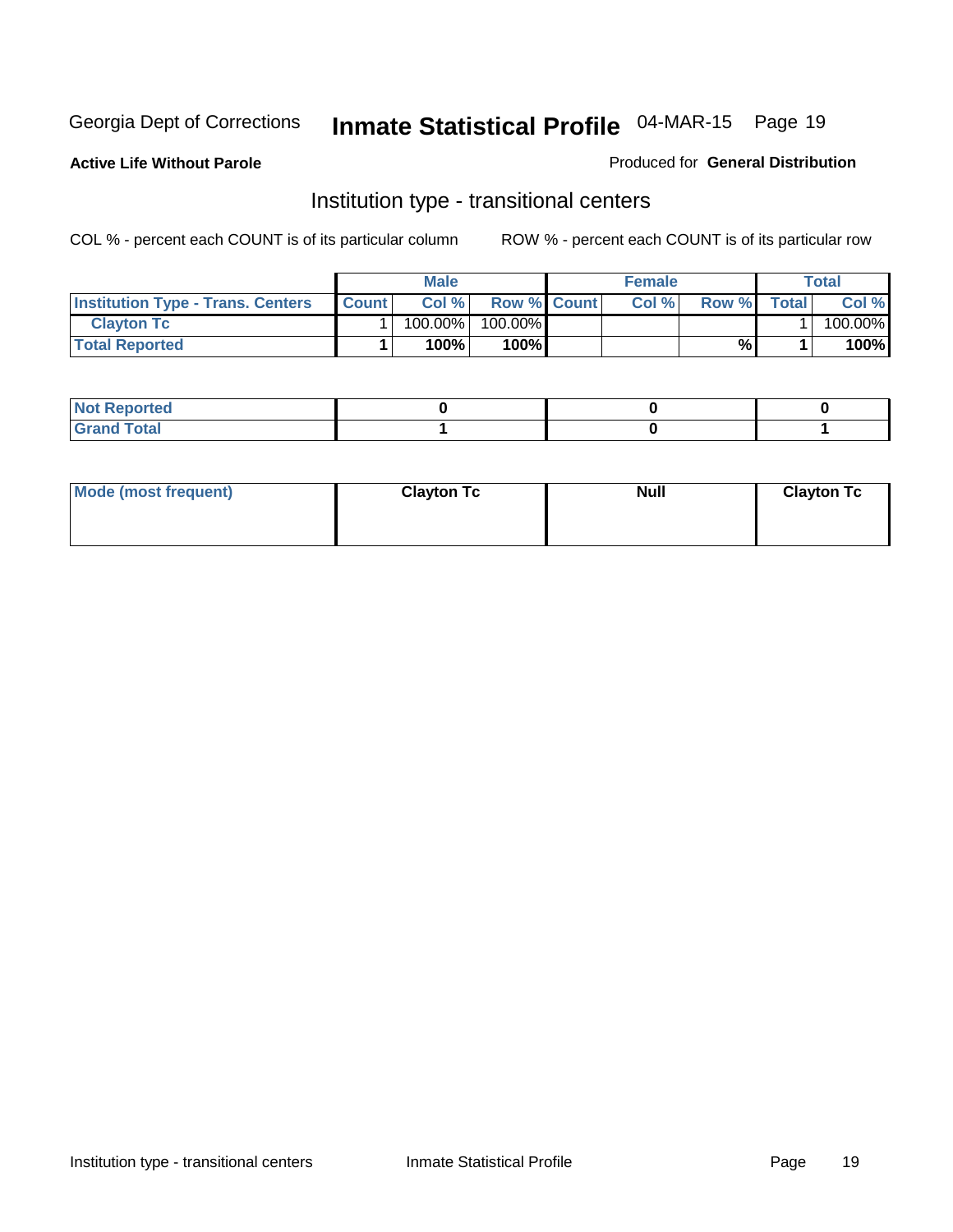**Active Life Without Parole** 

Produced for **General Distribution**

### Institution type - county prisons

|                                                    | <b>Male</b> |                   | <b>Female</b> |       |              | Total |
|----------------------------------------------------|-------------|-------------------|---------------|-------|--------------|-------|
| <b>Institution Type - County Prisons   Count  </b> | Col %       | Row % Count Col % |               | Row % | <b>Total</b> | Col % |
| <b>Total Reported</b>                              |             |                   |               |       |              |       |

| <b>Not</b><br><b>Reported</b> |  |  |
|-------------------------------|--|--|
| <b>Grand Total</b>            |  |  |

| Mode (most frequent) | <b>Null</b> | <b>Null</b><br><b>Null</b> |
|----------------------|-------------|----------------------------|
|                      |             |                            |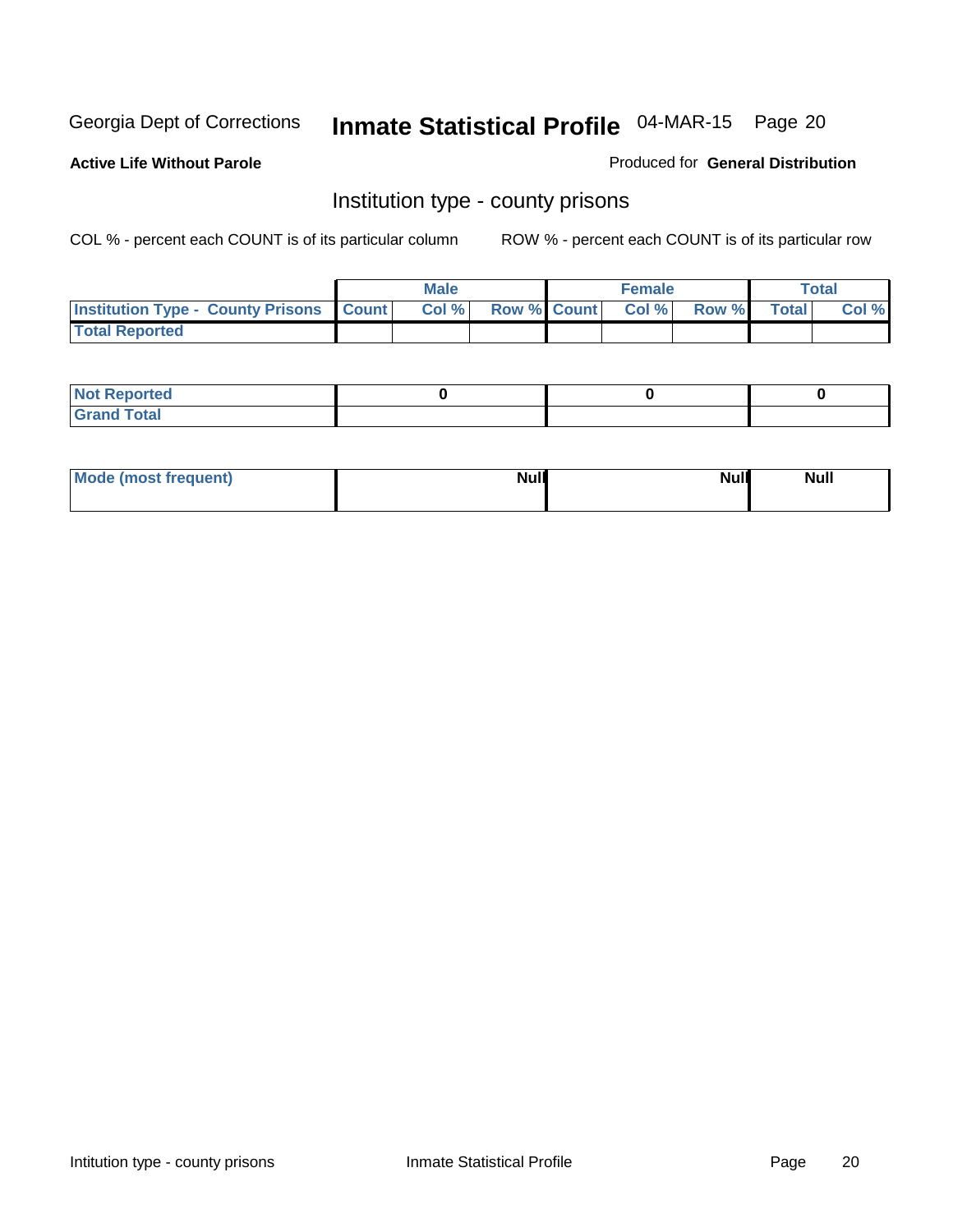#### **Active Life Without Parole**

#### Produced for **General Distribution**

### Institution type - state prisons

|                                         |                 | <b>Male</b>               |                      |                 | <b>Female</b>                 |         | <b>Total</b>                 |        |
|-----------------------------------------|-----------------|---------------------------|----------------------|-----------------|-------------------------------|---------|------------------------------|--------|
| <b>Institution Type - State Prisons</b> | <b>Count</b>    | Col %                     | Row %                | <b>Count</b>    | Col %                         | Row %   | <b>Total</b>                 | Col %  |
| <b>Arrendale State Prison</b>           |                 |                           |                      | $\overline{16}$ | 55.17%                        | 100.00% | $\overline{16}$              | 1.53%  |
| <b>Augusta State Med. Prison</b>        | 63              | 6.19%                     | 100.00%              |                 |                               |         | 63                           | 6.02%  |
| <b>Baldwin State Prison</b>             | $\overline{25}$ | 2.46%                     | 100.00%              |                 |                               |         | $\overline{25}$              | 2.39%  |
| <b>Burruss Correctional Training</b>    | 1               | .10%                      | 100.00%              |                 |                               |         | 1                            | .10%   |
| <b>Ctr</b>                              |                 |                           |                      |                 |                               |         |                              |        |
| <b>Calhoun State Prison</b>             | 1               | .10%                      | 100.00%              |                 |                               |         | 1                            | .10%   |
| <b>Central State Prison</b>             | 3               | .29%                      | 100.00%              |                 |                               |         | $\overline{3}$               | .29%   |
| <b>Coastal State Prison</b>             | $\overline{2}$  | .20%                      | 100.00%              |                 |                               |         | 2                            | .19%   |
| <b>Dooly State Prison</b>               | 4               | .39%                      | 100.00%              |                 |                               |         | 4                            | .38%   |
| <b>Ga Diag Class Prison</b>             | 55              | 5.40%                     | 100.00%              |                 |                               |         | 55                           | 5.25%  |
| <b>Ga State Prison</b>                  | $\overline{26}$ | 2.55%                     | 100.00%              |                 |                               |         | 26                           | 2.48%  |
| <b>Hancock State Prison</b>             | 106             | 10.41%                    | 100.00%              |                 |                               |         | 106                          | 10.12% |
| <b>Hays State Prison</b>                | 108             | 10.61%                    | 100.00%              |                 |                               |         | 108                          | 10.32% |
| <b>Macon State Prison</b>               | 173             | 16.99%                    | 100.00%              |                 |                               |         | 173                          | 16.52% |
| <b>Phillips State Prison</b>            | 18              | 1.77%                     | 100.00%              |                 |                               |         | 18                           | 1.72%  |
| <b>Pulaski State Prison</b>             |                 |                           |                      | 13              | 44.83%                        | 100.00% | 13                           | 1.24%  |
| <b>Smith State Prison</b>               | 128             | 12.57%                    | 100.00%              |                 |                               |         | 128                          | 12.23% |
| <b>Telfair State Prison</b>             | 122             | 11.98%                    | 100.00%              |                 |                               |         | 122                          | 11.65% |
| <b>Valdosta State Prison</b>            | $\overline{92}$ | 9.04%                     | 100.00%              |                 |                               |         | $\overline{92}$              | 8.79%  |
| <b>Ware State Prison</b>                | 90              | 8.84%                     | 100.00%              |                 |                               |         | 90                           | 8.60%  |
| <b>Wilcox State Prison</b>              | 1               | .10%                      | 100.00%              |                 |                               |         |                              | .10%   |
| <b>Total Reported</b>                   | 1,018           | 100%                      | $\overline{97.23\%}$ | 29              | 100%                          | 2.77%   | 1,047                        | 100%   |
|                                         |                 | 0                         |                      |                 |                               |         | $\bf{0}$                     |        |
| <b>Not Reported</b>                     |                 |                           |                      |                 | $\bf{0}$                      |         |                              |        |
| <b>Grand Total</b>                      |                 | 1,018                     |                      |                 | 29                            |         |                              | 1,047  |
| <b>Mode (most frequent)</b>             |                 | <b>Macon State Prison</b> |                      |                 | <b>Arrendale State Prison</b> |         | <b>Macon State</b><br>Prison |        |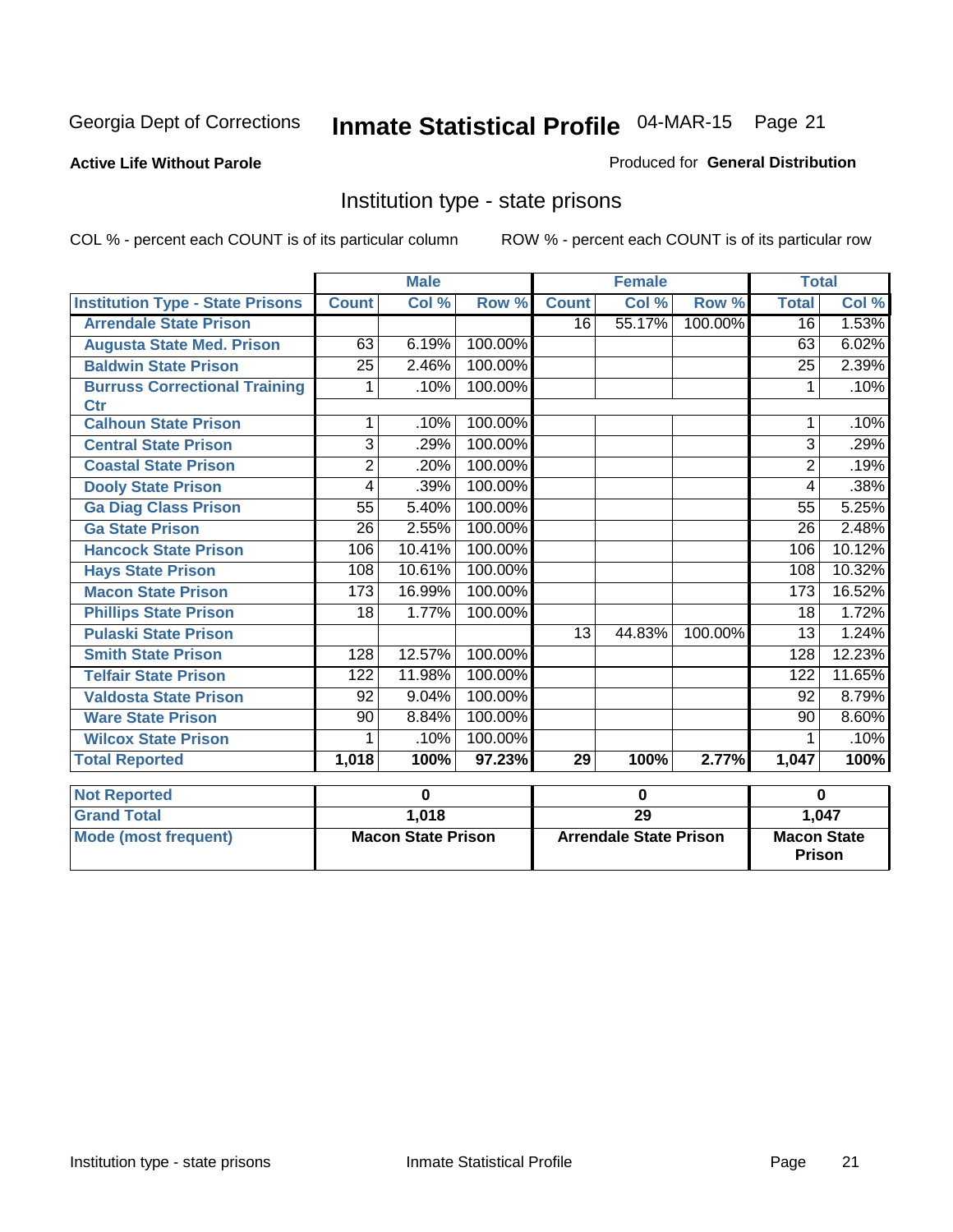**Active Life Without Parole** 

Produced for **General Distribution**

### Institution type - private prisons

|                                                     | <b>Male</b> |                    | <b>Female</b> |             | <b>Total</b> |
|-----------------------------------------------------|-------------|--------------------|---------------|-------------|--------------|
| <b>Institution Type - Private Prisons   Count  </b> | Col %       | <b>Row % Count</b> | Col%          | Row % Total | Col %        |
| <b>Total Reported</b>                               |             |                    |               |             |              |

| <b>Not Reported</b>  |  |  |
|----------------------|--|--|
| <b>Total</b><br>Cror |  |  |

| Mode (most  | <b>Null</b> | <b>Null</b> | Null |
|-------------|-------------|-------------|------|
| frequent) * |             |             |      |
|             |             |             |      |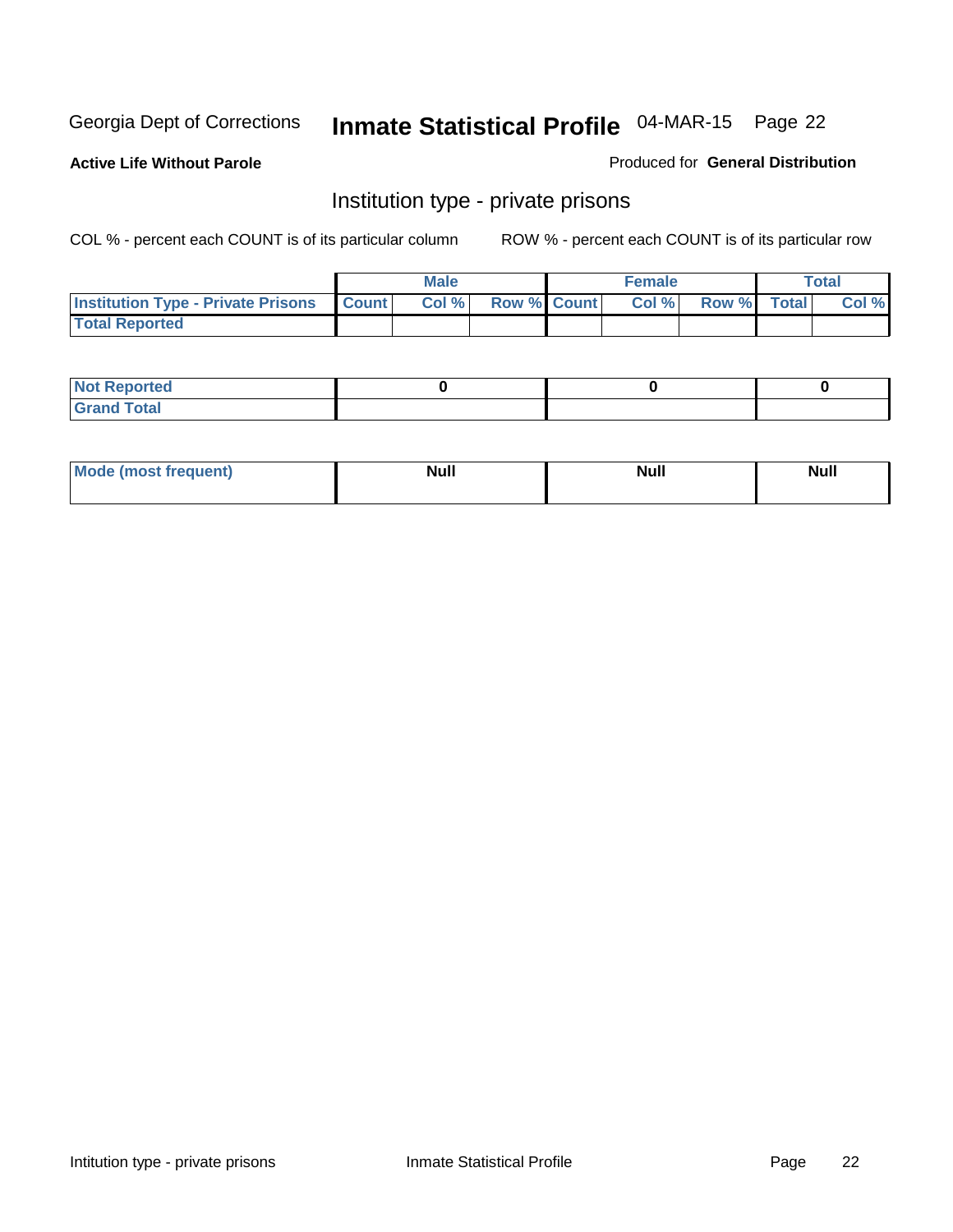**Active Life Without Parole** 

Produced for **General Distribution**

### Number of disciplinary reports

|                                       |              | <b>Male</b> |                    |    | <b>Female</b> |       |       | <b>Total</b> |
|---------------------------------------|--------------|-------------|--------------------|----|---------------|-------|-------|--------------|
| <b>Number of Disciplinary Reports</b> | <b>Count</b> | Col %       | <b>Row % Count</b> |    | Col %         | Row % | Total | Col %        |
|                                       | 245          | 24.04%      | 95.70%             | 11 | 37.93%        | 4.30% | 256   | 24.43%       |
|                                       | 138          | 13.54%      | 97.18%             | 4  | 13.79%        | 2.82% | 142   | 13.55%       |
| 2                                     | 100          | 9.81%       | 95.24%             | 5  | 17.24%        | 4.76% | 105   | 10.02%       |
| 3                                     | 74           | 7.26%       | 96.10%             | 3  | 10.34%        | 3.90% | 77    | 7.35%        |
|                                       | 58           | 5.69%       | 100.00%            |    |               |       | 58    | 5.53%        |
| 5                                     | 53           | 5.20%       | 100.00%            |    |               |       | 53    | 5.06%        |
| <b>More Than 5</b>                    | 351          | 34.45%      | 98.32%             | 6  | 20.69%        | 1.68% | 357   | 34.06%       |
| <b>Total Reported</b>                 | 1,019        | 100%        | 97.23%             | 29 | 100%          | 2.77% | 1,048 | 100%         |

| rtec<br>N   |      |    |      |
|-------------|------|----|------|
| <b>Tota</b> | .019 | 29 | ,048 |

| Mean (average)       | 7.87 | E 74<br>.J.Z. | 7.80 |
|----------------------|------|---------------|------|
| Median (middle)      |      |               |      |
| Mode (most frequent) |      |               |      |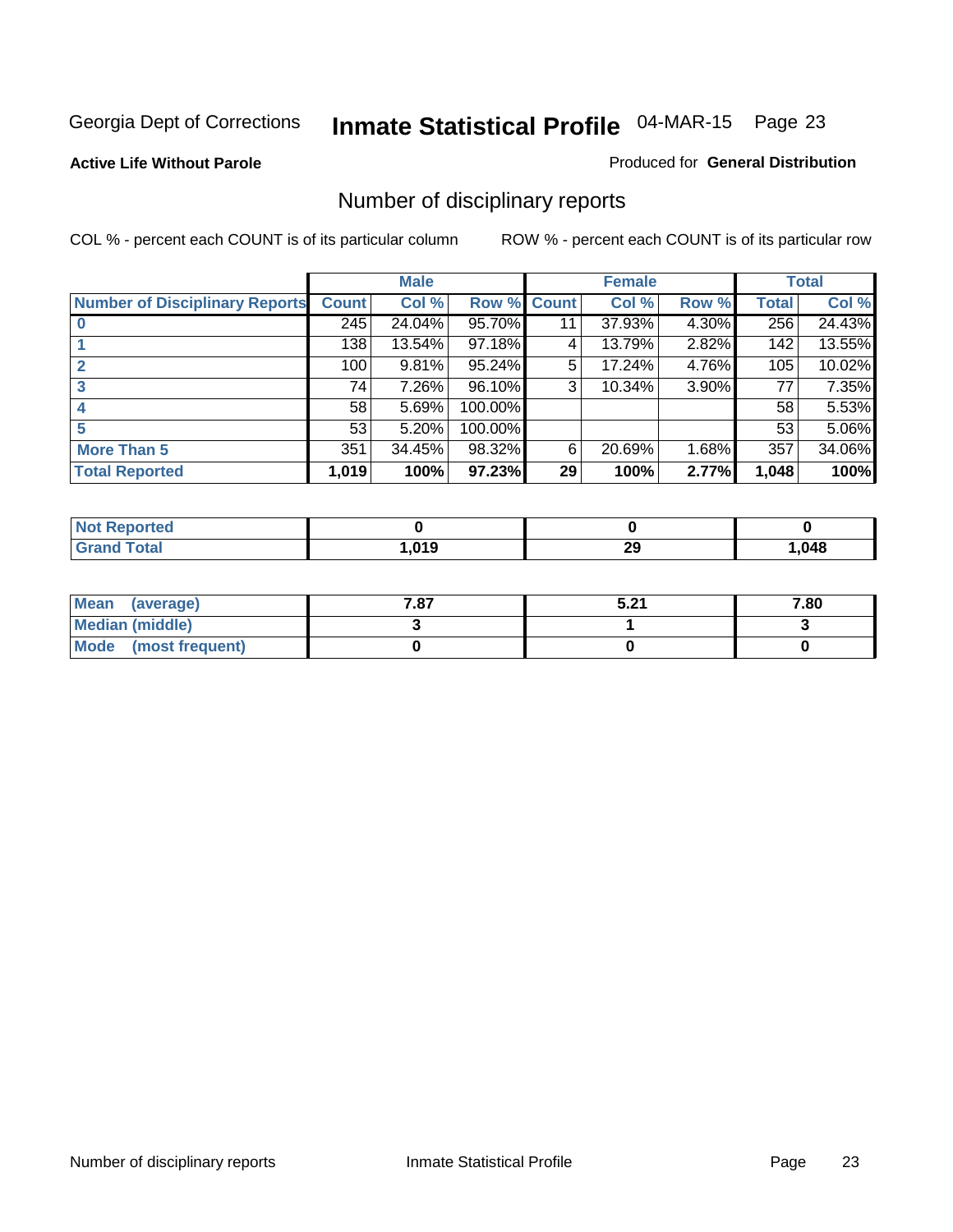#### **Active Life Without Parole**

#### Produced for **General Distribution**

### Number of transfers

|                            |         | <b>Male</b> |                    |    | <b>Female</b> |        |              | <b>Total</b> |
|----------------------------|---------|-------------|--------------------|----|---------------|--------|--------------|--------------|
| <b>Number of Transfers</b> | Count l | Col %       | <b>Row % Count</b> |    | Col %         | Row %  | <b>Total</b> | Col %        |
|                            | 31      | $3.04\%$    | 86.11%             | 5  | 17.24%        | 13.89% | 36           | 3.44%        |
|                            | 14      | 1.37%       | 100.00%            |    |               |        | 14           | 1.34%        |
| 2                          | 239     | 23.45%      | 94.47%             | 14 | 48.28%        | 5.53%  | 253          | 24.14%       |
| 3                          | 65      | 6.38%       | 100.00%            |    |               |        | 65           | 6.20%        |
|                            | 132     | 12.95%      | 97.78%             | 3  | 10.34%        | 2.22%  | 135          | 12.88%       |
| 5                          | 56      | $5.50\%$    | 98.25%             |    | 3.45%         | 1.75%  | 57           | 5.44%        |
| <b>More Than 5</b>         | 482     | 47.30%      | 98.77%             | 6  | 20.69%        | 1.23%  | 488          | 46.56%       |
| <b>Total Reported</b>      | 1,019   | 100%        | 97.23%             | 29 | 100%          | 2.77%  | 1,048        | 100%         |

| NI.<br>тес            |      |              |      |
|-----------------------|------|--------------|------|
| $T$ afar $T$<br>_____ | .019 | 29<br>$\sim$ | ,048 |

| Mean (average)       | 7.65 | 2.47 | 7.52 |
|----------------------|------|------|------|
| Median (middle)      |      |      |      |
| Mode (most frequent) |      |      |      |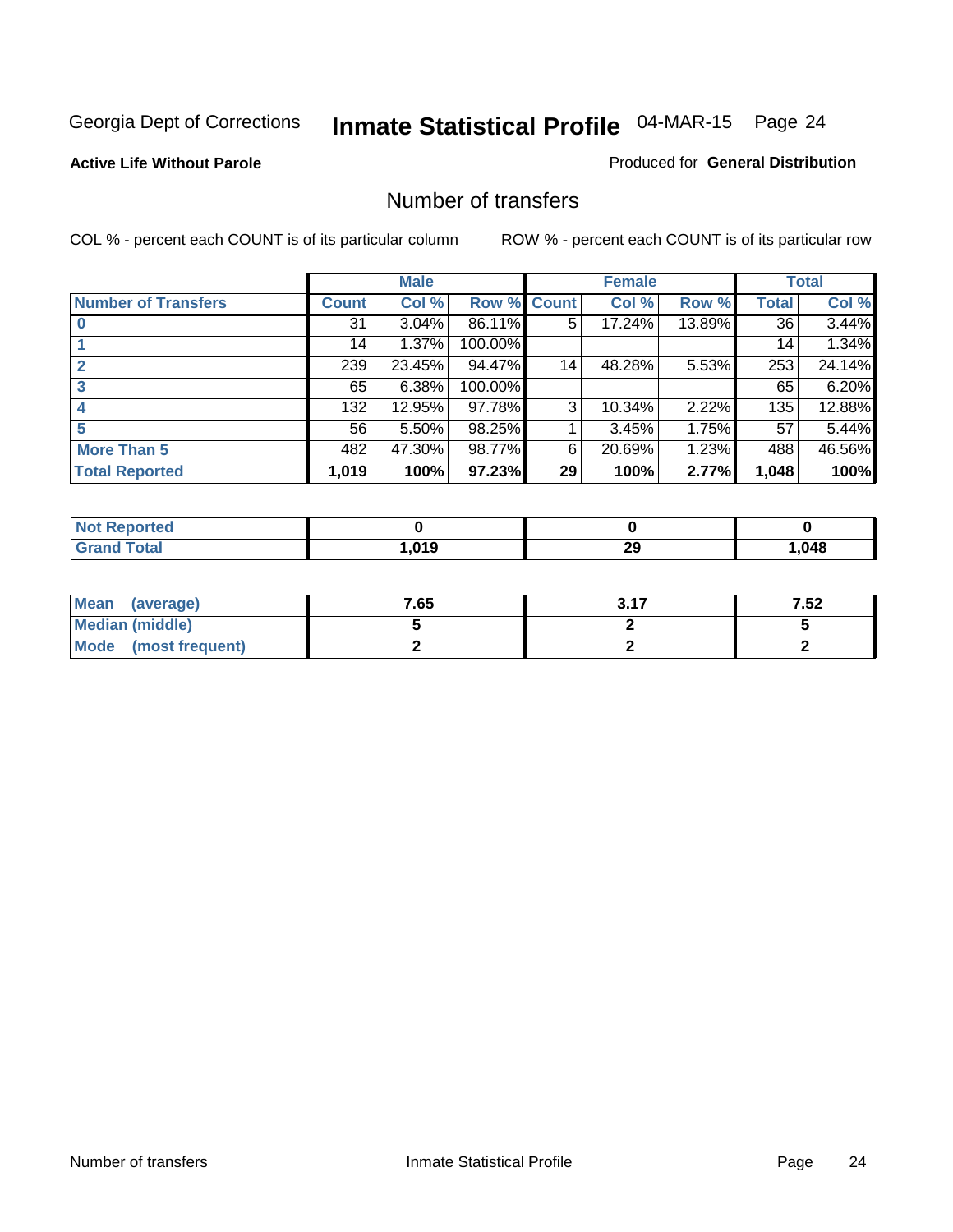**Active Life Without Parole** 

Produced for **General Distribution**

### Number of escapes

|                          |       | <b>Male</b> |                    |    | <b>Female</b> |          |         | <b>Total</b> |
|--------------------------|-------|-------------|--------------------|----|---------------|----------|---------|--------------|
| <b>Number of Escapes</b> | Count | Col%        | <b>Row % Count</b> |    | Col %         | Row %    | Total . | Col %        |
|                          | .014  | 99.51%      | $97.22\%$          | 29 | 100.00%       | $2.78\%$ | 1.0431  | 99.52%       |
|                          |       | 0.29%       | $100.00\%$         |    |               |          |         | 0.29%        |
|                          |       | 0.20%       | $100.00\%$         |    |               |          |         | 0.19%        |
| <b>Total Reported</b>    | 1.019 | 100%        | 97.23%             | 29 | 100%          | 2.77%    | 1,048   | 100%         |

| NO.<br>rreo      |      |         |      |
|------------------|------|---------|------|
| $\mathbf{v}$ and | ,019 | ົ<br>∠ง | .048 |

| Mean<br>(average)    |  | $\mathbf{0}$ |
|----------------------|--|--------------|
| Median (middle)      |  |              |
| Mode (most frequent) |  |              |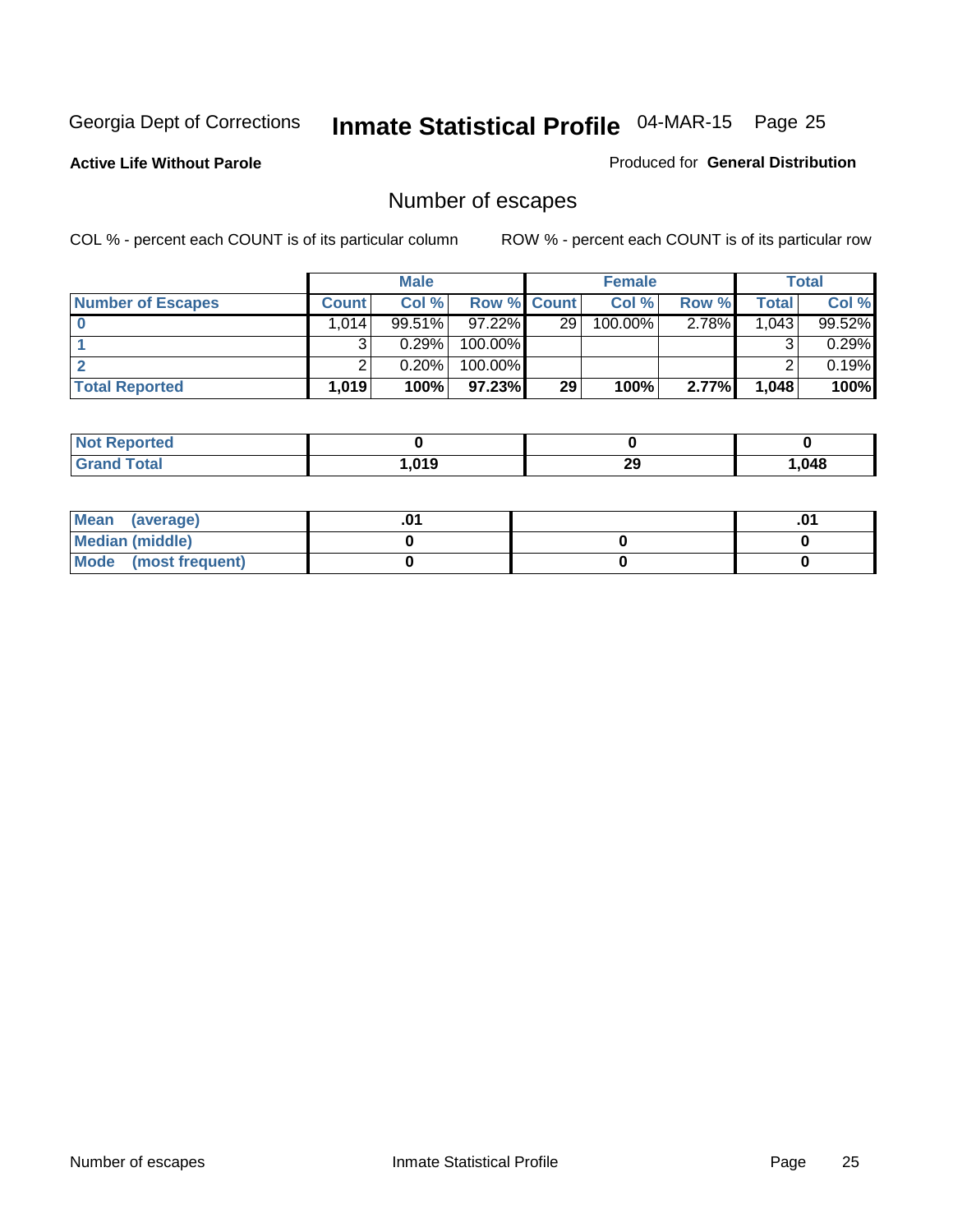**Active Life Without Parole** 

#### Produced for **General Distribution**

### Split sentences - Probation to follow

|                            |              | <b>Male</b> |                    |    | <b>Female</b>        |          |                  | Total  |
|----------------------------|--------------|-------------|--------------------|----|----------------------|----------|------------------|--------|
| <b>Probation to follow</b> | <b>Count</b> | Col %       | <b>Row % Count</b> |    | Col %                | Row %    | $\mathsf{Total}$ | Col %  |
| Yes                        | 187          | 18.35%      | $97.91\%$          |    | $13.\overline{79\%}$ | $2.09\%$ | 191              | 18.23% |
| <b>No</b>                  | 832          | 81.65%      | 97.08%             | 25 | 86.21%               | $2.92\%$ | 857              | 81.77% |
| <b>Total Reported</b>      | 1,019        | 100%        | 97.23%             | 29 | 100%                 | 2.77%    | 1,048            | 100%   |

|         | $\sim$ | 20<br>- 23 | $\overline{ }$<br>11Z.)  |
|---------|--------|------------|--------------------------|
| _______ |        | $\sim$     | $\overline{\phantom{a}}$ |

| <b>Mo</b><br>. <b>.</b> .<br>N1<br><b>NO</b><br>11 V<br>$\cdot$ . $\cdot$ |  |  |  |  |  |
|---------------------------------------------------------------------------|--|--|--|--|--|
|---------------------------------------------------------------------------|--|--|--|--|--|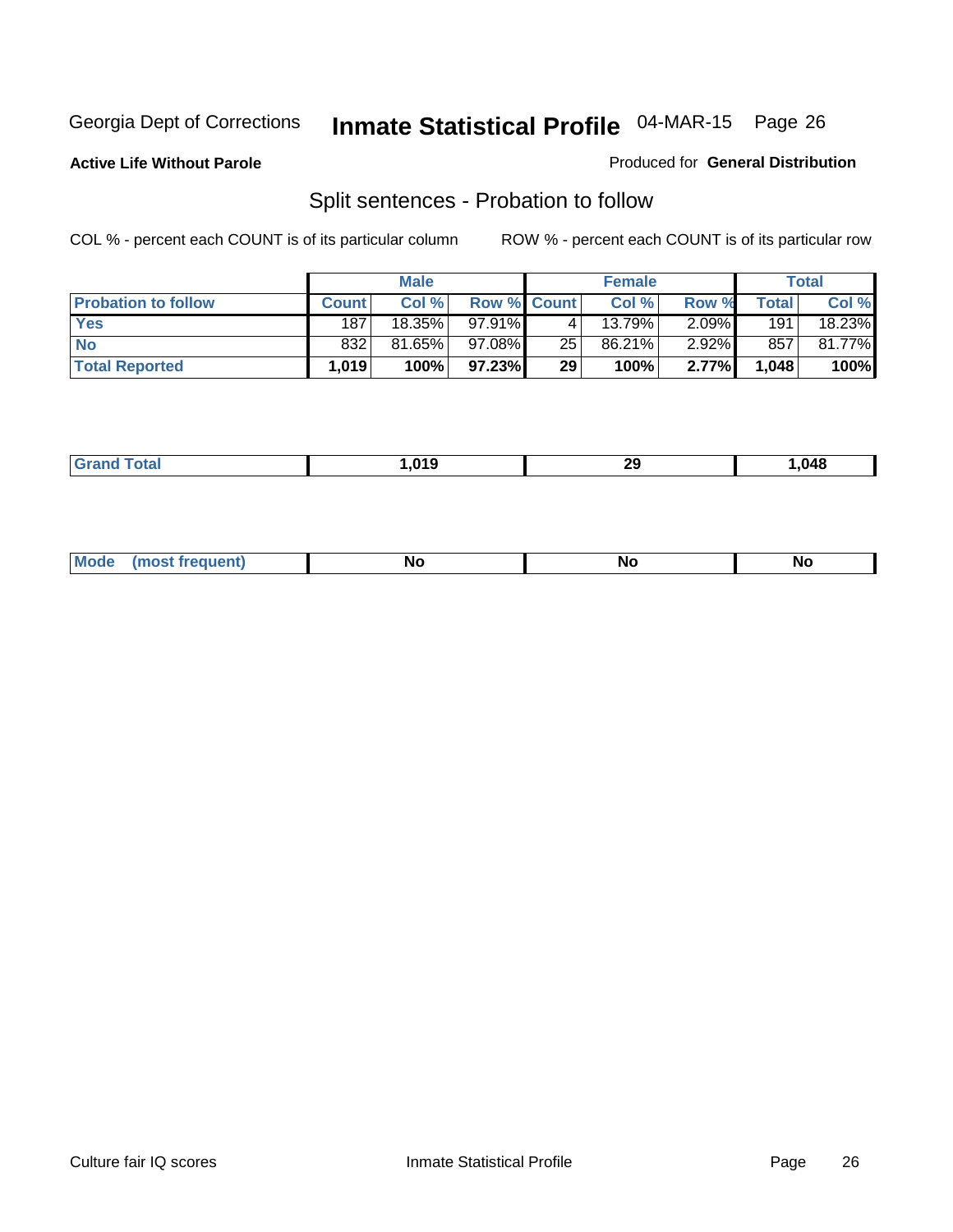#### **Active Life Without Parole**

#### Produced for **General Distribution**

### Time served in current (or last) institution

|                            |              | <b>Male</b> |         |                | <b>Female</b> |       |              | <b>Total</b> |
|----------------------------|--------------|-------------|---------|----------------|---------------|-------|--------------|--------------|
| <b>Time In Institution</b> | <b>Count</b> | Col %       | Row %   | <b>Count</b>   | Col %         | Row % | <b>Total</b> | Col %        |
| 0 to 3 months              | 120          | 11.78%      | 97.56%  | 3              | 10.34%        | 2.44% | 123          | 11.74%       |
| <b>3.01 to 6 months</b>    | 85           | 8.34%       | 97.70%  | $\overline{2}$ | 6.90%         | 2.30% | 87           | 8.30%        |
| 6.01 to 9 months           | 74           | 7.26%       | 98.67%  | 1              | 3.45%         | 1.33% | 75           | 7.16%        |
| 9.01 to 12 months          | 72           | 7.07%       | 97.30%  | $\overline{2}$ | 6.90%         | 2.70% | 74           | 7.06%        |
| 12.01 to 18 months         | 82           | 8.05%       | 97.62%  | $\overline{2}$ | 6.90%         | 2.38% | 84           | 8.02%        |
| 18.01 to 24 months         | 115          | 11.29%      | 95.83%  | 5              | 17.24%        | 4.17% | 120          | 11.45%       |
| 2.01 to 3 years            | 135          | 13.25%      | 97.83%  | 3              | 10.34%        | 2.17% | 138          | 13.17%       |
| 3.01 to 4 years            | 91           | 8.93%       | 91.00%  | 9              | 31.03%        | 9.00% | 100          | 9.54%        |
| 4.01 to 5 years            | 59           | 5.79%       | 100.00% |                |               |       | 59           | 5.63%        |
| 5.01 to 6 years            | 48           | 4.71%       | 100.00% |                |               |       | 48           | 4.58%        |
| 6.01 to 7 years            | 41           | 4.02%       | 100.00% |                |               |       | 41           | 3.91%        |
| 7.01 to 8 years            | 16           | 1.57%       | 100.00% |                |               |       | 16           | 1.53%        |
| 8.01 to 9 years            | 21           | 2.06%       | 100.00% |                |               |       | 21           | 2.00%        |
| 9.01 to 10 years           | 15           | 1.47%       | 100.00% |                |               |       | 15           | 1.43%        |
| Over 10 years              | 45           | 4.42%       | 95.74%  | 2              | 6.90%         | 4.26% | 47           | 4.48%        |
| <b>Total Reported</b>      | 1,019        | 100%        | 97.23%  | 29             | 100%          | 2.77% | 1,048        | 100%         |

| Reported<br>. NOT |                   |    |      |
|-------------------|-------------------|----|------|
| <b>cotal</b>      | . 04 <sup>o</sup> | ∠খ | ,048 |

| <b>Mean</b><br>(average) | 35 months | 32 months | 35 months |
|--------------------------|-----------|-----------|-----------|
| Median (middle)          | 22 months | 23 months | 22 months |
| Mode<br>(most frequent)  | 5 months  | 2 months  | months    |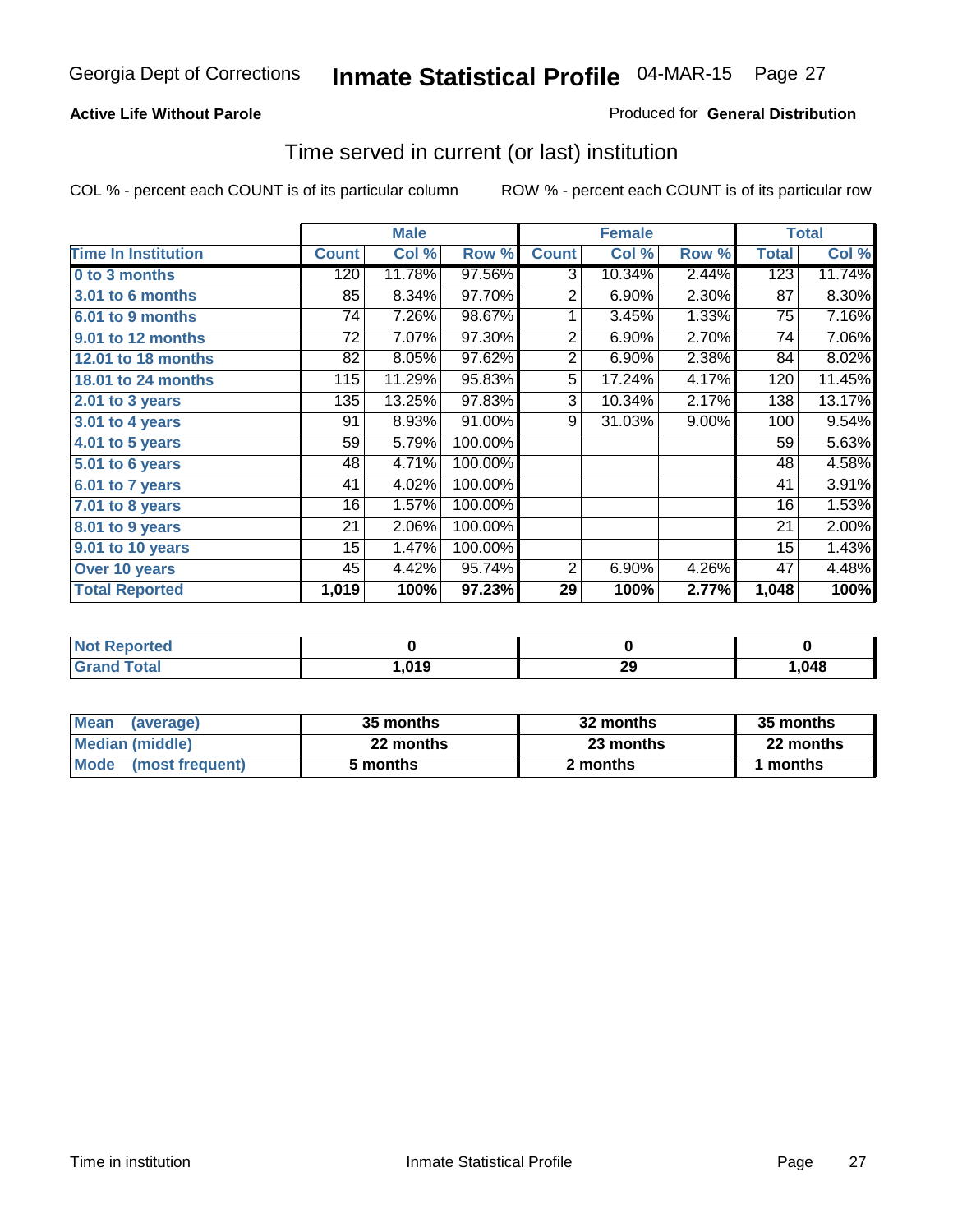#### **Active Life Without Parole**

#### Produced for **General Distribution**

### Highest grade level attained

|                              |                  | <b>Male</b> |         |                | <b>Female</b> |        |                  | <b>Total</b> |
|------------------------------|------------------|-------------|---------|----------------|---------------|--------|------------------|--------------|
| <b>Grade Level</b>           | <b>Count</b>     | Col %       | Row %   | <b>Count</b>   | Col %         | Row %  | <b>Total</b>     | Col %        |
| No school at all             | 1                | 0.10%       | 100.00% |                |               |        | 1                | 0.10%        |
| <b>Grade 1</b>               | $\overline{2}$   | 0.20%       | 100.00% |                |               |        | $\overline{2}$   | 0.20%        |
| <b>Grade 2</b>               | 1                | 0.10%       | 100.00% |                |               |        | 1                | 0.10%        |
| <b>Grade 3</b>               | 2                | 0.20%       | 100.00% |                |               |        | $\overline{2}$   | 0.20%        |
| Grade 4                      | 5                | 0.51%       | 100.00% |                |               |        | $\overline{5}$   | 0.50%        |
| <b>Grade 5</b>               | $\overline{2}$   | 0.20%       | 100.00% |                |               |        | $\overline{2}$   | 0.20%        |
| Grade 6                      | 6                | 0.61%       | 100.00% |                |               |        | $\overline{6}$   | 0.60%        |
| <b>Grade 7</b>               | $\overline{28}$  | 2.87%       | 100.00% |                |               |        | $\overline{28}$  | 2.79%        |
| Grade 8                      | $\overline{56}$  | 5.73%       | 100.00% |                |               |        | $\overline{56}$  | 5.57%        |
| <b>Grade 9</b>               | 111              | 11.36%      | 97.37%  | $\overline{3}$ | 10.71%        | 2.63%  | 114              | 11.34%       |
| Grade 10                     | 160              | 16.38%      | 97.56%  | 4              | 14.29%        | 2.44%  | 164              | 16.32%       |
| Grade 11                     | 143              | 14.64%      | 97.95%  | $\overline{3}$ | 10.71%        | 2.05%  | 146              | 14.53%       |
| <b>Grade 12 or GED</b>       | $\overline{317}$ | 32.45%      | 96.94%  | 10             | 35.71%        | 3.06%  | $\overline{327}$ | 32.54%       |
| <b>Some tech school</b>      | 8                | 0.82%       | 88.89%  | 1              | 3.57%         | 11.11% | 9                | 0.90%        |
| <b>Completed tech school</b> | 10               | 1.02%       | 90.91%  | 1              | 3.57%         | 9.09%  | 11               | 1.09%        |
| College, 1 year              | $\overline{31}$  | 3.17%       | 96.88%  | 1              | 3.57%         | 3.13%  | 32               | 3.18%        |
| College, 2 year              | $\overline{47}$  | 4.81%       | 94.00%  | $\overline{3}$ | 10.71%        | 6.00%  | 50               | 4.98%        |
| College, 3 year              | $\overline{17}$  | 1.74%       | 100.00% |                |               |        | $\overline{17}$  | 1.69%        |
| <b>Bachelor's degree</b>     | $\overline{19}$  | 1.94%       | 90.48%  | $\overline{2}$ | 7.14%         | 9.52%  | $\overline{21}$  | 2.09%        |
| <b>Master's degree</b>       | 6                | 0.61%       | 100.00% |                |               |        | 6                | 0.60%        |
| Ph.D. degree                 | 1                | 0.10%       | 100.00% |                |               |        | 1                | 0.10%        |
| Law degree                   | 3                | 0.31%       | 100.00% |                |               |        | $\overline{3}$   | 0.30%        |
| <b>Medical degree</b>        | 1                | 0.10%       | 100.00% |                |               |        | 1                | 0.10%        |
| <b>Total Reported</b>        | 977              | 100%        | 97.21%  | 28             | 100%          | 2.79%  | 1,005            | 100.0%       |

|                                    | 74   |          | –™    |
|------------------------------------|------|----------|-------|
| $\sim$ $\sim$ $\sim$ $\sim$ $\sim$ | 01 Q | n,<br>29 | . 048 |

| <b>Mean</b><br>(average) | 11.02           | 11.93           | 11.05             |  |
|--------------------------|-----------------|-----------------|-------------------|--|
| Median (middle)          | Grade 11        | Grade 12 or GED | Grade 11          |  |
| Mode (most frequent)     | Grade 12 or GED | Grade 12 or GED | I Grade 12 or GED |  |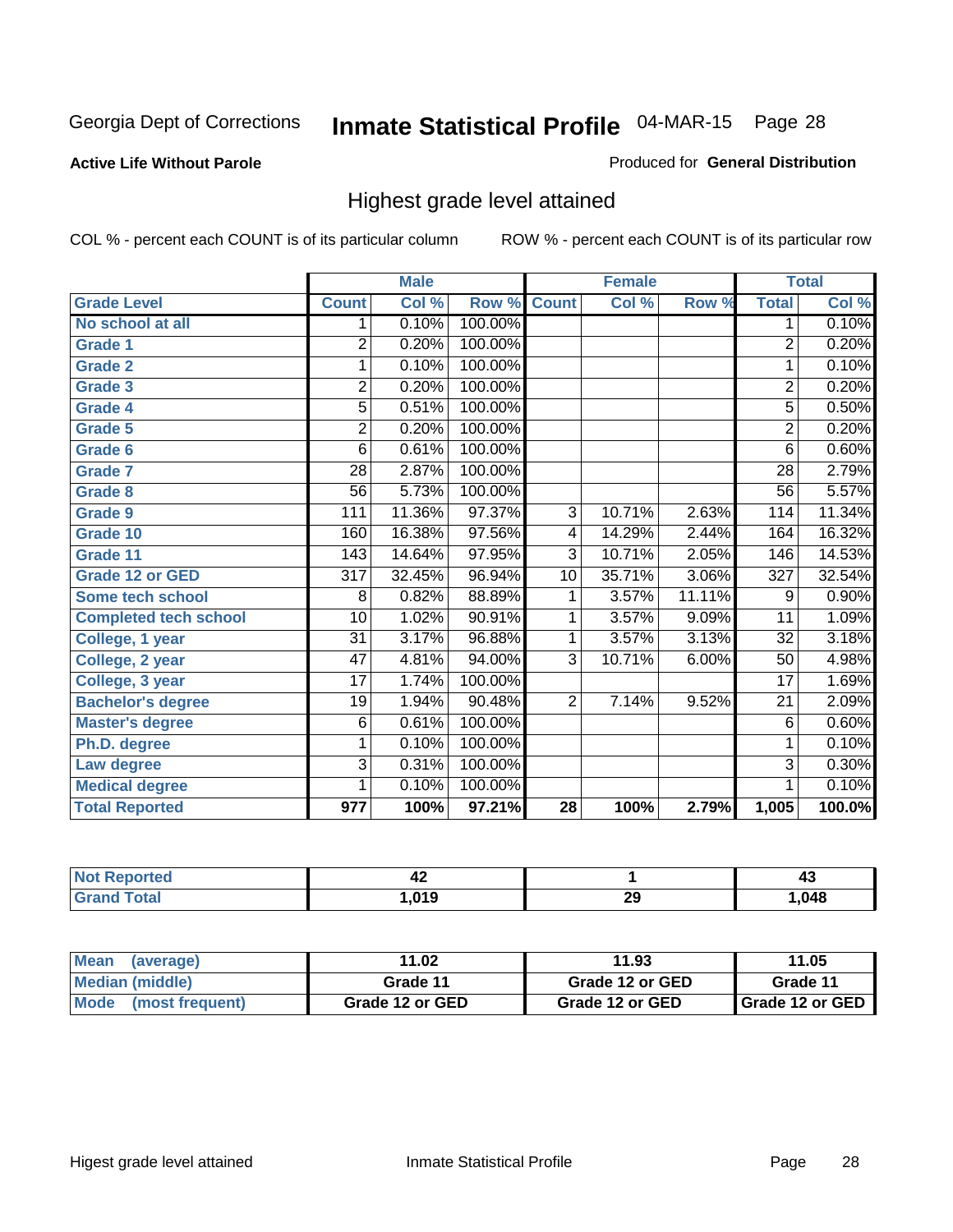#### **Active Life Without Parole**

#### Produced for **General Distribution**

### Culture fair IQ scores

|                       |              | <b>Male</b> |         |                | <b>Female</b> |          |              | <b>Total</b> |
|-----------------------|--------------|-------------|---------|----------------|---------------|----------|--------------|--------------|
| <b>IQ Scores</b>      | <b>Count</b> | Col %       | Row %   | <b>Count</b>   | Col %         | Row %    | <b>Total</b> | Col %        |
| $60 - 69$             | 14           | 2.95%       | 100.00% |                |               |          | 14           | 2.83%        |
| $70 - 79$             | 34           | 7.16%       | 97.14%  |                | 5.26%         | 2.86%    | 35           | 7.09%        |
| $80 - 89$             | 59           | $12.42\%$   | 92.19%  | 5              | 26.32%        | $7.81\%$ | 64           | 12.96%       |
| $90 - 99$             | 147          | 30.95%      | 95.45%  | 7              | 36.84%        | 4.55%    | 154          | 31.17%       |
| $100 - 109$           | 127          | 26.74%      | 98.45%  | 2              | 10.53%        | 1.55%    | 129          | 26.11%       |
| $110 - 119$           | 81           | 17.05%      | 97.59%  | 2              | 10.53%        | $2.41\%$ | 83           | 16.80%       |
| $120 - 129$           | 13           | 2.74%       | 86.67%  | $\overline{2}$ | 10.53%        | 13.33%   | 15           | 3.04%        |
| <b>Total Reported</b> | 475          | 100%        | 96.15%  | 19             | 100.0%        | 3.85%    | 494          | 100%         |

| <b>Not Reported</b>         | 538    |    | 545   |
|-----------------------------|--------|----|-------|
| <b>Not Valid (under 60)</b> |        |    |       |
| <b>Grand Total</b>          | 019, ا | 29 | 1,048 |

| <b>Mean</b><br>(average)       | 98 | 98 |
|--------------------------------|----|----|
| <b>Median (middle)</b>         | 99 | 99 |
| <b>Mode</b><br>(most frequent) | 99 | 99 |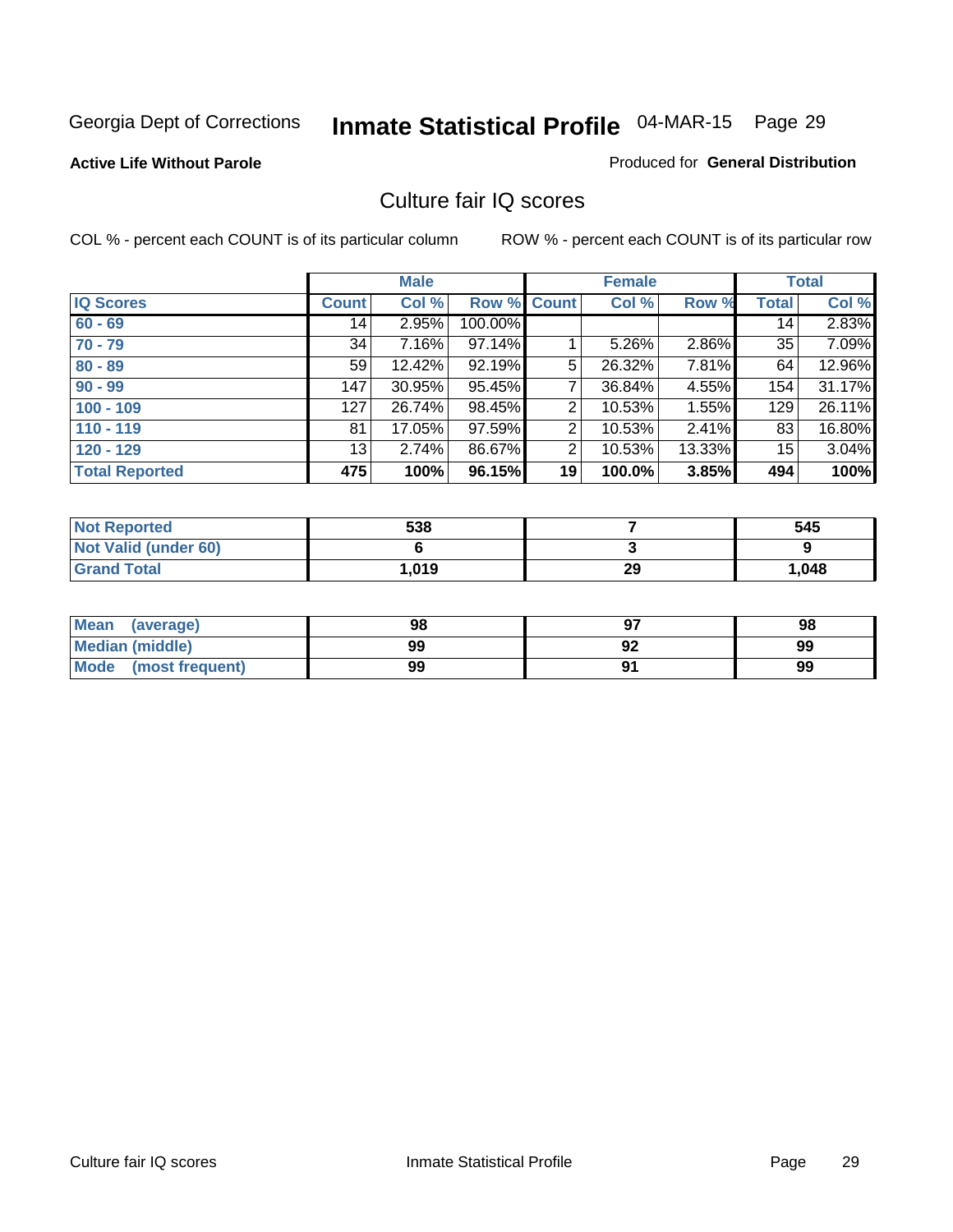#### **Active Life Without Parole**

#### Produced for **General Distribution**

### Wide Range Achievement Test (WRAT) reading score

|                           |                 | <b>Male</b> |         |              | <b>Female</b> |       |                 | <b>Total</b> |
|---------------------------|-----------------|-------------|---------|--------------|---------------|-------|-----------------|--------------|
| <b>WRAT Reading Score</b> | <b>Count</b>    | Col %       | Row %   | <b>Count</b> | Col %         | Row % | <b>Total</b>    | Col %        |
| 0.1 to 0.9                | $\overline{12}$ | 2.47%       | 100.00% |              |               |       | $\overline{12}$ | 2.37%        |
| 1.0 to 1.9                | 4               | 0.82%       | 100.00% |              |               |       | 4               | 0.79%        |
| 2.0 to 2.9                | 8               | 1.65%       | 100.00% |              |               |       | 8               | 1.58%        |
| 3.0 to 3.9                | 29              | 5.98%       | 90.63%  | 3            | 13.64%        | 9.38% | 32              | 6.31%        |
| 4.0 to 4.9                | 44              | 9.07%       | 93.62%  | 3            | 13.64%        | 6.38% | 47              | 9.27%        |
| 5.0 to 5.9                | 42              | 8.66%       | 97.67%  | 1            | 4.55%         | 2.33% | 43              | 8.48%        |
| 6.0 to 6.9                | 51              | 10.52%      | 98.08%  | 1            | 4.55%         | 1.92% | 52              | 10.26%       |
| 7.0 to 7.9                | 12              | 2.47%       | 100.00% |              |               |       | 12              | 2.37%        |
| 8.0 to 8.9                | 38              | 7.84%       | 100.00% |              |               |       | 38              | 7.50%        |
| 9.0 to 9.9                | 23              | 4.74%       | 100.00% |              |               |       | 23              | 4.54%        |
| 10.0 to 10.9              | 27              | 5.57%       | 96.43%  | 1            | 4.55%         | 3.57% | 28              | 5.52%        |
| 11.0 to 11.9              | 62              | 12.78%      | 93.94%  | 4            | 18.18%        | 6.06% | 66              | 13.02%       |
| 12.0 to 12.9              | 131             | 27.01%      | 93.57%  | 9            | 40.91%        | 6.43% | 140             | 27.61%       |
| 13                        | 2               | 0.41%       | 100.00% |              |               |       | $\overline{2}$  | 0.39%        |
| <b>Total Reported</b>     | 485             | 100%        | 95.66%  | 22           | 100.0%        | 4.34% | 507             | 100.0%       |

| orted                                      | -0<br>534 |    | 541  |
|--------------------------------------------|-----------|----|------|
| <b>otal</b><br>$\mathbf{v}$ . $\mathbf{u}$ | .019      | 29 | .048 |

| Mean<br>(average)              | 8.69 | 9.39 | 8.72 |
|--------------------------------|------|------|------|
| Median (middle)                | 9.6  | 11.4 | 9.6  |
| <b>Mode</b><br>(most frequent) | 12.9 | 12.9 | 12.9 |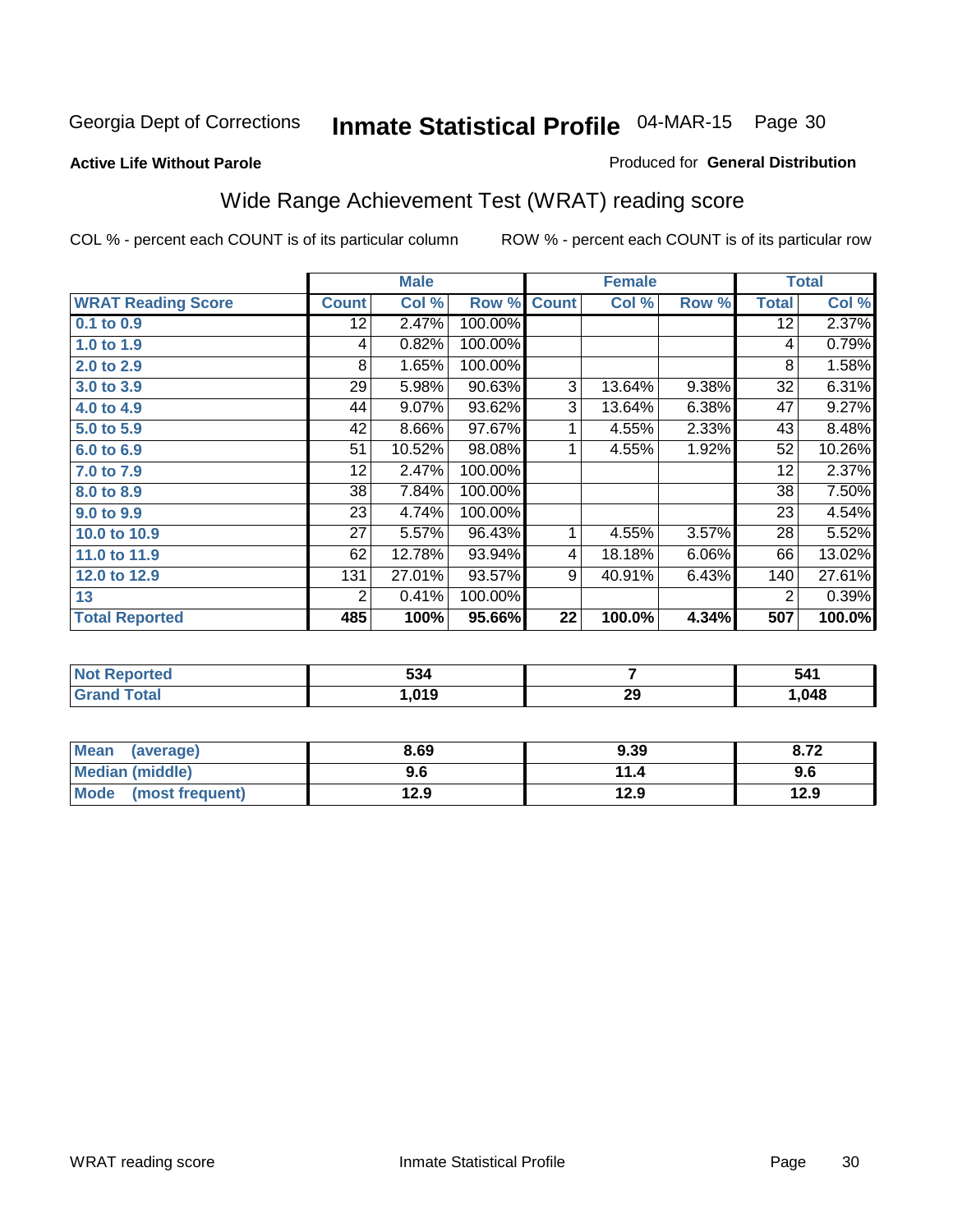**Active Life Without Parole** 

#### Produced for **General Distribution**

### Wide Range Achievement Test (WRAT) math score

|                              |              | <b>Male</b> |         |                | <b>Female</b> |        |              | <b>Total</b> |
|------------------------------|--------------|-------------|---------|----------------|---------------|--------|--------------|--------------|
| <b>WRAT Mathematic Score</b> | <b>Count</b> | Col %       | Row %   | <b>Count</b>   | Col %         | Row %  | <b>Total</b> | Col %        |
| 0.1 to 0.9                   |              | 0.21%       | 100.00% |                |               |        | 1            | 0.20%        |
| 1.0 to 1.9                   | 3            | 0.62%       | 100.00% |                |               |        | 3            | 0.59%        |
| 2.0 to 2.9                   | 6            | 1.24%       | 85.71%  | 1              | 4.55%         | 14.29% | 7            | 1.38%        |
| 3.0 to 3.9                   | 19           | 3.92%       | 90.48%  | $\overline{2}$ | 9.09%         | 9.52%  | 21           | 4.14%        |
| 4.0 to 4.9                   | 61           | 12.58%      | 96.83%  | 2              | 9.09%         | 3.17%  | 63           | 12.43%       |
| 5.0 to 5.9                   | 66           | 13.61%      | 97.06%  | 2              | 9.09%         | 2.94%  | 68           | 13.41%       |
| 6.0 to 6.9                   | 109          | 22.47%      | 96.46%  | 4              | 18.18%        | 3.54%  | 113          | 22.29%       |
| 7.0 to 7.9                   | 34           | 7.01%       | 94.44%  | 2              | 9.09%         | 5.56%  | 36           | 7.10%        |
| 8.0 to 8.9                   | 57           | 11.75%      | 98.28%  | 1              | 4.55%         | 1.72%  | 58           | 11.44%       |
| 9.0 to 9.9                   | 28           | 5.77%       | 96.55%  |                | 4.55%         | 3.45%  | 29           | 5.72%        |
| 10.0 to 10.9                 | 1            | 0.21%       | 100.00% |                |               |        | 1            | 0.20%        |
| 11.0 to 11.9                 | 14           | 2.89%       | 100.00% |                |               |        | 14           | 2.76%        |
| 12.0 to 12.9                 | 86           | 17.73%      | 92.47%  | 7              | 31.82%        | 7.53%  | 93           | 18.34%       |
| <b>Total Reported</b>        | 485          | 100%        | 95.66%  | 22             | 100.0%        | 4.34%  | 507          | 100%         |

|         | -^<br>ູບບາ |    | -541 |
|---------|------------|----|------|
| $- - -$ | .019       | 29 | .048 |

| <b>Mean</b><br>(average) | 7.63 | 8.05 | 7.65 |
|--------------------------|------|------|------|
| <b>Median (middle)</b>   | 6.9  | 7.15 | 6.9  |
| Mode<br>(most frequent)  | 12.9 | 12.9 | 12.9 |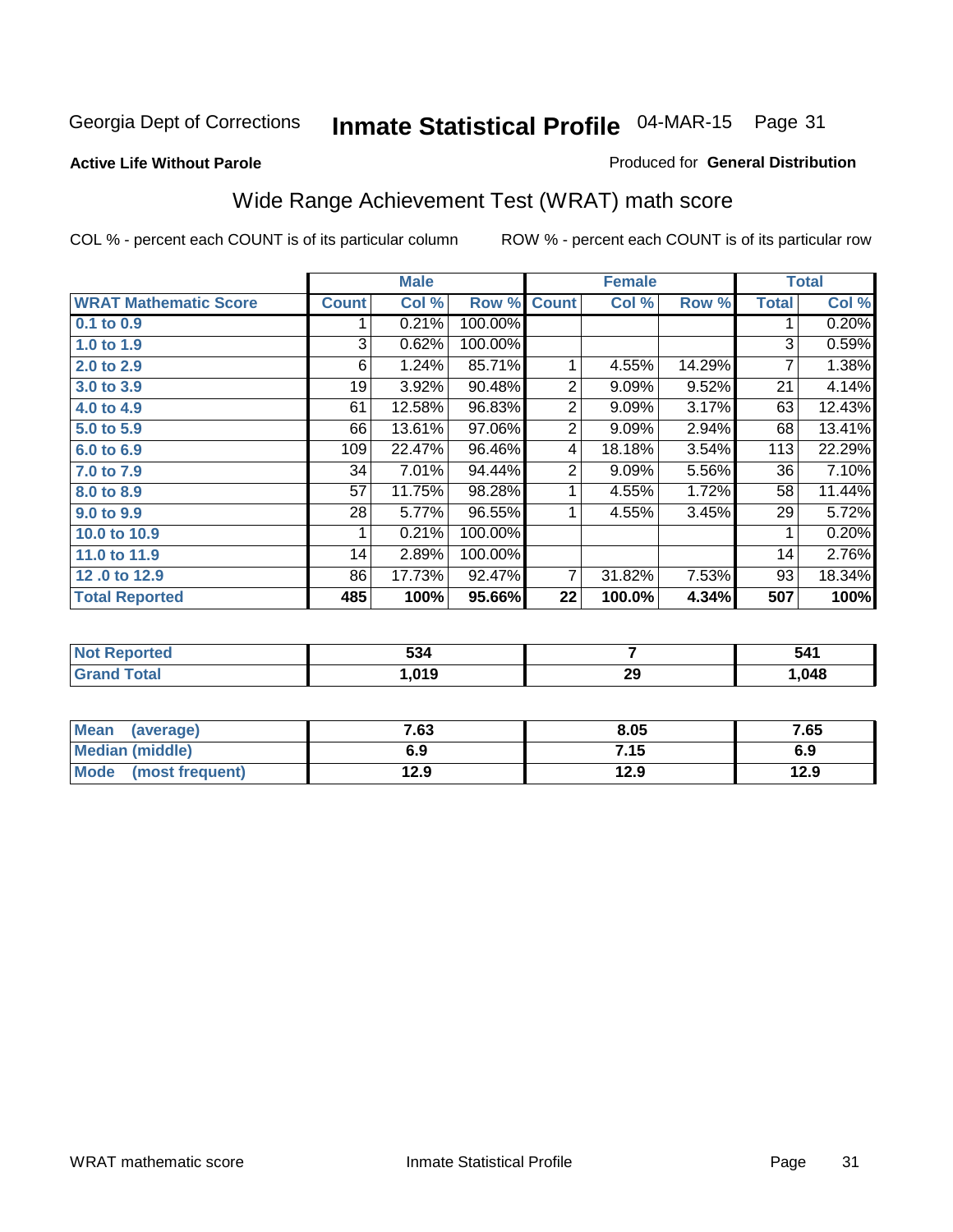#### **Active Life Without Parole**

#### Produced for **General Distribution**

### Wide Range Achievement Test (WRAT) spelling score

|                            |                 | <b>Male</b> |         |                | <b>Female</b> |          |              | <b>Total</b> |
|----------------------------|-----------------|-------------|---------|----------------|---------------|----------|--------------|--------------|
| <b>WRAT Spelling Score</b> | <b>Count</b>    | Col %       | Row %   | <b>Count</b>   | Col %         | Row %    | <b>Total</b> | Col %        |
| $0.1$ to 0.9               | 10              | 2.06%       | 100.00% |                |               |          | 10           | 1.97%        |
| 1.0 to 1.9                 | 8               | 1.65%       | 100.00% |                |               |          | 8            | 1.58%        |
| 2.0 to 2.9                 | 14              | 2.89%       | 93.33%  | 1              | 4.55%         | 6.67%    | 15           | 2.96%        |
| 3.0 to 3.9                 | 23              | 4.74%       | 92.00%  | 2              | 9.09%         | $8.00\%$ | 25           | 4.93%        |
| 4.0 to 4.9                 | 25              | 5.15%       | 100.00% |                |               |          | 25           | 4.93%        |
| 5.0 to 5.9                 | 68              | 14.02%      | 100.00% |                |               |          | 68           | 13.41%       |
| 6.0 to 6.9                 | 41              | 8.45%       | 100.00% |                |               |          | 41           | 8.09%        |
| 7.0 to 7.9                 | 47              | 9.69%       | 92.16%  | 4              | 18.18%        | 7.84%    | 51           | 10.06%       |
| 8.0 to 8.9                 | 46              | 9.48%       | 97.87%  | 1              | 4.55%         | 2.13%    | 47           | 9.27%        |
| 9.0 to 9.9                 | 18              | 3.71%       | 100.00% |                |               |          | 18           | 3.55%        |
| 10.0 to 10.9               | 19              | 3.92%       | 100.00% |                |               |          | 19           | 3.75%        |
| 11.0 to 11.9               | 30 <sup>°</sup> | 6.19%       | 93.75%  | $\overline{2}$ | 9.09%         | 6.25%    | 32           | 6.31%        |
| 12.0 to 12.9               | 135             | 27.84%      | 91.84%  | 12             | 54.55%        | 8.16%    | 147          | 28.99%       |
| 13                         | 1               | 0.21%       | 100.00% |                |               |          | 1            | 0.20%        |
| <b>Total Reported</b>      | 485             | 100%        | 95.66%  | 22             | 100.0%        | 4.34%    | 507          | 100%         |

| <b>Not Reported</b>     | 534    |    | 541  |
|-------------------------|--------|----|------|
| <b>Total</b><br>' Grand | 019، ، | 29 | .048 |

| <b>Mean</b><br>(average) | 8.43       | 10.20     | 8.51      |
|--------------------------|------------|-----------|-----------|
| <b>Median (middle)</b>   | פ ס<br>ი.ა | 1つ フ<br>. | о.<br>ი.ა |
| Mode<br>(most frequent)  | 12.9       | 12.9      | 12.9      |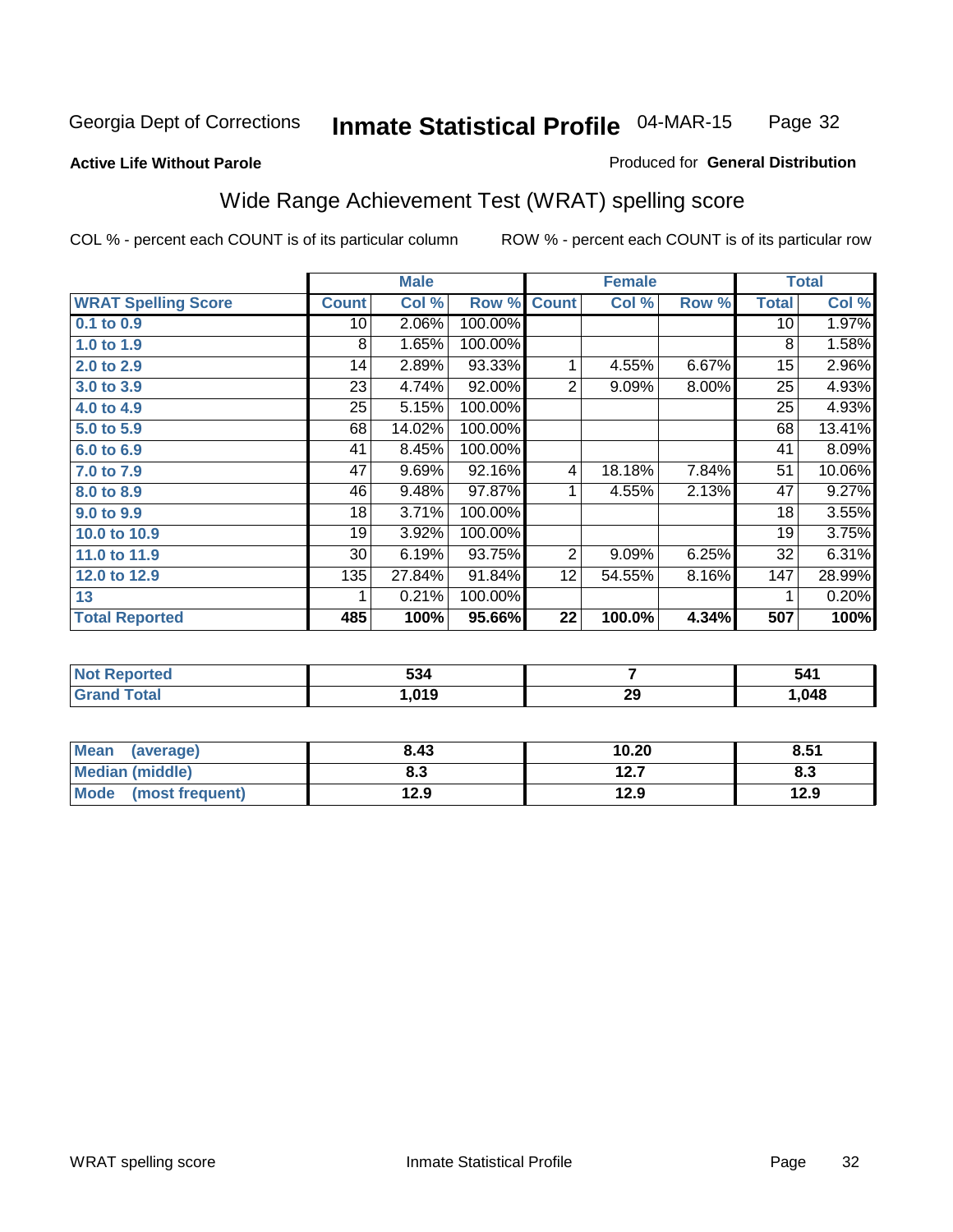#### **Active Life Without Parole**

#### Produced for **General Distribution**

### Current / last mental health treatment level

|                                    |                 | <b>Male</b> |         |              | <b>Female</b> |       |              | <b>Total</b> |
|------------------------------------|-----------------|-------------|---------|--------------|---------------|-------|--------------|--------------|
| <b>Mental Health Treatment Lev</b> | Count           | Col %       | Row %   | <b>Count</b> | Col %         | Row % | <b>Total</b> | Col %        |
| 1 No problem at current time       | 195             | 42.76%      | 97.50%  | 5            | 20.83%        | 2.50% | 200          | 41.67%       |
| 2 Receiving outpatient             | 189             | 41.45%      | 92.20%  | 16           | 66.67%        | 7.80% | 205          | 42.71%       |
| treatment                          |                 |             |         |              |               |       |              |              |
| 3 Inpatient, moderate              | 57              | 12.50%      | 95.00%  | 3            | 12.50%        | 5.00% | 60           | 12.50%       |
| treatment                          |                 |             |         |              |               |       |              |              |
| 4 Inpatient, intensive             | 15 <sub>1</sub> | 3.29%       | 100.00% |              |               |       | 15           | 3.13%        |
| treatment                          |                 |             |         |              |               |       |              |              |
| <b>Total Evaluated</b>             | 456             | 100%        | 95.00%  | 24           | 100%          | 5.00% | 480          | 100.0%       |

| Never had MH evaluation | 563                          |           | 568  |
|-------------------------|------------------------------|-----------|------|
| Total                   | . A <sub>c</sub><br>. .U I J | nr.<br>∠ะ | .048 |

| <b>Median (middle)</b>         | <b>Receiving outpatient</b><br>treatment |                                          | <b>Receiving</b><br>outpatient<br>treatment |  |
|--------------------------------|------------------------------------------|------------------------------------------|---------------------------------------------|--|
| <b>Mode</b><br>(most frequent) | No problem at current time               | <b>Receiving outpatient</b><br>treatment | Receiving<br>outpatient<br>treatment        |  |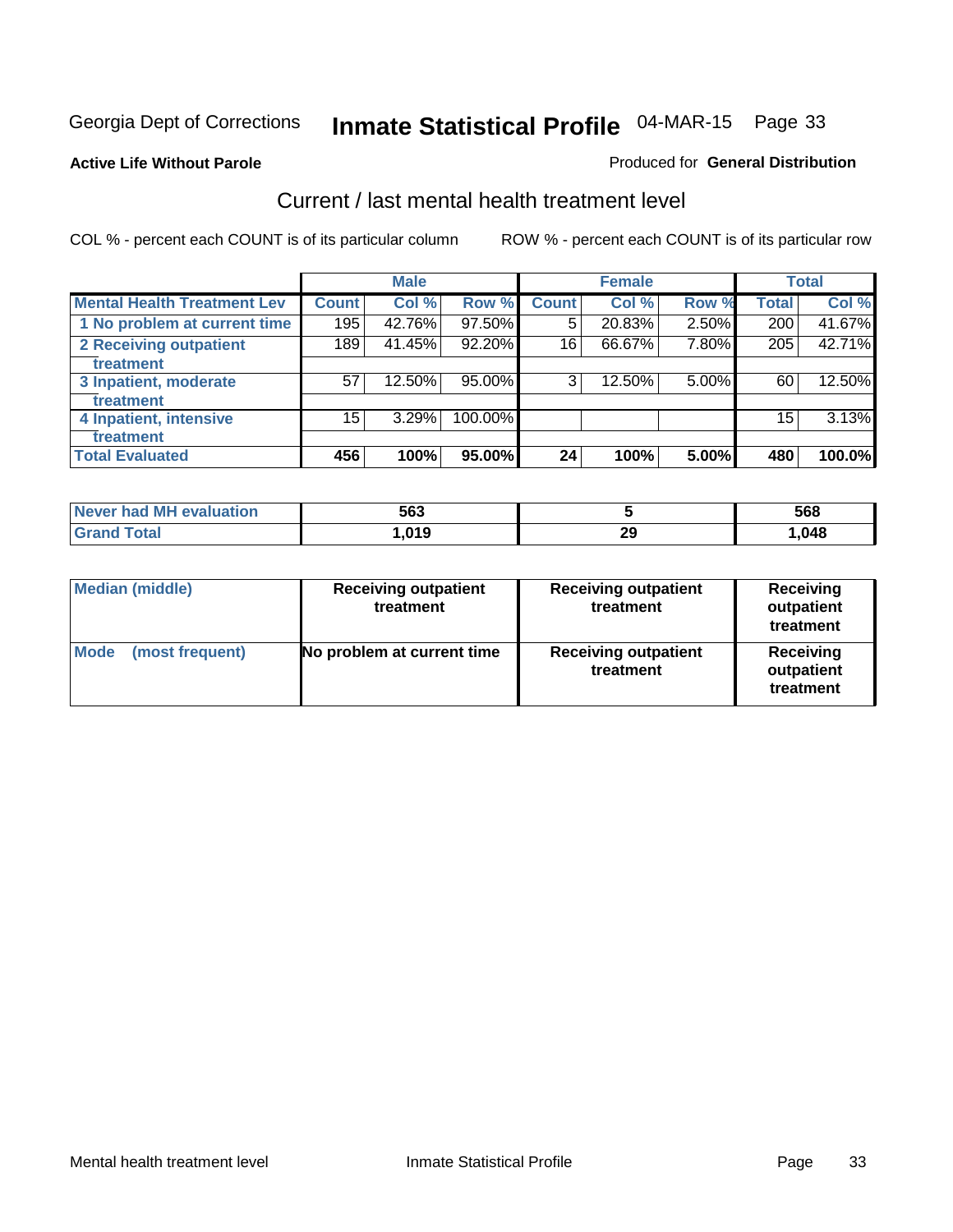#### **Active Life Without Parole**

#### Produced for **General Distribution**

### PULHESDWIT medical scale - 'P' overall condition ('P'hysical)

|                                   |                 | <b>Male</b> |                    |    | <b>Female</b> |       |              | <b>Total</b> |
|-----------------------------------|-----------------|-------------|--------------------|----|---------------|-------|--------------|--------------|
| 'P' Overall Condition             | <b>Count</b>    | Col %       | <b>Row % Count</b> |    | Col %         | Row % | <b>Total</b> | Col %        |
| 1 No medical illness              | 683             | 72.51%      | 98.56%             | 10 | 34.48%        | 1.44% | 693          | 71.37%       |
| 2 Well-controlled chronic illness | 235             | 24.95%      | 92.52%             | 19 | 65.52%        | 7.48% | 254          | 26.16%       |
| 3 Poorly-controlled chronic       | 22 <sub>1</sub> | $2.34\%$    | 100.00%            |    |               |       | 22           | 2.27%        |
| <b>illness</b>                    |                 |             |                    |    |               |       |              |              |
| 4 Significant problems requiring  | 2               | $0.21\%$    | 100.00%            |    |               |       | 2            | 0.21%        |
| special housing                   |                 |             |                    |    |               |       |              |              |
| <b>Total Reported</b>             | 942             | 100%        | 97.01%             | 29 | 100%          | 2.99% | 971          | 100.0%       |

| <b>Not</b> K<br>Reported |      |          | --    |
|--------------------------|------|----------|-------|
| <b>Grand Total</b>       | ,019 | or<br>-- | 1,048 |

| ' No medical illness<br><b>Mode</b><br>(most frequent) | 2 Well-controlled chronic<br>illness | 1 No medical<br>illness |
|--------------------------------------------------------|--------------------------------------|-------------------------|
|--------------------------------------------------------|--------------------------------------|-------------------------|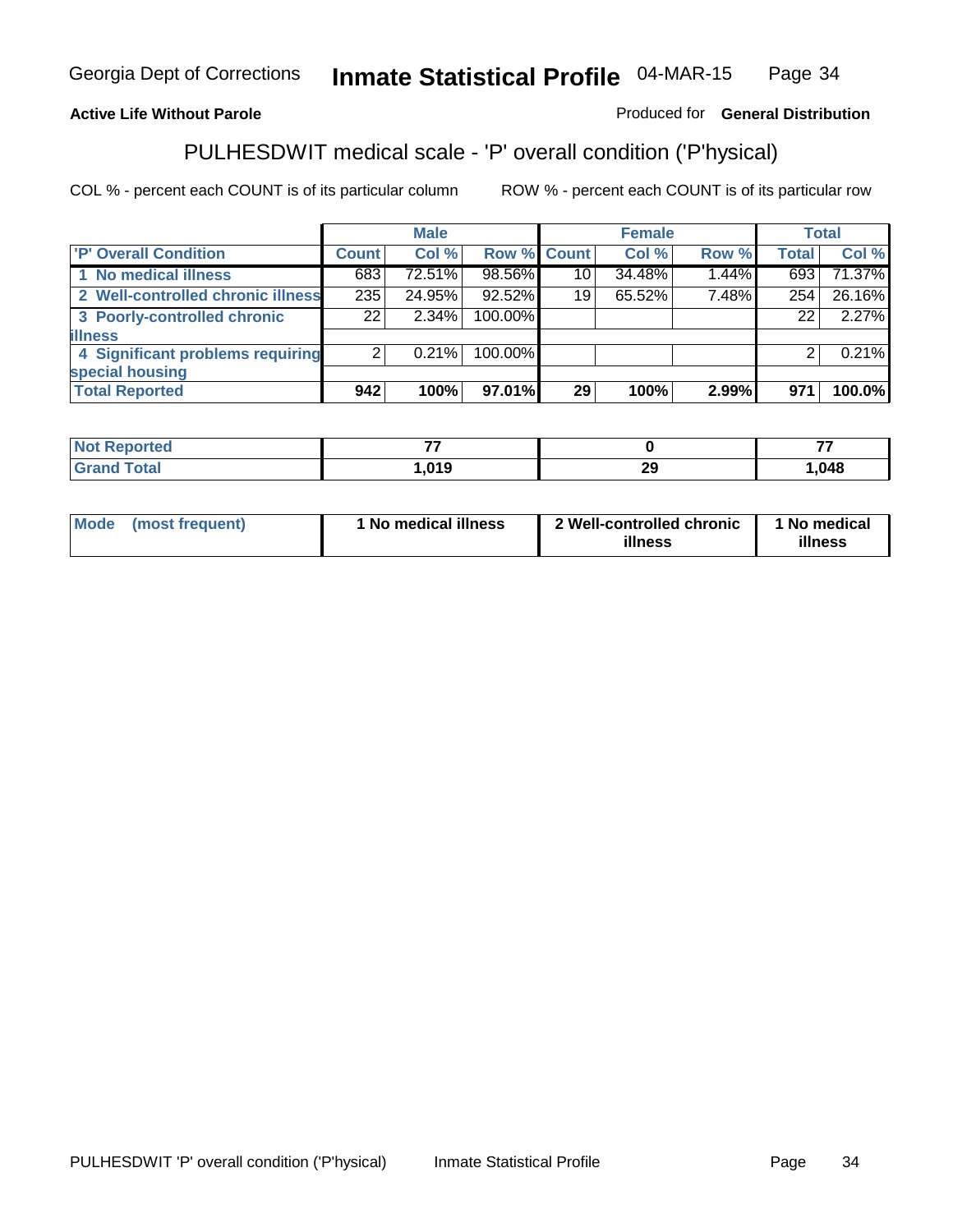#### **Active Life Without Parole**

#### Produced for **General Distribution**

### PULHESDWIT medical scale - 'U' upper body

|                              |              | <b>Male</b> |         |              | <b>Female</b> |       |              | <b>Total</b> |
|------------------------------|--------------|-------------|---------|--------------|---------------|-------|--------------|--------------|
| <b>U' Upper Body</b>         | <b>Count</b> | Col %       | Row %   | <b>Count</b> | Col %         | Row % | <b>Total</b> | Col %        |
| 1 Upper bones, joints,       | 883          | 94.04%      | 97.03%  | 27           | 93.10%        | 2.97% | 910          | 94.01%       |
| muscles all OK               |              |             |         |              |               |       |              |              |
| 2 One or both arms minimally | 48           | 5.11%       | 96.00%  | 2            | 6.90%         | 4.00% | 50           | 5.17%        |
| limited                      |              |             |         |              |               |       |              |              |
| 3 One or both arms           |              | 0.75%       | 100.00% |              |               |       |              | 0.72%        |
| moderately limited           |              |             |         |              |               |       |              |              |
| 4 One arm disabled,          |              | 0.11%       | 100.00% |              |               |       |              | 0.10%        |
| paralyzed, or amputated      |              |             |         |              |               |       |              |              |
| <b>Total Reported</b>        | 939          | 100%        | 97.00%  | 29           | 100%          | 3.00% | 968          | 100%         |

| пео<br>- IN 6 | ou     |           | 80   |
|---------------|--------|-----------|------|
| 565           | 019، ، | הה<br>ZJ. | .048 |

|  | Mode (most frequent) | 1 Upper bones, joints,<br>muscles all OK | 1 Upper bones, joints,<br>muscles all OK | 1 Upper bones,<br>joints, muscles all<br>OK |
|--|----------------------|------------------------------------------|------------------------------------------|---------------------------------------------|
|--|----------------------|------------------------------------------|------------------------------------------|---------------------------------------------|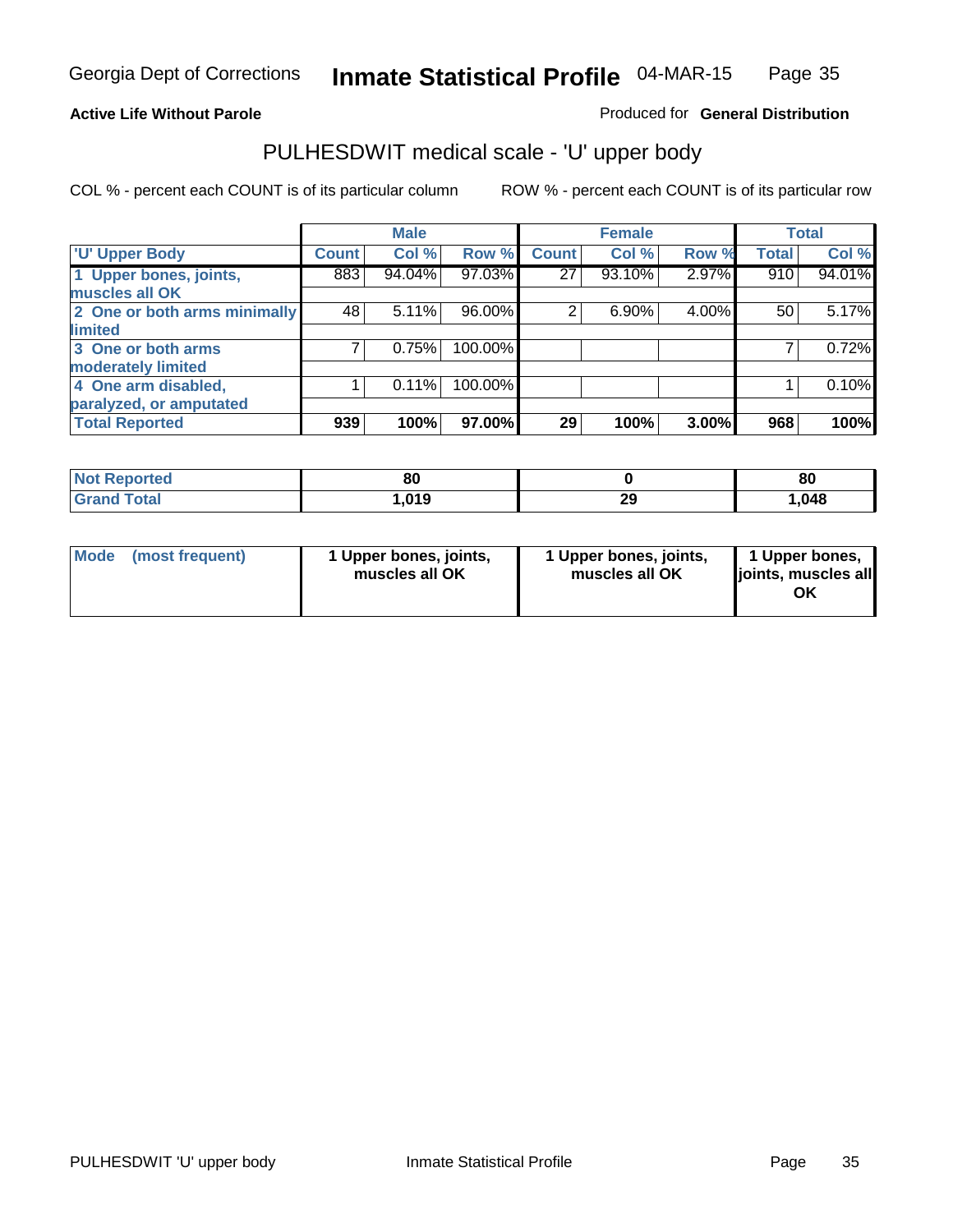#### **Active Life Without Parole**

#### Produced for **General Distribution**

### PULHESDWIT medical scale - 'L' lower body

|                                |                 | <b>Male</b> |           |              | <b>Female</b> |       |              | <b>Total</b> |
|--------------------------------|-----------------|-------------|-----------|--------------|---------------|-------|--------------|--------------|
| 'L' Lower Body                 | <b>Count</b>    | Col %       | Row %     | <b>Count</b> | Col %         | Row % | <b>Total</b> | Col %        |
| 1 Lower bones, joints,         | 816             | 86.99%      | 96.91%    | 26           | 89.66%        | 3.09% | 842          | 87.07%       |
| muscles all OK                 |                 |             |           |              |               |       |              |              |
| 2 One or both legs minimally   | 106             | 11.30%      | $97.25\%$ | 3            | 10.34%        | 2.75% | 109          | 11.27%       |
| limited                        |                 |             |           |              |               |       |              |              |
| 3 One or both legs             | 15 <sub>1</sub> | 1.60%       | 100.00%   |              |               |       | 15           | 1.55%        |
| moderately limited             |                 |             |           |              |               |       |              |              |
| 4 One leg disabled, paralyzed, |                 | 0.11%       | 100.00%   |              |               |       |              | 0.10%        |
| or amputated                   |                 |             |           |              |               |       |              |              |
| <b>Total Reported</b>          | 938             | 100%        | 97.00%    | 29           | 100%          | 3.00% | 967          | 100%         |

| n eo<br><b>N</b> | $\sim$ $\sim$ |           | о,<br>$\sim$ . |
|------------------|---------------|-----------|----------------|
| $f$ $f \circ f$  | 019، ،        | הה<br>ZJ. | .048           |

|  | Mode (most frequent) | 1 Lower bones, joints,<br>muscles all OK | 1 Lower bones, joints,<br>muscles all OK | 1 Lower bones,<br>joints, muscles all<br>OK |
|--|----------------------|------------------------------------------|------------------------------------------|---------------------------------------------|
|--|----------------------|------------------------------------------|------------------------------------------|---------------------------------------------|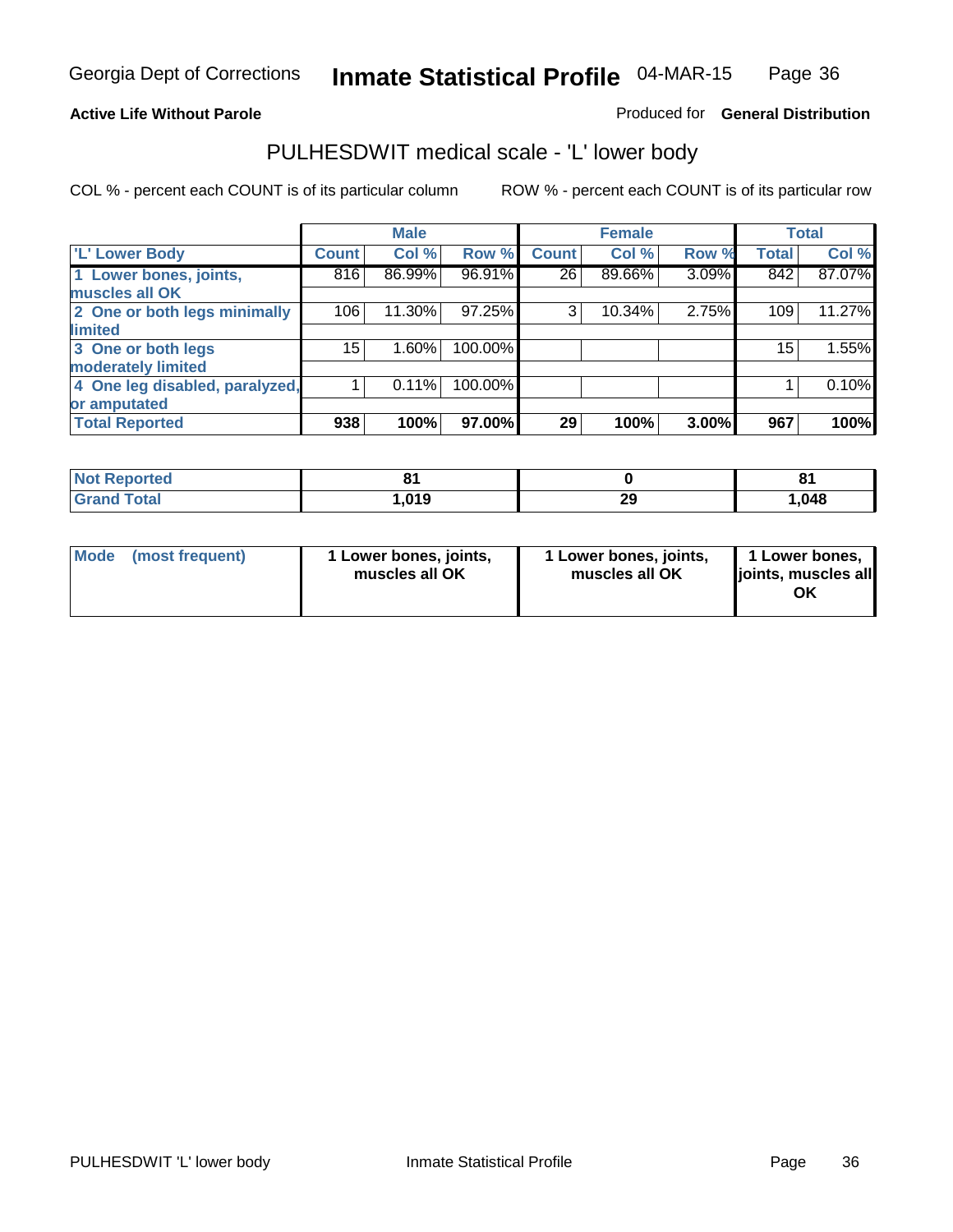#### **Active Life Without Parole**

Produced for **General Distribution**

### PULHESDWIT medical scale - 'H' hearing

|                                |                 | <b>Male</b> |             |                 | <b>Female</b> |       | <b>Total</b> |        |
|--------------------------------|-----------------|-------------|-------------|-----------------|---------------|-------|--------------|--------|
| <b>H'</b> Hearing              | <b>Count</b>    | Col %       | Row % Count |                 | Col %         | Row % | <b>Total</b> | Col %  |
| 1 Normal hearing both ears     | 923             | 98.61%      | 96.95%      | 29 <sub>1</sub> | 100.00%       | 3.05% | 952          | 98.65% |
| 2 Some loss in one ear with    | 10 <sup>1</sup> | 1.07%       | 100.00%     |                 |               |       | 10           | 1.04%  |
| other OK, or mild loss in both |                 |             |             |                 |               |       |              |        |
| 3 Total loss in one ear with   | 3               | $0.32\%$    | 100.00%     |                 |               |       | ົ            | 0.31%  |
| mild loss in other             |                 |             |             |                 |               |       |              |        |
| <b>Total Reported</b>          | 936             | 100%        | 96.99%      | 29              | 100%          | 3.01% | 965          | 100%   |

| <b>Not</b><br><b>ported</b><br>ner | uu                |            | $\mathbf{r}$<br>oa |
|------------------------------------|-------------------|------------|--------------------|
| Total                              | <b>010</b><br>- 1 | nr.<br>- 3 | .048               |

| Mode (most frequent) | 1 Normal hearing both ears   1 Normal hearing both ears   1 Normal hearing |           |
|----------------------|----------------------------------------------------------------------------|-----------|
|                      |                                                                            | both ears |
|                      |                                                                            |           |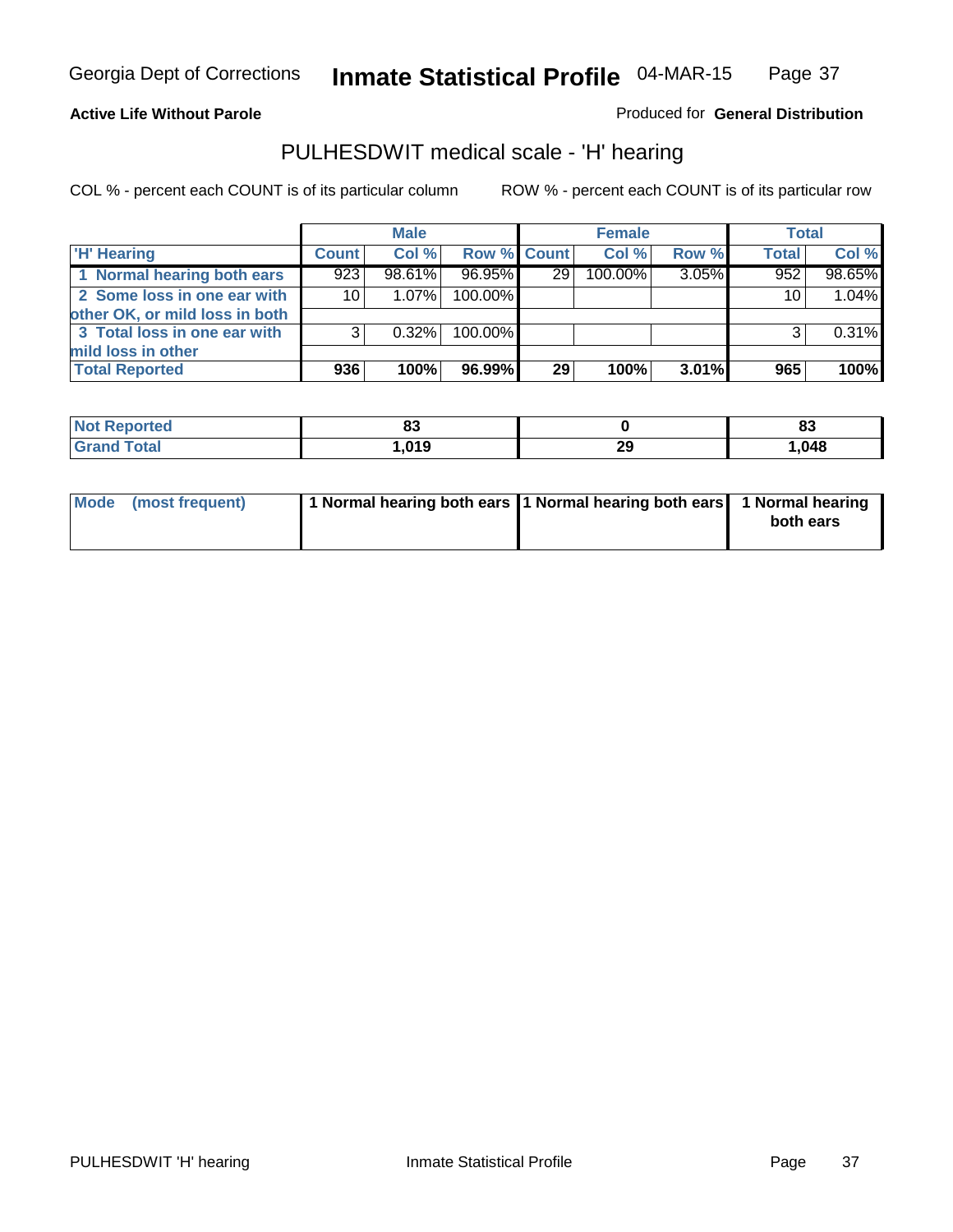#### **Active Life Without Parole**

#### Produced for **General Distribution**

### PULHESDWIT medical scale - 'E' vision

|                                |              | <b>Male</b> |             |    | <b>Female</b> |        |              | <b>Total</b> |
|--------------------------------|--------------|-------------|-------------|----|---------------|--------|--------------|--------------|
| <b>E' Vision</b>               | <b>Count</b> | Col %       | Row % Count |    | Col %         | Row %  | <b>Total</b> | Col %        |
| 1 Correctable to 20/40 in both | 676          | 75.78%      | 98.40%      | 11 | 39.29%        | 1.60%  | 687          | 74.67%       |
| eyes                           |              |             |             |    |               |        |              |              |
| 2 Correctable to 20/70 in one  | 189          | 21.19%      | 93.56%      | 13 | 46.43%        | 6.44%  | 202          | 21.96%       |
| eye, may be blind in other     |              |             |             |    |               |        |              |              |
| 3 Correctable to 20/200 in one | 23           | 2.58%       | 88.46%      | 3  | 10.71%        | 11.54% | 26           | 2.83%        |
| eye, may be blind in other     |              |             |             |    |               |        |              |              |
| 4 One eye not correctable to   |              | 0.45%       | 80.00%      |    | 3.57%         | 20.00% | 5            | 0.54%        |
| 20/200, other may be blind     |              |             |             |    |               |        |              |              |
| <b>Total Reported</b>          | 892          | 100%        | 96.96%      | 28 | 100%          | 3.04%  | 920          | 100%         |

| <b>Not Reported</b>  | 107<br>. |    | 128  |
|----------------------|----------|----|------|
| <b>Total</b><br>Cron | .019     | 29 | .048 |

| Mode (most frequent) | 1 Correctable to 20/40 in<br>both eyes | 2 Correctable to 20/70 in   1 Correctable to<br>one eye, may be blind in  20/40 in both eyes |  |
|----------------------|----------------------------------------|----------------------------------------------------------------------------------------------|--|
|                      |                                        | other                                                                                        |  |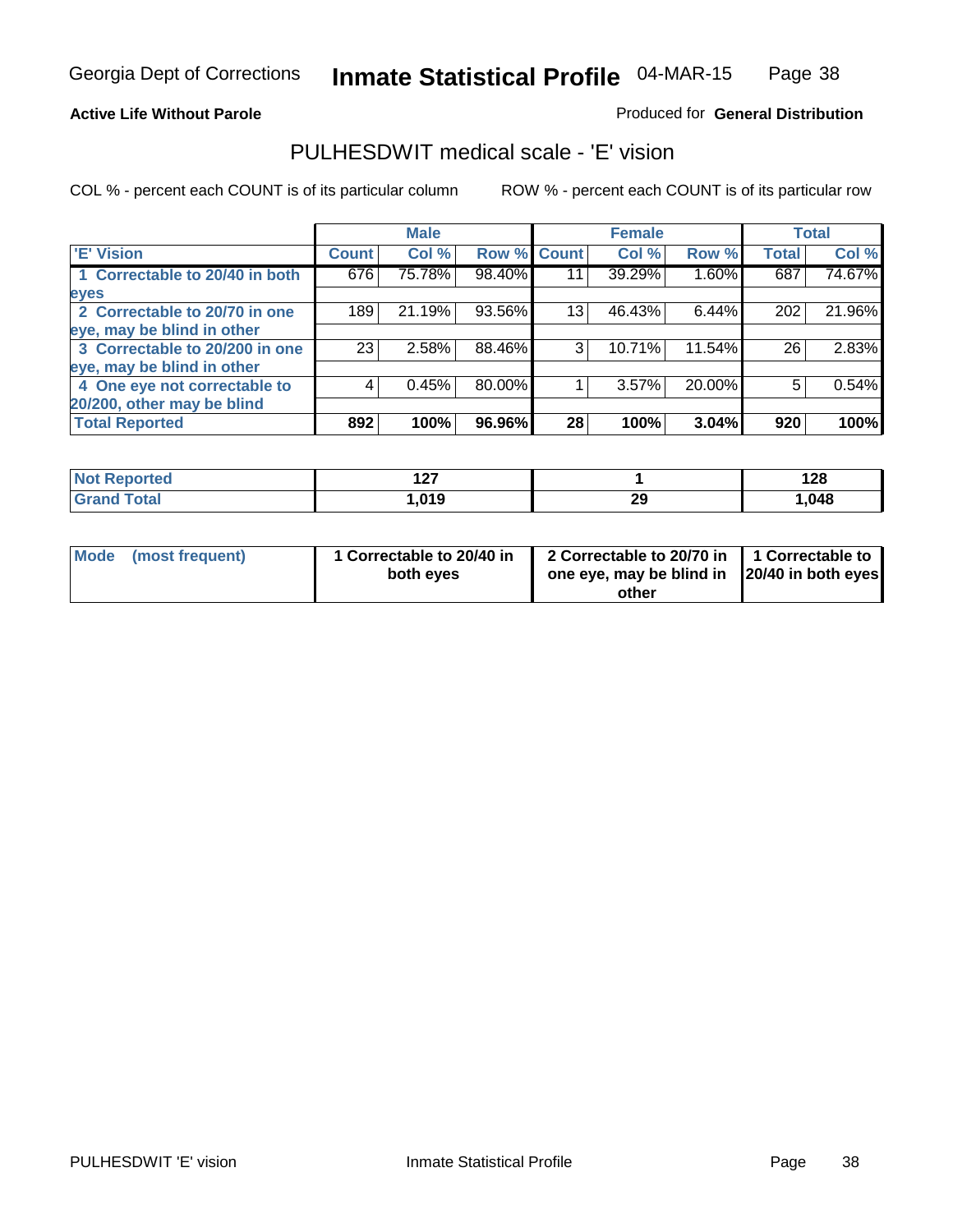### **Active Life Without Parole**

### Produced for **General Distribution**

### PULHESDWIT medical scale - 'S' pSychiatric

|                                        |              | <b>Male</b> |         |                 | <b>Female</b> |       |              | <b>Total</b> |
|----------------------------------------|--------------|-------------|---------|-----------------|---------------|-------|--------------|--------------|
| 'S' pSychiatric                        | <b>Count</b> | Col %       |         | Row % Count     | Col %         | Row % | <b>Total</b> | Col %        |
| 1 No impairment or disorders           | 754          | 80.47%      | 98.95%  | 8               | 42.11%        | 1.05% | 762          | 79.71%       |
| 2 Stable, or in remission, or          | 131          | 13.98%      | 92.91%  | 10 <sub>1</sub> | 52.63%        | 7.09% | 141          | 14.75%       |
| mild impairment or retardation         |              |             |         |                 |               |       |              |              |
| 3 Requires moderate inpatient          | 42           | 4.48%       | 97.67%  |                 | 5.26%         | 2.33% | 43           | 4.50%        |
| treatment                              |              |             |         |                 |               |       |              |              |
| 4 Requires intensive inpatient         | 9            | $0.96\%$    | 100.00% |                 |               |       | 9            | 0.94%        |
| treatment                              |              |             |         |                 |               |       |              |              |
| <b>5 Requires Crisis Stabilization</b> |              | 0.11%       | 100.00% |                 |               |       |              | 0.10%        |
| Unit (CSU) inpatient care              |              |             |         |                 |               |       |              |              |
| <b>Total Reported</b>                  | 937          | 100%        | 98.01%  | 19              | 100%          | 1.99% | 956          | 100%         |

| o.<br><u>uz</u> |    | $\sim$<br>. .<br>94 |
|-----------------|----|---------------------|
| <b>010</b><br>. | 29 | ,048                |

| Mode (most frequent) | 1 No impairment or disorders 2 Stable, or in remission, 1 No impairment or |                       |           |
|----------------------|----------------------------------------------------------------------------|-----------------------|-----------|
|                      |                                                                            | or mild impairment or | disorders |
|                      |                                                                            | retardation           |           |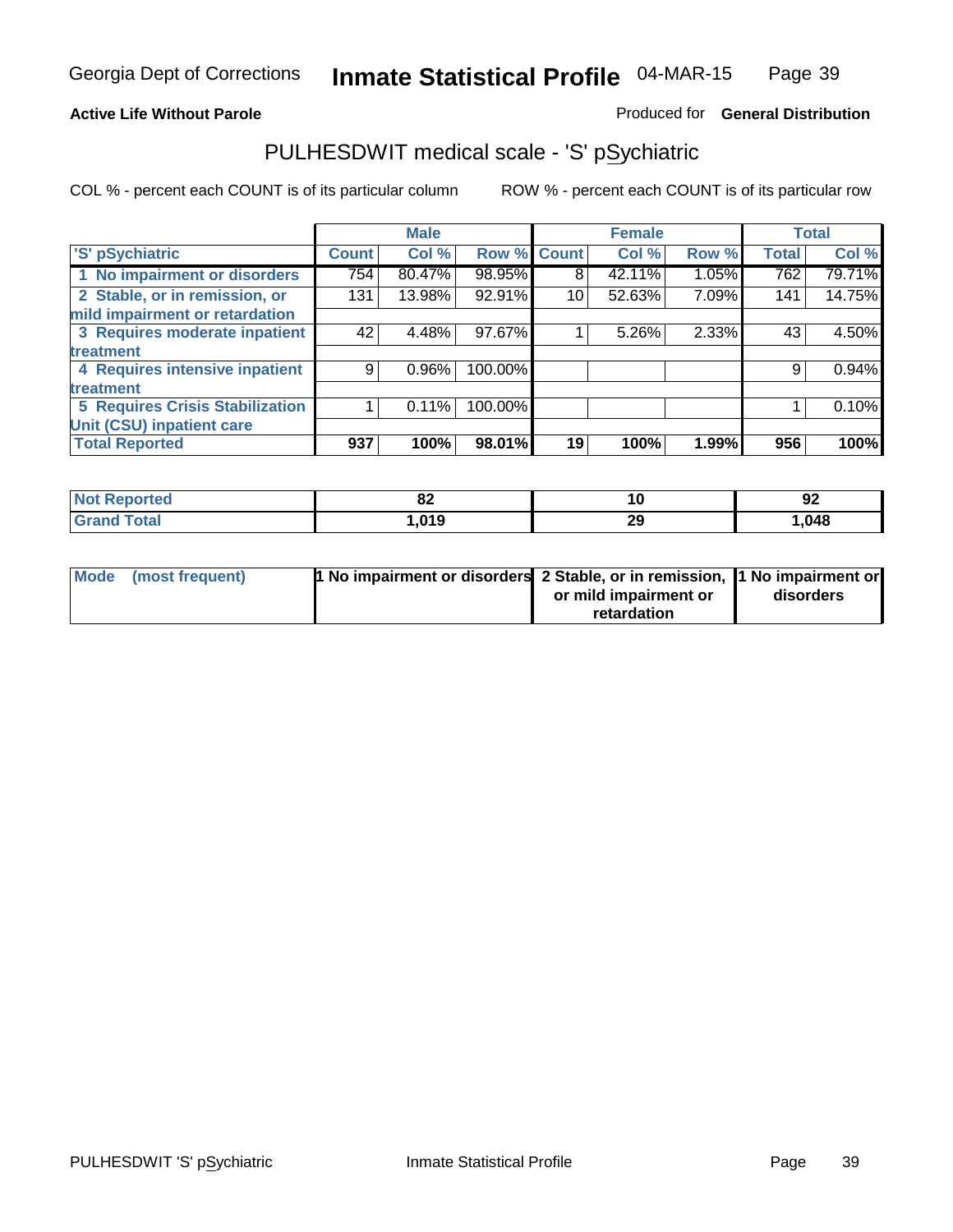#### **Active Life Without Parole**

#### Produced for **General Distribution**

### PULHESDWIT medical scale - 'D' dental

|                                 |              | <b>Male</b> |                    |    | <b>Female</b> |       |              | Total  |
|---------------------------------|--------------|-------------|--------------------|----|---------------|-------|--------------|--------|
| <b>D' Dental</b>                | <b>Count</b> | Col %       | <b>Row % Count</b> |    | Col %         | Row % | <b>Total</b> | Col %  |
| 1 Minimal routine dental health | 654          | 75.09%      | 97.47%             | 17 | 80.95%        | 2.53% | 671          | 75.22% |
| <b>needs</b>                    |              |             |                    |    |               |       |              |        |
| 2 Moderate cavities and/or      | 186          | 21.35%      | 97.89%             |    | 19.05%        | 2.11% | 190          | 21.30% |
| gum disease                     |              |             |                    |    |               |       |              |        |
| 3 Extensive gum disease         | 31           | $3.56\%$    | 100.00%            |    |               |       | 31           | 3.48%  |
| and/or widespread decay         |              |             |                    |    |               |       |              |        |
| <b>Total Reported</b>           | 871          | 100%        | 97.65%             | 21 | 100%          | 2.35% | 892          | 100%   |

| <b>rted</b><br>N | 148  |           | 156  |
|------------------|------|-----------|------|
| otal             | .019 | nr.<br>23 | ,048 |

| Mode (most frequent) | <b>Minimal routine dental</b><br>health needs | I Minimal routine dental<br>health needs | 1 Minimal routine  <br>dental health<br>needs |
|----------------------|-----------------------------------------------|------------------------------------------|-----------------------------------------------|
|----------------------|-----------------------------------------------|------------------------------------------|-----------------------------------------------|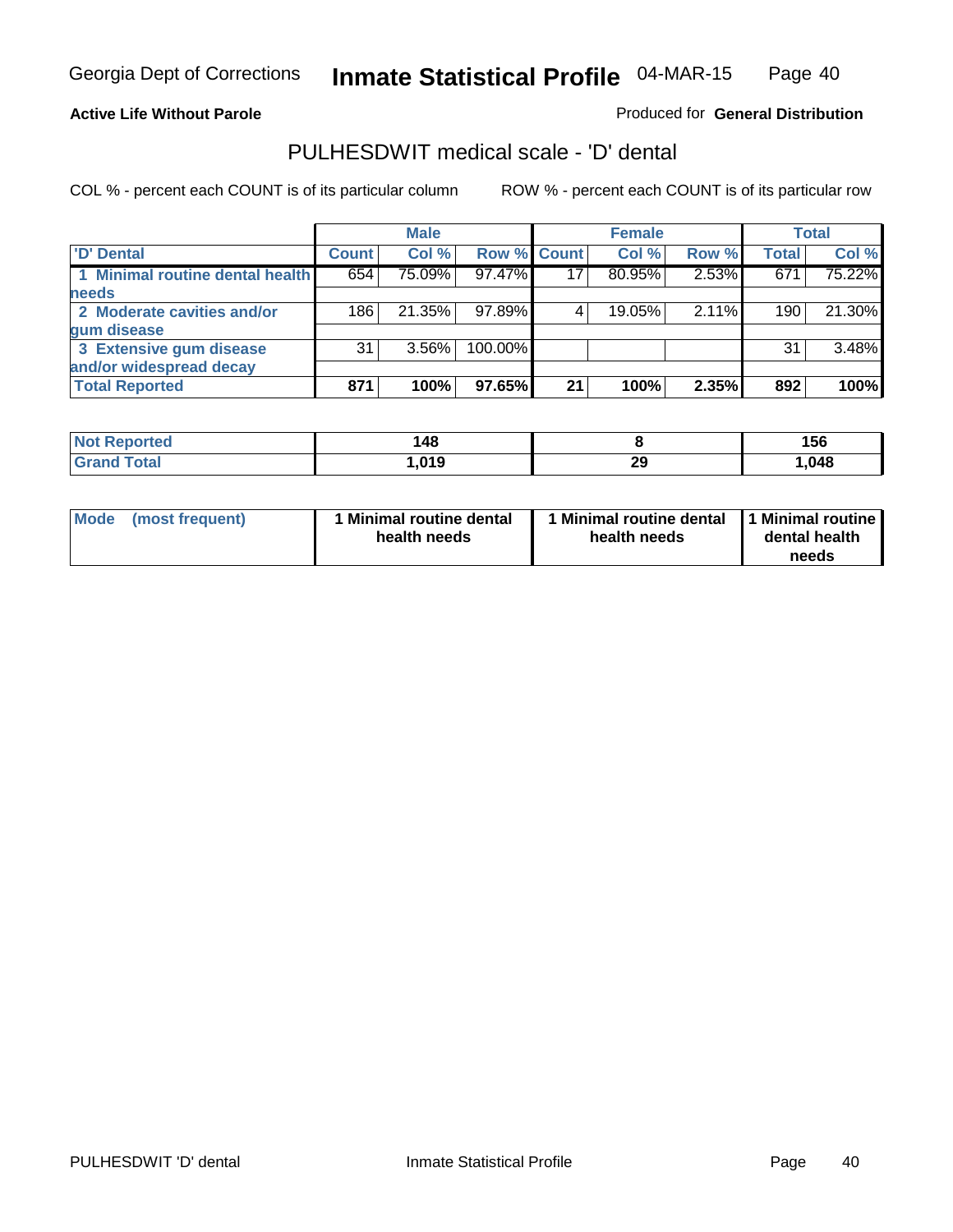### **Active Life Without Parole**

### Produced for **General Distribution**

### PULHESDWIT medical scale - 'W' work ability

|                                 |              | <b>Male</b> |         |             | <b>Female</b> |       |              | <b>Total</b> |
|---------------------------------|--------------|-------------|---------|-------------|---------------|-------|--------------|--------------|
| <b>W' work ability</b>          | <b>Count</b> | Col %       |         | Row % Count | Col %         | Row % | <b>Total</b> | Col %        |
| 1 Unrestricted work or activity | 767          | 81.68%      | 97.83%  | 17          | 58.62%        | 2.17% | 784          | 80.99%       |
| 2 Minor restrictions on type of | 131          | 13.95%      | 91.61%  | 12          | 41.38%        | 8.39% | 143          | 14.77%       |
| <b>work</b>                     |              |             |         |             |               |       |              |              |
| 3 Moderate restrictions on type | 32           | 3.41%       | 100.00% |             |               |       | 32           | 3.31%        |
| of work                         |              |             |         |             |               |       |              |              |
| 4 Major restrictions on type of | 6            | 0.64%       | 100.00% |             |               |       | 6            | 0.62%        |
| <b>work</b>                     |              |             |         |             |               |       |              |              |
| 5 Cannot work under any         | 3            | 0.32%       | 100.00% |             |               |       | 3            | 0.31%        |
| <b>circumstances</b>            |              |             |         |             |               |       |              |              |
| <b>Total Reported</b>           | 939          | 100%        | 97.00%  | 29          | 100%          | 3.00% | 968          | 100%         |

| <b>Poorted</b> | 80            |           | 80     |
|----------------|---------------|-----------|--------|
| <b>Total</b>   | 01 O<br>u . 3 | nr.<br>ΖJ | 048, ا |

| Mode | (most frequent) | 1 Unrestricted work or<br>activity | 1 Unrestricted work or<br>activity | 1 Unrestricted<br>work or activity |
|------|-----------------|------------------------------------|------------------------------------|------------------------------------|
|------|-----------------|------------------------------------|------------------------------------|------------------------------------|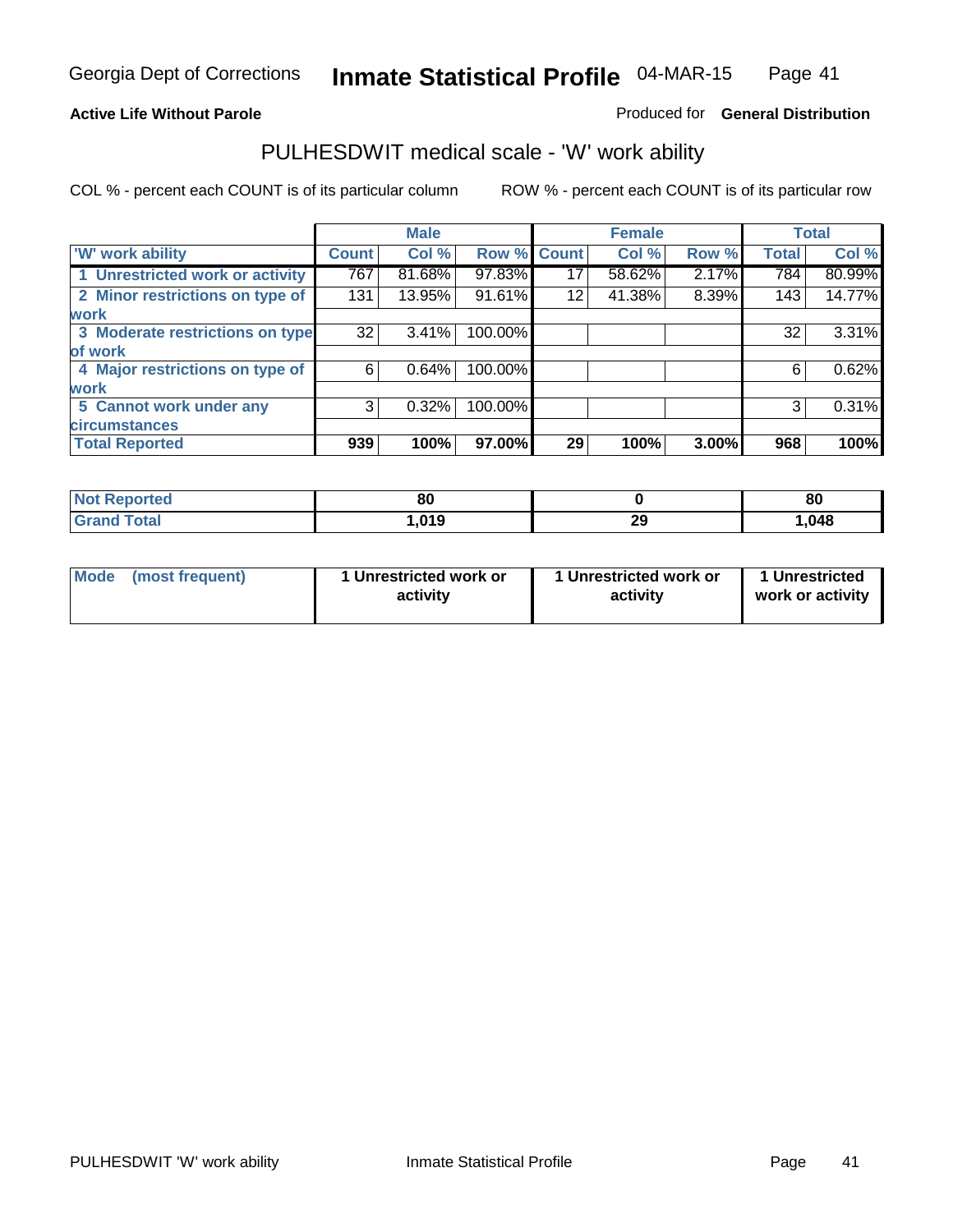#### **Active Life Without Parole**

#### Produced for **General Distribution**

### PULHESDWIT medical scale - 'I' impairment

|                                   |                | <b>Male</b> |         |              | <b>Female</b> |       | <b>Total</b> |        |
|-----------------------------------|----------------|-------------|---------|--------------|---------------|-------|--------------|--------|
| <b>T' Impairment</b>              | <b>Count</b>   | Col %       | Row %   | <b>Count</b> | Col %         | Row % | <b>Total</b> | Col %  |
| 1 No impairments or               | 927            | 98.83%      | 96.97%  | 29           | 100.00%       | 3.03% | 956          | 98.86% |
| disabilities                      |                |             |         |              |               |       |              |        |
| 2 Wheelchair-bound but            |                | 0.75%       | 100.00% |              |               |       |              | 0.72%  |
| otherwise OK                      |                |             |         |              |               |       |              |        |
| <b>3 Needs low-level Assisted</b> |                | 0.11%       | 100.00% |              |               |       |              | 0.10%  |
| Living (level I)                  |                |             |         |              |               |       |              |        |
| 4 Needs moderate Assisted         |                | 0.11%       | 100.00% |              |               |       |              | 0.10%  |
| <b>Living (level II)</b>          |                |             |         |              |               |       |              |        |
| <b>5 Needs maximal Assisted</b>   | $\overline{2}$ | 0.21%       | 100.00% |              |               |       | 2            | 0.21%  |
| <b>Living (level III)</b>         |                |             |         |              |               |       |              |        |
| <b>Total Reported</b>             | 938            | 100%        | 97.00%  | 29           | 100%          | 3.00% | 967          | 100%   |

| Reported                     | o,<br>- - |          | о,<br>0 I |
|------------------------------|-----------|----------|-----------|
| <b>Total</b><br><b>Grand</b> | 019, ا    | 20<br>29 | 1,048     |

| Mode | (most frequent) | 1 No impairments or<br>disabilities | 1 No impairments or<br>disabilities | 1 1 No impairments<br>or disabilities |
|------|-----------------|-------------------------------------|-------------------------------------|---------------------------------------|
|------|-----------------|-------------------------------------|-------------------------------------|---------------------------------------|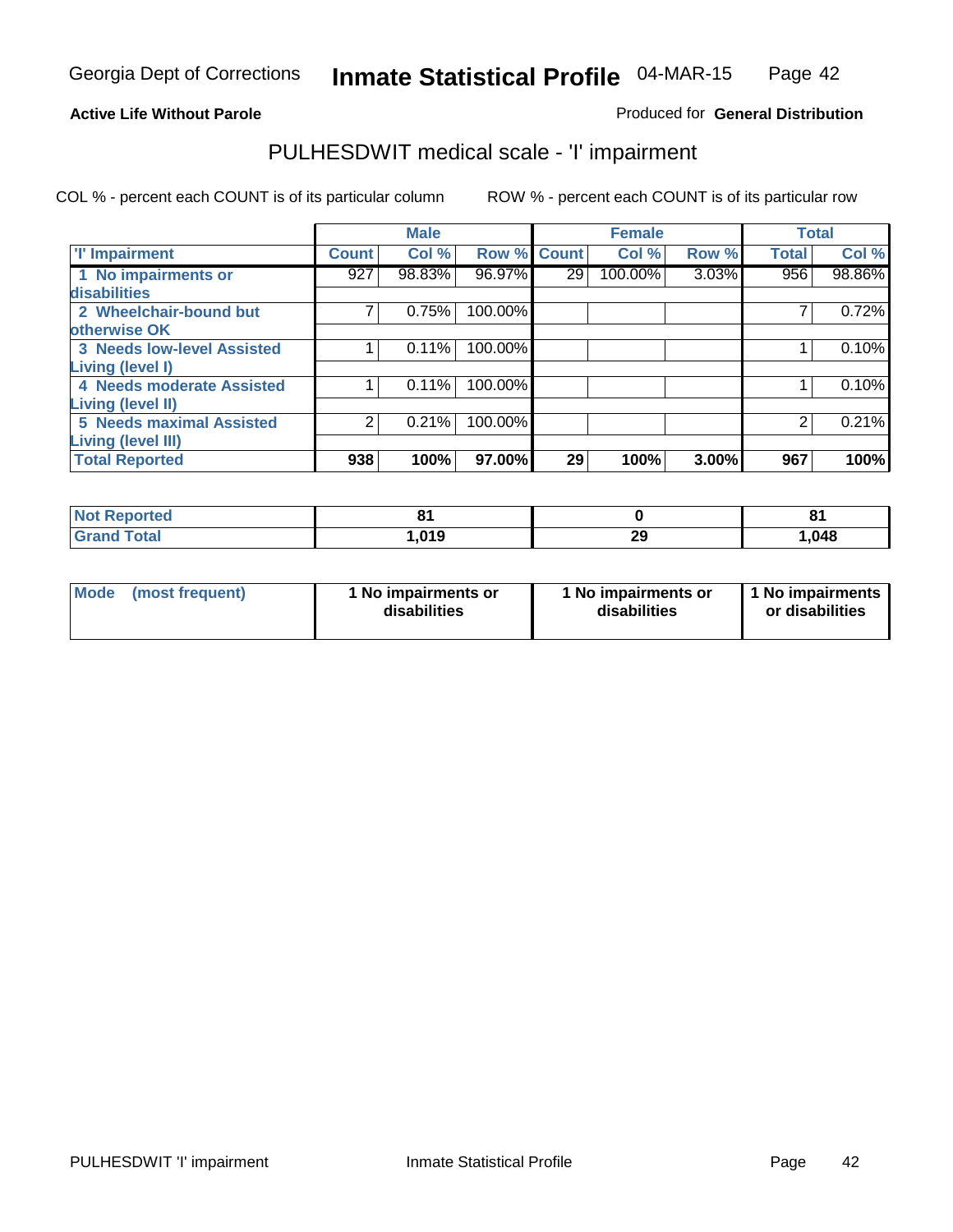#### **Inmate Statistical Profile** 04-MAR-15 Page Page 43

### **Active Life Without Parole Produced fo Seneral Distribution**

### PULHESDWIT medical scale - 'T' transportability

|                             |              | <b>Male</b> |             |                 | <b>Female</b> |       |              | <b>Total</b> |
|-----------------------------|--------------|-------------|-------------|-----------------|---------------|-------|--------------|--------------|
| <b>T' Transportability</b>  | <b>Count</b> | Col %       | Row % Count |                 | Col %         | Row % | <b>Total</b> | Col %        |
| 1 Can be transported in any | 936          | 99.26%      | 96.99%      | 29 <sub>1</sub> | 100.00%       | 3.01% | 965          | 99.28%       |
| ordinary approved vehicle   |              |             |             |                 |               |       |              |              |
| 2 Wheelchair-bound, not     |              | 0.11%       | 100.00%     |                 |               |       |              | 0.10%        |
| needing special vehicle     |              |             |             |                 |               |       |              |              |
| 5 Requires ambulance        | 6            | 0.64%       | 100.00%     |                 |               |       | 6            | 0.62%        |
| transport                   |              |             |             |                 |               |       |              |              |
| <b>Total Reported</b>       | 943          | 100%        | 97.02%      | 29              | 100%          | 2.98% | 972          | 100%         |

| <b>Not</b><br>Reported | - -        |         | $\sim$ |
|------------------------|------------|---------|--------|
| <b>Total</b>           | 040<br>. . | ົ<br>23 | 1,048  |

| 1 Can be transported in any 1 Can be transported in any                    | 1 Can be          |
|----------------------------------------------------------------------------|-------------------|
| Mode (most frequent)                                                       | ordinary approved |
| ordinary approved vehicle   ordinary approved vehicle   transported in any | vehicle           |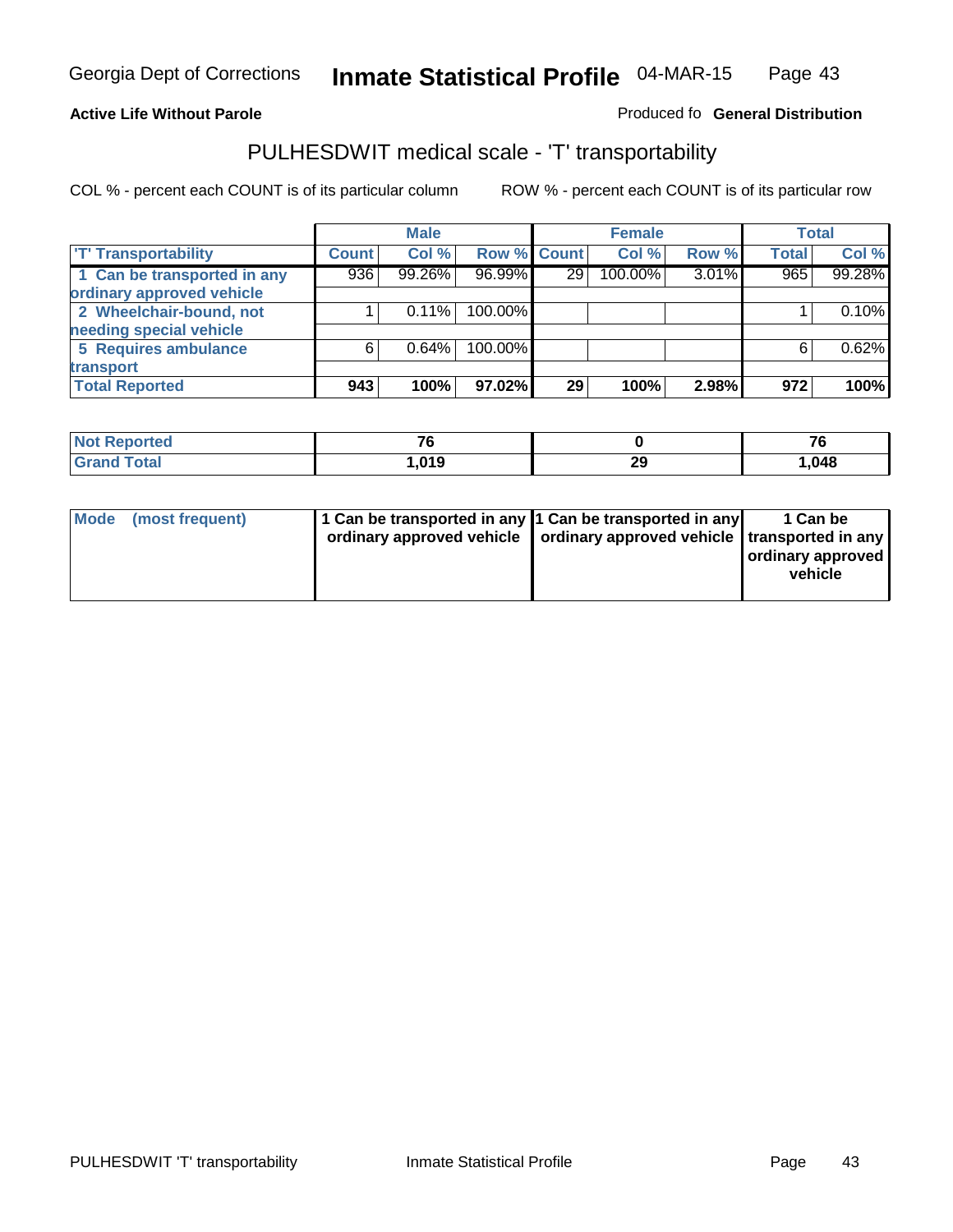#### **Active Life Without Parole**

#### Produced for **General Distribution**

### Number of prior Georgia incarcerations

|                                       |                 | <b>Male</b> |         |              | <b>Female</b> |       |       | <b>Total</b> |
|---------------------------------------|-----------------|-------------|---------|--------------|---------------|-------|-------|--------------|
| <b>Num of Prior GA Incarcerations</b> | <b>Count</b>    | Col %       | Row %   | <b>Count</b> | Col %         | Row % | Total | Col %        |
|                                       | 516             | 50.64%      | 95.91%  | 22           | 75.86%        | 4.09% | 538   | 51.34%       |
|                                       | 195             | 19.14%      | 98.98%  | 2            | 6.90%         | 1.02% | 197   | 18.80%       |
|                                       | 119             | 11.68%      | 98.35%  | 2            | 6.90%         | 1.65% | 121   | 11.55%       |
| 3                                     | 88              | 8.64%       | 97.78%  | 2            | 6.90%         | 2.22% | 90    | 8.59%        |
|                                       | 51              | 5.00%       | 100.00% |              |               |       | 51    | 4.87%        |
| 5                                     | 30 <sup>1</sup> | 2.94%       | 100.00% |              |               |       | 30    | 2.86%        |
| <b>More Than 5</b>                    | 20 <sup>1</sup> | 1.96%       | 95.24%  |              | 3.45%         | 4.76% | 21    | 2.00%        |
| <b>Total Reported</b>                 | 1,019           | 100%        | 97.23%  | 29           | 100.0%        | 2.77% | 1,048 | 100.0%       |

| <b>Reported</b><br><b>NOT</b> |              |     |      |
|-------------------------------|--------------|-----|------|
| <b>ctal</b>                   | $\mathbf{A}$ | ה ה | .048 |
| uuu                           | - 1          | - 2 |      |

| Mean (average)       | 1.16 | .66 | 1.14 |
|----------------------|------|-----|------|
| Median (middle)      |      |     |      |
| Mode (most frequent) |      |     |      |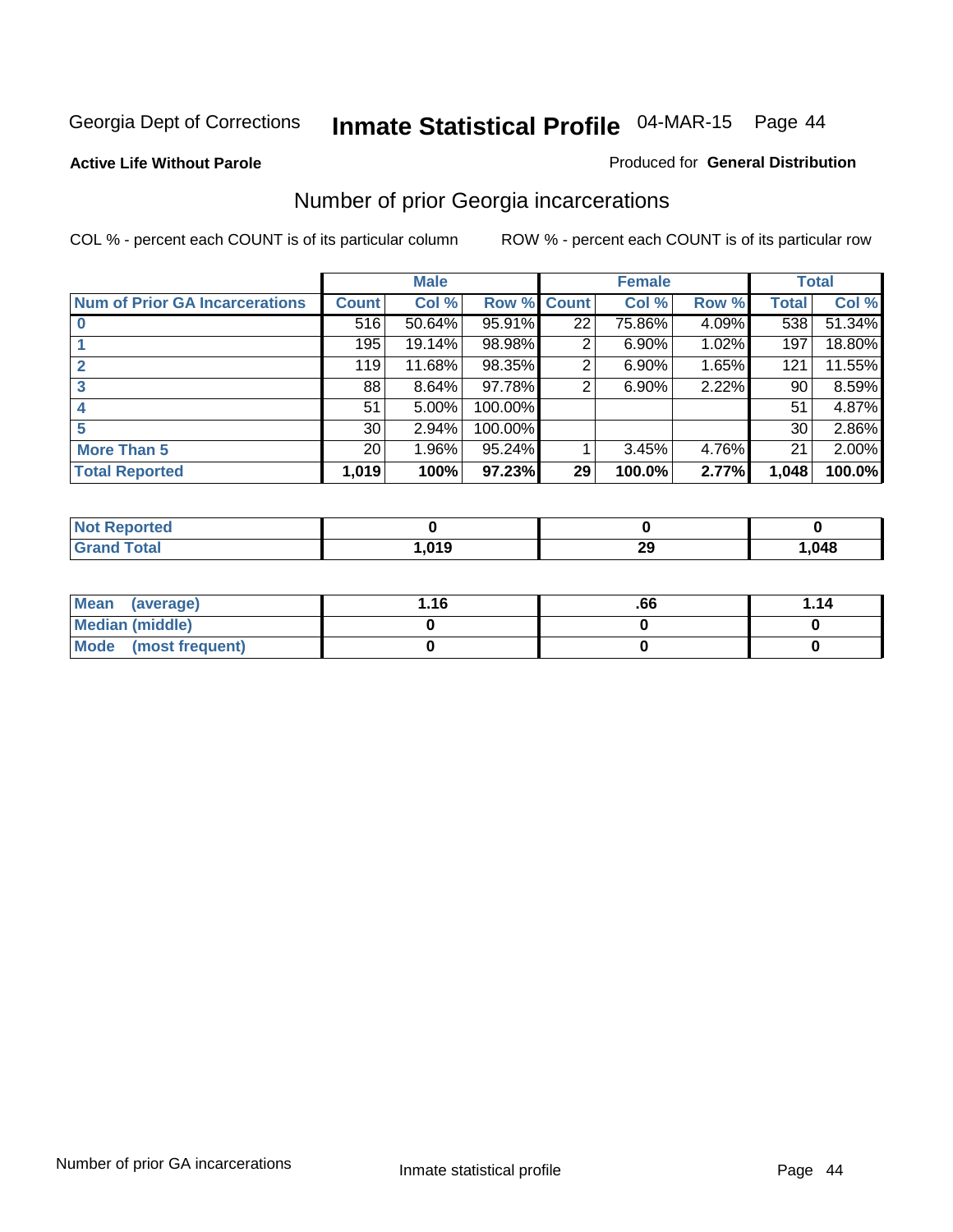**Active Life Without Parole** 

Produced for **General Distribution**

### Prison sentence in years

COL % - percent each COUNT is of its particular column ROW % - percent each COUNT is of its particular row

|                                 |              | <b>Male</b> |                    |    | <b>Female</b> |          |        | <b>Total</b> |
|---------------------------------|--------------|-------------|--------------------|----|---------------|----------|--------|--------------|
| <b>Prison Sentence In Years</b> | <b>Count</b> | Col %       | <b>Row % Count</b> |    | Col %         | Row %    | Total  | Col %        |
| Life Without Parole             | 1,011        | $99.21\%$   | $97.21\%$          | 29 | 100.00%       | $2.79\%$ | ا 040. | 99.24%       |
| <b>Death</b>                    |              | 0.69%       | 100.00%            |    |               |          |        | 0.67%        |
| <b>Youthful Offenders</b>       |              | 0.10%       | 100.00%            |    |               |          |        | 0.10%        |
| <b>Total Reported</b>           | 1,019        | 100%        | 97.23%             | 29 | 100%          | 2.77%    | 1,048  | 100.0%       |

| <b>NOT</b><br>ported |       |          |        |
|----------------------|-------|----------|--------|
| otal                 | 019،، | າເ<br>23 | 048. ا |

#### **Determinate (numeric) sentences only**

 **Mean (average)**

**All sentences (including determinate), with life, life without parole, and death sentences figured at 45 years**

| Mear. | averade) | . .<br>л.<br>᠇֊ | л.<br>-- |
|-------|----------|-----------------|----------|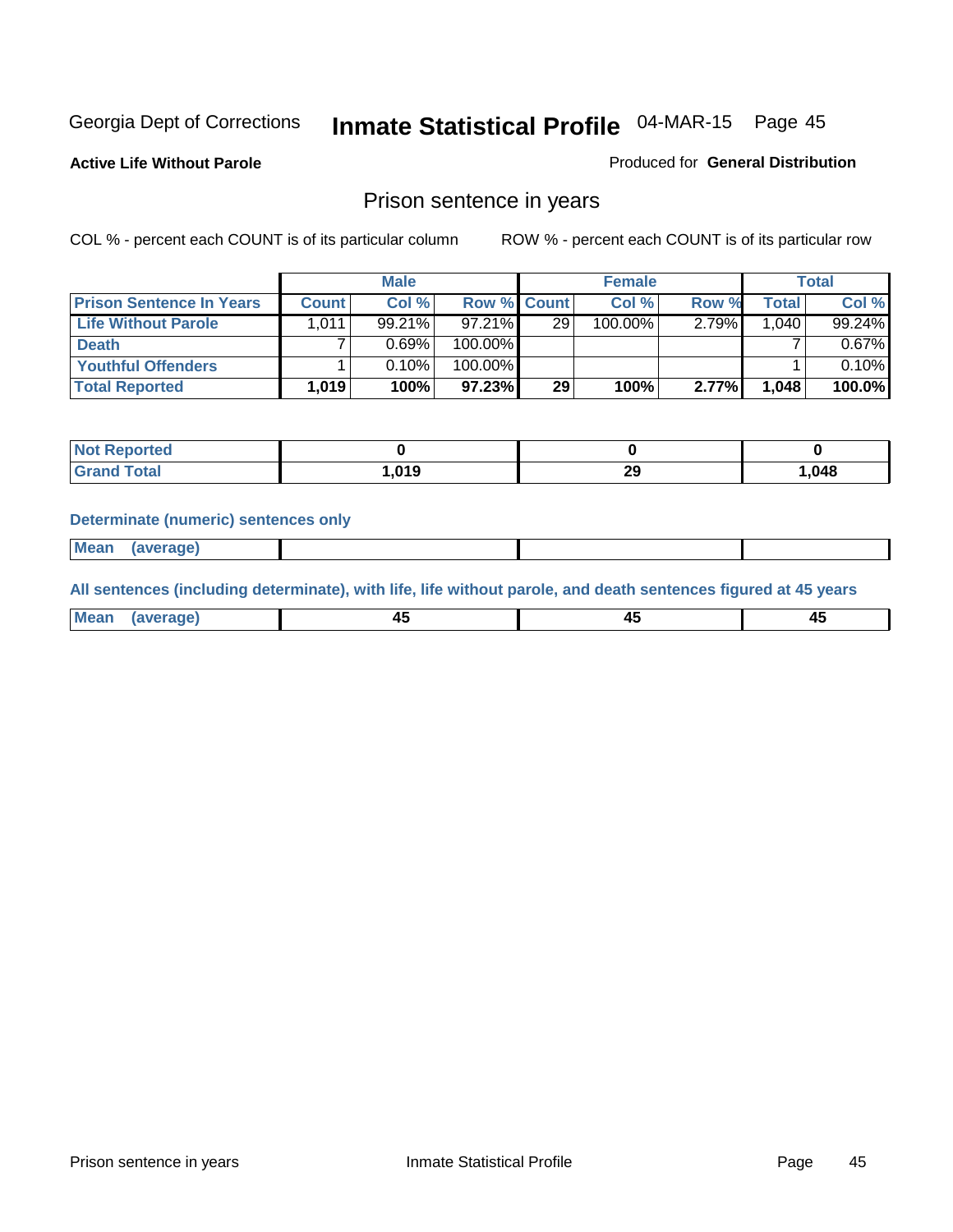#### **Active Life Without Parole**

#### Produced for **General Distribution**

### Primary offense, broken out into felonies vs misdemeanors

|                                  |              | <b>Male</b> |                    |     | <b>Female</b> |          |              | Total   |
|----------------------------------|--------------|-------------|--------------------|-----|---------------|----------|--------------|---------|
| <b>Felonies and Misdemeanors</b> | <b>Count</b> | Col %       | <b>Row % Count</b> |     | Col%          | Row %    | <b>Total</b> | Col %   |
| <b>Felonies</b>                  | 1.0191       | $100.00\%$  | 97.23%             | 291 | 100.00%       | $2.77\%$ | 1.048        | 100.00% |
| <b>Total Reported</b>            | 1,019        | 100%        | 97.23%             | 29  | 100%          | 2.77%    | 1,048        | 100%    |

| <b>Not Reported</b>          |       |      |        |
|------------------------------|-------|------|--------|
| <b>Total</b><br><b>Grano</b> | 1,019 | .019 | 048، ، |

| M <sub>0</sub><br>. | าเe⊾<br>. | . |
|---------------------|-----------|---|
|---------------------|-----------|---|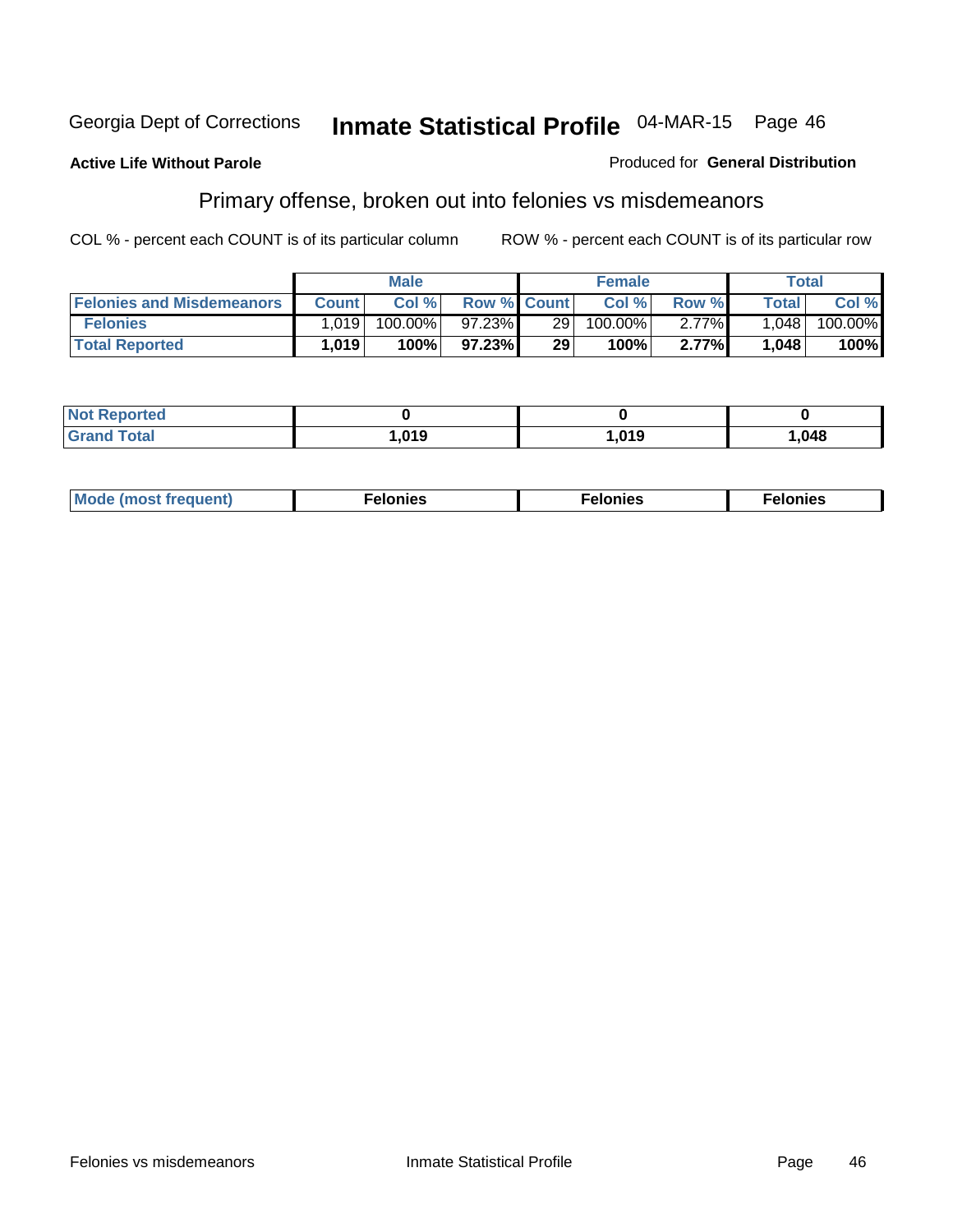#### **Active Life Without Parole**

#### Produced for **General Distribution**

### Primary offense, broken out into six broad crime categories

|                         |              | <b>Male</b> |                    |    | <b>Female</b> |       |                 | <b>Total</b> |
|-------------------------|--------------|-------------|--------------------|----|---------------|-------|-----------------|--------------|
| <b>Crime Categories</b> | <b>Count</b> | Col %       | <b>Row % Count</b> |    | Col %         | Row % | <b>Total</b>    | Col %        |
| <b>Violent</b>          | 790          | 77.53%      | 96.81%             | 26 | 89.66%        | 3.19% | 816             | 77.86%       |
| <b>Sex Crime</b><br>2   | 131          | 12.86%      | 100.00%            |    | .00%          |       | 131             | 12.50%       |
| <b>Property</b><br>3    | 41           | 4.02%       | 95.35%             |    | $6.90\%$      | 4.65% | 43              | 4.10%        |
| <b>Drug</b><br>4        | 38           | 3.73%       | 97.44%             |    | 3.45%         | 2.56% | 39              | 3.72%        |
| <b>Other</b><br>6       | 19           | $1.86\%$    | 100.00%            |    | .00%          |       | 19 <sup>1</sup> | 1.81%        |
| <b>Total Reported</b>   | 1,019        | 100%        | 97.23%             | 29 | 100%          | 2.77% | 1,048           | 100%         |

| <b>Not Reported</b> |      |          |       |
|---------------------|------|----------|-------|
| <b>Grand Total</b>  | .019 | ററ<br>49 | 1,048 |

| Mo | n n | winlor" | ılen' |
|----|-----|---------|-------|
|    |     |         |       |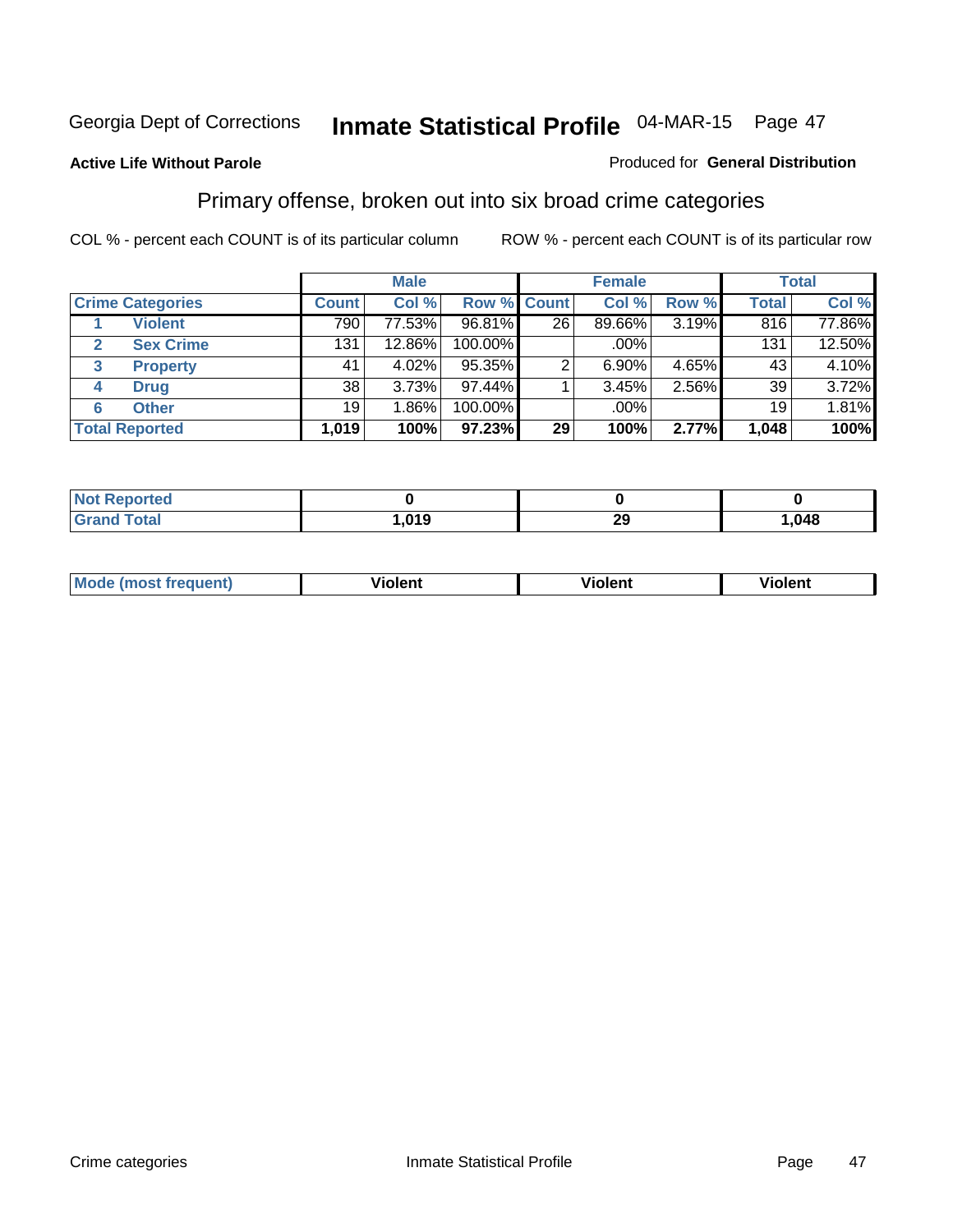#### **Active Life Without Parole**

#### Produced for **General Distribution**

### Primary offense, detailed offense code

|                                            |                  | <b>Male</b> |         |              | <b>Female</b> |        |                 | <b>Total</b> |
|--------------------------------------------|------------------|-------------|---------|--------------|---------------|--------|-----------------|--------------|
| <b>Primary Offense</b>                     | <b>Count</b>     | Col %       | Row %   | <b>Count</b> | Col %         | Row %  | <b>Total</b>    | Col %        |
| <b>Abandonment Of Child (2852)</b>         | 1                | .10%        | 100.00% |              |               |        | 1               | .10%         |
| <b>Aggrav Assault (1302)</b>               | $\overline{32}$  | 3.14%       | 100.00% |              |               |        | $\overline{32}$ | 3.05%        |
| <b>Aggrav Battery (1305)</b>               | $\overline{3}$   | .29%        | 100.00% |              |               |        | $\overline{3}$  | .29%         |
| <b>Aggrav Child Molestation (2021)</b>     | $\overline{22}$  | 2.16%       | 100.00% |              |               |        | $\overline{22}$ | 2.10%        |
| <b>Aggrav Sexual Battery (2009)</b>        | 4                | .39%        | 100.00% |              |               |        | 4               | .38%         |
| <b>Aggrav Sodomy (2003)</b>                | 7                | .69%        | 100.00% |              |               |        | $\overline{7}$  | .67%         |
| <b>Aggrav Stalking (1321)</b>              | 1                | .10%        | 100.00% |              |               |        | 1               | .10%         |
| <b>Armed Robbery (1902)</b>                | $\overline{122}$ | 11.97%      | 99.19%  | 1            | 3.45%         | .81%   | 123             | 11.74%       |
| Arson 1st Degree (1401)                    | 2                | .20%        | 100.00% |              |               |        | $\overline{2}$  | .19%         |
| <b>Atmpt Armed Robbery (1992)</b>          | 1                | .10%        | 100.00% |              |               |        | 1               | .10%         |
| <b>Atmpt Escape (2590)</b>                 | 1                | .10%        | 100.00% |              |               |        | 1               | .10%         |
| <b>Att/Consprcy Commt C/S/Of</b>           | 1                | .10%        | 100.00% |              |               |        | 1               | .10%         |
| (4134)                                     |                  |             |         |              |               |        |                 |              |
| Burg Bef 7/1/12 (1601)                     | 18               | 1.77%       | 94.74%  | 1            | 3.45%         | 5.26%  | 19              | 1.81%        |
| <b>Carry Weapon At School (2915)</b>       | 1                | .10%        | 100.00% |              |               |        | 1               | .10%         |
| <b>Child Molestation (2019)</b>            | $\overline{5}$   | .49%        | 100.00% |              |               |        | 5               | .48%         |
| <b>Crmnl Interfere Govt Prop (2613)</b>    | 1                | .10%        | 100.00% |              |               |        | 1               | .10%         |
| <b>Cruelty To Children (2801)</b>          | $\overline{2}$   | .20%        | 100.00% |              |               |        | 2               | .19%         |
| <b>Escape (2501)</b>                       | 1                | .10%        | 100.00% |              |               |        | 1               | .10%         |
| <b>False Imprisonment (1308)</b>           | 3                | .29%        | 100.00% |              |               |        | 3               | .29%         |
| <b>False Statements Govt (2408)</b>        | 1                | .10%        | 100.00% |              |               |        | 1               | .10%         |
| <b>Family Violence Battery (1301)</b>      | 1                | .10%        | 100.00% |              |               |        | 1               | .10%         |
| Forg 1st Bef 7/1/12 (1701)                 | 8                | .79%        | 88.89%  | 1            | 3.45%         | 11.11% | 9               | .86%         |
| <b>Hijacking Motor Vehicle (1911)</b>      | 1                | .10%        | 100.00% |              |               |        | 1               | .10%         |
| <b>Incest (2006)</b>                       | 1                | .10%        | 100.00% |              |               |        | 1               | .10%         |
| <b>Involuntary Manslaughter (1103)</b>     | 1                | .10%        | 100.00% |              |               |        | 1               | .10%         |
| Kidnapping (1311)                          | $\overline{72}$  | 7.07%       | 100.00% |              |               |        | $\overline{72}$ | 6.87%        |
| <b>Murder (1101)</b>                       | 534              | 52.40%      | 95.70%  | 24           | 82.76%        | 4.30%  | 558             | 53.24%       |
| <b>Obstr Of Law Enf Officer (2314)</b>     | 5                | .49%        | 100.00% |              |               |        | 5               | .48%         |
| <b>Poss Dep Stim Cntrf Drugs</b><br>(4007) | 1                | .10%        | 100.00% |              |               |        | 1               | .10%         |
| Poss Firearm 1st Offender (2913)           | $\mathbf 1$      | .10%        | 100.00% |              |               |        | 1               | .10%         |
| <b>Poss Firearm Convct Felon</b><br>(2914) | $\overline{5}$   | .49%        | 100.00% |              |               |        | $\overline{5}$  | .48%         |
| <b>Poss Methamphetamine (4031)</b>         | 2                | .20%        | 100.00% |              |               |        | 2               | .19%         |
| <b>Poss Narcotics Opiates (4006)</b>       | 1                | .10%        | 50.00%  | 1            | 3.45%         | 50.00% | $\overline{2}$  | .19%         |
| <b>Poss Of Certain Weapons (2912)</b>      | 1                | .10%        | 100.00% |              |               |        | 1               | .10%         |
| Poss Of Cocaine (4022)                     | $\overline{5}$   | .49%        | 100.00% |              |               |        | 5               | .48%         |
| <b>Poss Of Firearm Dur Crime</b>           | $\overline{2}$   | .20%        | 100.00% |              |               |        | $\overline{2}$  | .19%         |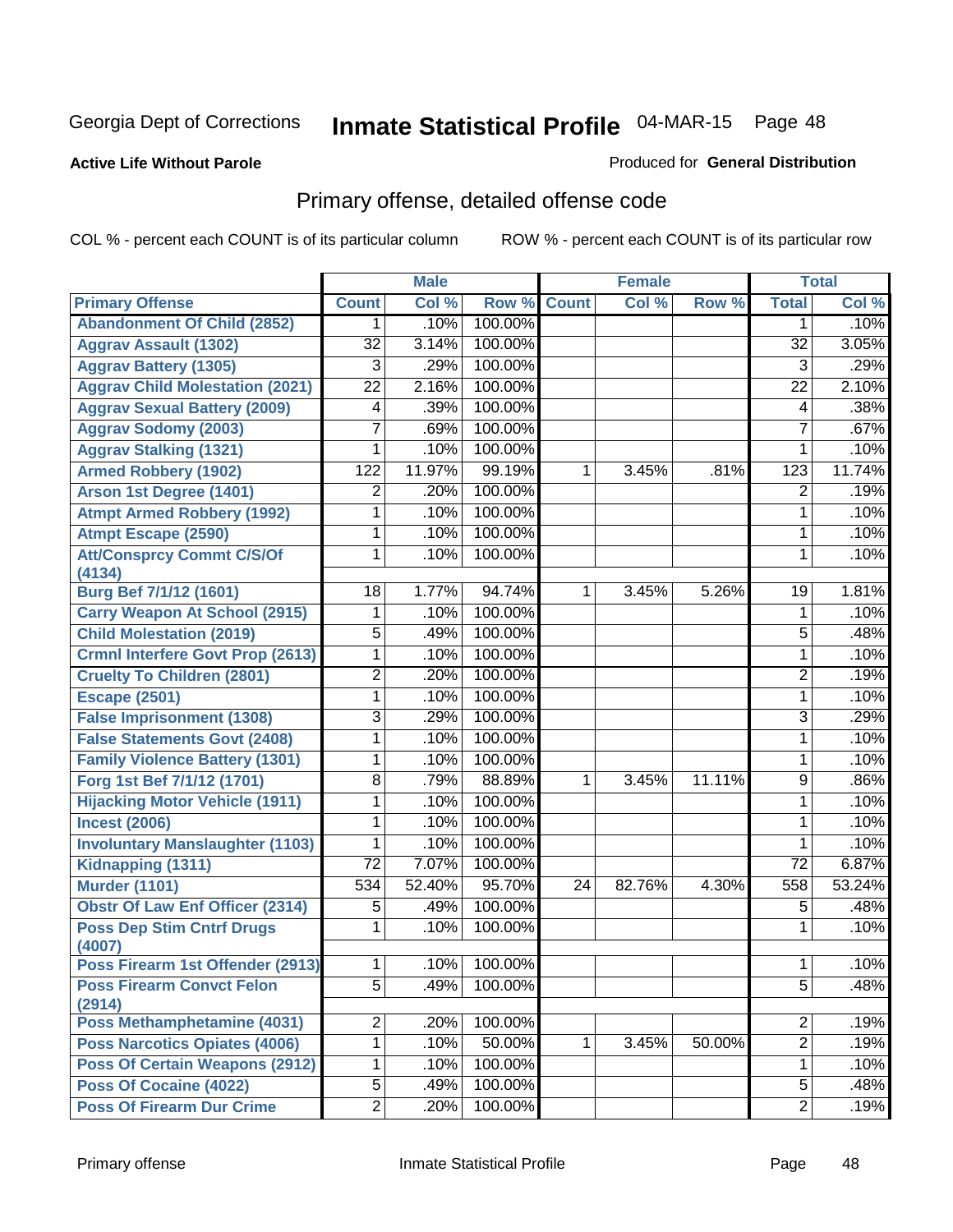#### **Active Life Without Parole**

#### Produced for **General Distribution**

### Primary offense, detailed offense code

|                                            |                | <b>Male</b> |         | <b>Female</b> |       |        | <b>Total</b>   |       |
|--------------------------------------------|----------------|-------------|---------|---------------|-------|--------|----------------|-------|
| <b>Primary Offense</b>                     | <b>Count</b>   | Col %       | Row %   | <b>Count</b>  | Col % | Row %  | <b>Total</b>   | Col % |
| (2910)                                     |                |             |         |               |       |        |                |       |
| Poss Of Marijuana (4009)                   | 5              | .49%        | 100.00% |               |       |        | 5              | .48%  |
| Poss Tools Commit Crime (1602)             | 1              | .10%        | 100.00% |               |       |        | 1              | .10%  |
| Poss W Int Dist Cocaine (4050)             | 3              | .29%        | 100.00% |               |       |        | 3              | .29%  |
| Rape (2001)                                | 86             | 8.44%       | 100.00% |               |       |        | 86             | 8.21% |
| Robbery (1901)                             | 4              | .39%        | 100.00% |               |       |        | 4              | .38%  |
| <b>Robbery By Force (1903)</b>             | 4              | .39%        | 100.00% |               |       |        | 4              | .38%  |
| <b>Robbery By Intimidation (1904)</b>      | 1              | .10%        | 100.00% |               |       |        | 1              | .10%  |
| <b>Robbery By Sudden Snatch</b>            | 1              | .10%        | 100.00% |               |       |        | 1              | .10%  |
| (1905)                                     |                |             |         |               |       |        |                |       |
| S/D Cocaine (4021)                         | 8              | .79%        | 100.00% |               |       |        | 8              | .76%  |
| S/D Cont Sub Public (4017)                 | $\overline{2}$ | .20%        | 100.00% |               |       |        | $\overline{2}$ | .19%  |
| S/D Cont Sub School (4018)                 | 1              | .10%        | 100.00% |               |       |        | 1              | .10%  |
| S/D Of Marijuana (4004)                    | 2              | .20%        | 100.00% |               |       |        | $\overline{2}$ | .19%  |
| <b>Statutory Rape (2018)</b>               | 6              | .59%        | 100.00% |               |       |        | 6              | .57%  |
| <b>Terrorist Threats &amp; Acts (1307)</b> | $\overline{2}$ | .20%        | 66.67%  | 1             | 3.45% | 33.33% | 3              | .29%  |
| <b>Theft By Rec Stolen Prop (1806)</b>     | 7              | .69%        | 100.00% |               |       |        | 7              | .67%  |
| <b>Theft By Shoplifting (1821)</b>         | 1              | .10%        | 100.00% |               |       |        | 1              | .10%  |
| <b>Theft By Taking (1802)</b>              | 4              | .39%        | 100.00% |               |       |        | 4              | .38%  |
| <b>Traf Cocaine 401+ Gm (4103)</b>         | 1              | .10%        | 100.00% |               |       |        | 1              | .10%  |
| <b>Traf Methamph 28-199 Gm (4140)</b>      | 1              | .10%        | 100.00% |               |       |        | 1              | .10%  |
| <b>Unknown Offense (9999)</b>              | 1              | .10%        | 100.00% |               |       |        | 1              | .10%  |
| <b>Viol Dngrous Drgs Act (4013)</b>        | 1              | .10%        | 100.00% |               |       |        | 1              | .10%  |
| Viol Ga Cntrl Sbst Act (4012)              | 4              | .39%        | 100.00% |               |       |        | 4              | .38%  |
| <b>Voluntary Manslaughter (1102)</b>       | $\overline{3}$ | .29%        | 100.00% |               |       |        | $\overline{3}$ | .29%  |
| <b>Total Rported</b>                       | 1,019          | 100%        | 97.23%  | 29            | 100%  | 2.77%  | 1,048          | 100%  |

| <b>No</b><br><b>Anorted</b><br>мен |         |     |       |
|------------------------------------|---------|-----|-------|
| <b>Total</b>                       | 01 Q    | nr. | 1,048 |
| ⊤ Croni                            | . U I J | ∠খ  |       |

| Mode (most frequent) | 1101 Murder | 1101 Murder | 1101 Murder |
|----------------------|-------------|-------------|-------------|
|                      |             |             |             |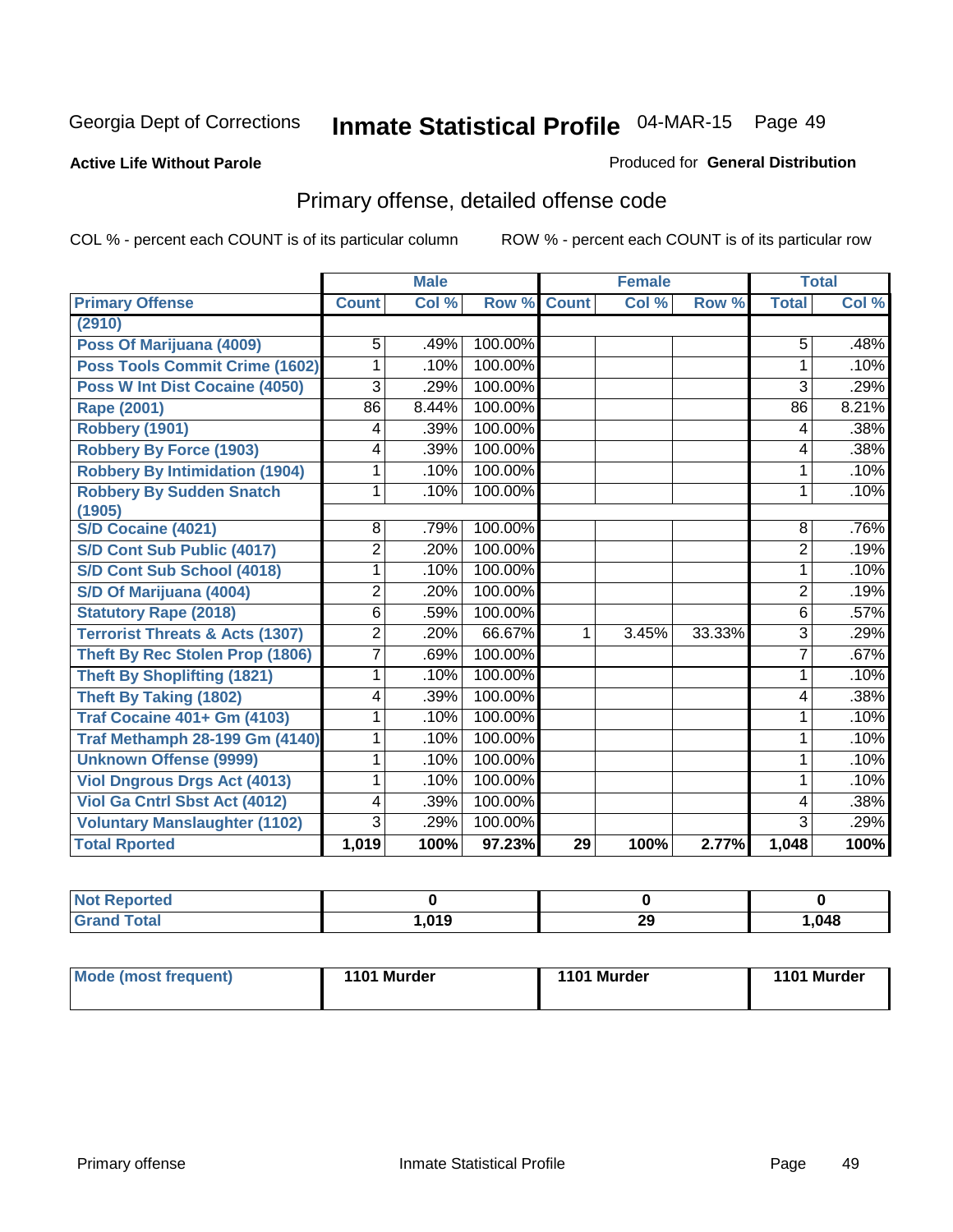#### **Active Life Without Parole**

#### Produced for **General Distribution**

### County of conviction of primary offense

|     |                             |                         | <b>Male</b> |         |                 | Female |        |                 | <b>Total</b> |
|-----|-----------------------------|-------------------------|-------------|---------|-----------------|--------|--------|-----------------|--------------|
|     | <b>County of Conviction</b> | <b>Count</b>            | Col %       | Row %   | <b>Count</b>    | Col %  | Row %  | <b>Total</b>    | Col %        |
| 000 | <b>Unknown</b>              | 428                     | 42.00%      | 95.54%  | $\overline{20}$ | 68.97% | 4.46%  | 448             | 42.75%       |
| 001 | <b>Appling County</b>       | 1                       | .10%        | 100.00% |                 |        |        | 1               | .10%         |
| 002 | <b>Atkinson County</b>      | 1                       | .10%        | 100.00% |                 |        |        | 1               | .10%         |
| 003 | <b>Bacon County</b>         | $\overline{3}$          | .29%        | 100.00% |                 |        |        | $\overline{3}$  | .29%         |
| 005 | <b>Baldwin County</b>       | 4                       | .39%        | 100.00% |                 |        |        | 4               | .38%         |
| 006 | <b>Banks County</b>         | 1                       | .10%        | 100.00% |                 |        |        | 1               | .10%         |
| 007 | <b>Barrow County</b>        | $\overline{5}$          | .49%        | 100.00% |                 |        |        | 5               | .48%         |
| 008 | <b>Bartow County</b>        | 4                       | .39%        | 100.00% |                 |        |        | 4               | .38%         |
| 009 | <b>Ben Hill County</b>      | $\overline{2}$          | .20%        | 100.00% |                 |        |        | $\overline{2}$  | .19%         |
| 011 | <b>Bibb County</b>          | $\overline{14}$         | 1.37%       | 100.00% |                 |        |        | $\overline{14}$ | 1.34%        |
| 012 | <b>Bleckley County</b>      | 1                       | .10%        | 100.00% |                 |        |        | 1               | .10%         |
| 013 | <b>Brantley County</b>      | 1                       | .10%        | 100.00% |                 |        |        | 1               | .10%         |
| 014 | <b>Brooks County</b>        | 1                       | .10%        | 100.00% |                 |        |        | 1               | .10%         |
| 016 | <b>Bulloch County</b>       | 6                       | .59%        | 100.00% |                 |        |        | 6               | .57%         |
| 017 | <b>Burke County</b>         | $\overline{6}$          | .59%        | 100.00% |                 |        |        | 6               | .57%         |
| 018 | <b>Butts County</b>         | $\overline{3}$          | .29%        | 100.00% |                 |        |        | $\overline{3}$  | .29%         |
| 020 | <b>Camden County</b>        | $\overline{\mathbf{3}}$ | .29%        | 100.00% |                 |        |        | $\overline{3}$  | .29%         |
| 021 | <b>Candler County</b>       | 1                       | .10%        | 100.00% |                 |        |        | 1               | .10%         |
| 022 | <b>Carroll County</b>       | $\overline{2}$          | .20%        | 100.00% |                 |        |        | $\overline{2}$  | .19%         |
| 023 | <b>Catoosa County</b>       | 1                       | .10%        | 100.00% |                 |        |        | 1               | .10%         |
| 024 | <b>Charlton County</b>      | 1                       | .10%        | 100.00% |                 |        |        | 1               | .10%         |
| 025 | <b>Chatham County</b>       | $\overline{24}$         | 2.36%       | 100.00% |                 |        |        | $\overline{24}$ | 2.29%        |
| 027 | <b>Chattooga County</b>     | $\overline{2}$          | .20%        | 100.00% |                 |        |        | $\overline{2}$  | .19%         |
| 028 | <b>Cherokee County</b>      | $\overline{2}$          | .20%        | 100.00% |                 |        |        | $\overline{2}$  | .19%         |
| 029 | <b>Clarke County</b>        | $\overline{14}$         | 1.37%       | 100.00% |                 |        |        | 14              | 1.34%        |
| 031 | <b>Clayton County</b>       | $\overline{26}$         | 2.55%       | 100.00% |                 |        |        | $\overline{26}$ | 2.48%        |
| 033 | <b>Cobb County</b>          | $\overline{21}$         | 2.06%       | 100.00% |                 |        |        | $\overline{21}$ | 2.00%        |
| 034 | <b>Coffee County</b>        | 3                       | .29%        | 100.00% |                 |        |        | 3               | .29%         |
| 035 | <b>Colquitt County</b>      | 4                       | .39%        | 100.00% |                 |        |        | 4               | .38%         |
| 036 | <b>Columbia County</b>      | $\overline{3}$          | .29%        | 75.00%  | 1               | 3.45%  | 25.00% | 4               | .38%         |
| 037 | <b>Cook County</b>          | 4                       | .39%        | 100.00% |                 |        |        | 4               | .38%         |
| 038 | <b>Coweta County</b>        | 2                       | .20%        | 100.00% |                 |        |        | 2               | .19%         |
| 039 | <b>Crawford County</b>      | 1                       | .10%        | 100.00% |                 |        |        | 1               | .10%         |
| 040 | <b>Crisp County</b>         | $\overline{3}$          | .29%        | 100.00% |                 |        |        | $\overline{3}$  | .29%         |
| 041 | <b>Dade County</b>          | 1                       | .10%        | 100.00% |                 |        |        | $\mathbf{1}$    | .10%         |
| 042 | <b>Dawson County</b>        | $\overline{2}$          | .20%        | 100.00% |                 |        |        | $\overline{2}$  | .19%         |
| 043 | <b>Decatur County</b>       | 1                       | .10%        | 100.00% |                 |        |        | 1               | .10%         |
| 044 | <b>Dekalb County</b>        | $\overline{46}$         | 4.51%       | 100.00% |                 |        |        | $\overline{46}$ | 4.39%        |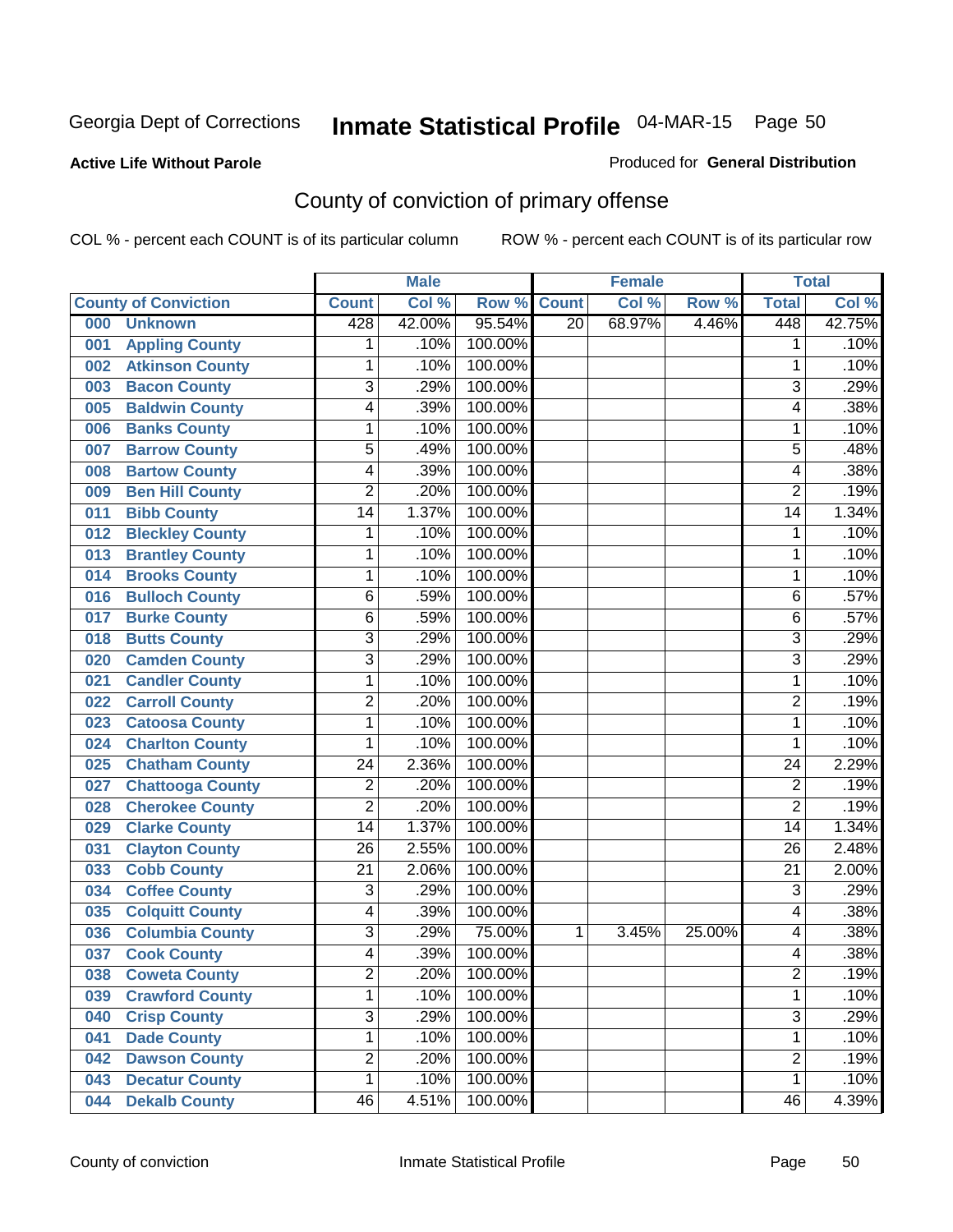#### **Active Life Without Parole**

#### Produced for **General Distribution**

### County of conviction of primary offense

|     |                             |                 | <b>Male</b> |         |                | <b>Female</b> |       |                 | <b>Total</b>               |
|-----|-----------------------------|-----------------|-------------|---------|----------------|---------------|-------|-----------------|----------------------------|
|     | <b>County of Conviction</b> | <b>Count</b>    | Col %       | Row %   | <b>Count</b>   | Col %         | Row % | <b>Total</b>    | $\overline{\text{Col }\%}$ |
| 045 | <b>Dodge County</b>         | 1               | .10%        | 100.00% |                |               |       | 1               | .10%                       |
| 046 | <b>Dooly County</b>         | 1               | .10%        | 100.00% |                |               |       | $\mathbf{1}$    | .10%                       |
| 047 | <b>Dougherty County</b>     | $\overline{17}$ | 1.67%       | 100.00% |                |               |       | $\overline{17}$ | 1.62%                      |
| 048 | <b>Douglas County</b>       | $\overline{16}$ | 1.57%       | 94.12%  | 1              | 3.45%         | 5.88% | $\overline{17}$ | 1.62%                      |
| 049 | <b>Early County</b>         | 1               | .10%        | 100.00% |                |               |       | 1               | .10%                       |
| 052 | <b>Elbert County</b>        | $\overline{3}$  | .29%        | 100.00% |                |               |       | $\overline{3}$  | .29%                       |
| 053 | <b>Emanuel County</b>       | $\overline{2}$  | .20%        | 100.00% |                |               |       | $\overline{2}$  | .19%                       |
| 056 | <b>Fayette County</b>       | $\overline{4}$  | .39%        | 100.00% |                |               |       | 4               | .38%                       |
| 057 | <b>Floyd County</b>         | 8               | .79%        | 100.00% |                |               |       | 8               | .76%                       |
| 059 | <b>Franklin County</b>      | 1               | .10%        | 100.00% |                |               |       | 1               | .10%                       |
| 060 | <b>Fulton County</b>        | $\overline{93}$ | 9.13%       | 96.88%  | $\overline{3}$ | 10.34%        | 3.13% | 96              | 9.16%                      |
| 061 | <b>Gilmer County</b>        | 1               | .10%        | 100.00% |                |               |       | 1               | .10%                       |
| 063 | <b>Glynn County</b>         | $\overline{10}$ | .98%        | 90.91%  | 1              | 3.45%         | 9.09% | $\overline{11}$ | 1.05%                      |
| 064 | <b>Gordon County</b>        | $\overline{3}$  | .29%        | 100.00% |                |               |       | $\overline{3}$  | .29%                       |
| 065 | <b>Grady County</b>         | 1               | .10%        | 100.00% |                |               |       | 1               | .10%                       |
| 066 | <b>Greene County</b>        | 1               | .10%        | 100.00% |                |               |       | 1               | .10%                       |
| 067 | <b>Gwinnett County</b>      | $\overline{12}$ | 1.18%       | 100.00% |                |               |       | $\overline{12}$ | 1.15%                      |
| 068 | <b>Habersham County</b>     | $\overline{3}$  | .29%        | 100.00% |                |               |       | $\overline{3}$  | .29%                       |
| 069 | <b>Hall County</b>          | $\overline{10}$ | .98%        | 100.00% |                |               |       | $\overline{10}$ | .95%                       |
| 071 | <b>Haralson County</b>      | $\overline{2}$  | .20%        | 100.00% |                |               |       | $\overline{2}$  | .19%                       |
| 072 | <b>Harris County</b>        | 1               | .10%        | 100.00% |                |               |       | 1               | .10%                       |
| 073 | <b>Hart County</b>          | $\overline{3}$  | .29%        | 100.00% |                |               |       | $\overline{3}$  | .29%                       |
| 075 | <b>Henry County</b>         | $\overline{8}$  | .79%        | 100.00% |                |               |       | 8               | .76%                       |
| 076 | <b>Houston County</b>       | $\overline{9}$  | .88%        | 100.00% |                |               |       | 9               | .86%                       |
| 078 | <b>Jackson County</b>       | 4               | .39%        | 100.00% |                |               |       | 4               | .38%                       |
| 079 | <b>Jasper County</b>        | 1               | .10%        | 100.00% |                |               |       | 1               | .10%                       |
| 081 | <b>Jefferson County</b>     | 1               | .10%        | 100.00% |                |               |       | 1               | .10%                       |
| 084 | <b>Jones County</b>         | 1               | .10%        | 100.00% |                |               |       | 1               | .10%                       |
| 085 | <b>Lamar County</b>         | 1               | .10%        | 100.00% |                |               |       | 1               | .10%                       |
| 086 | <b>Lanier County</b>        | 1               | .10%        | 100.00% |                |               |       | $\mathbf{1}$    | .10%                       |
| 087 | <b>Laurens County</b>       | $\overline{3}$  | .29%        | 100.00% |                |               |       | $\overline{3}$  | .29%                       |
| 088 | <b>Lee County</b>           | 2               | .20%        | 100.00% |                |               |       | 2               | .19%                       |
| 089 | <b>Liberty County</b>       | $\overline{5}$  | .49%        | 100.00% |                |               |       | $\overline{5}$  | .48%                       |
| 091 | <b>Long County</b>          | $\overline{3}$  | .29%        | 100.00% |                |               |       | $\overline{3}$  | .29%                       |
| 092 | <b>Lowndes County</b>       | $\overline{8}$  | .79%        | 100.00% |                |               |       | $\overline{8}$  | .76%                       |
| 095 | <b>Madison County</b>       | 1               | .10%        | 100.00% |                |               |       | 1               | .10%                       |
| 096 | <b>Marion County</b>        | 1               | .10%        | 100.00% |                |               |       | 1               | .10%                       |
| 098 | <b>Mcintosh County</b>      | 1               | .10%        | 100.00% |                |               |       | 1               | .10%                       |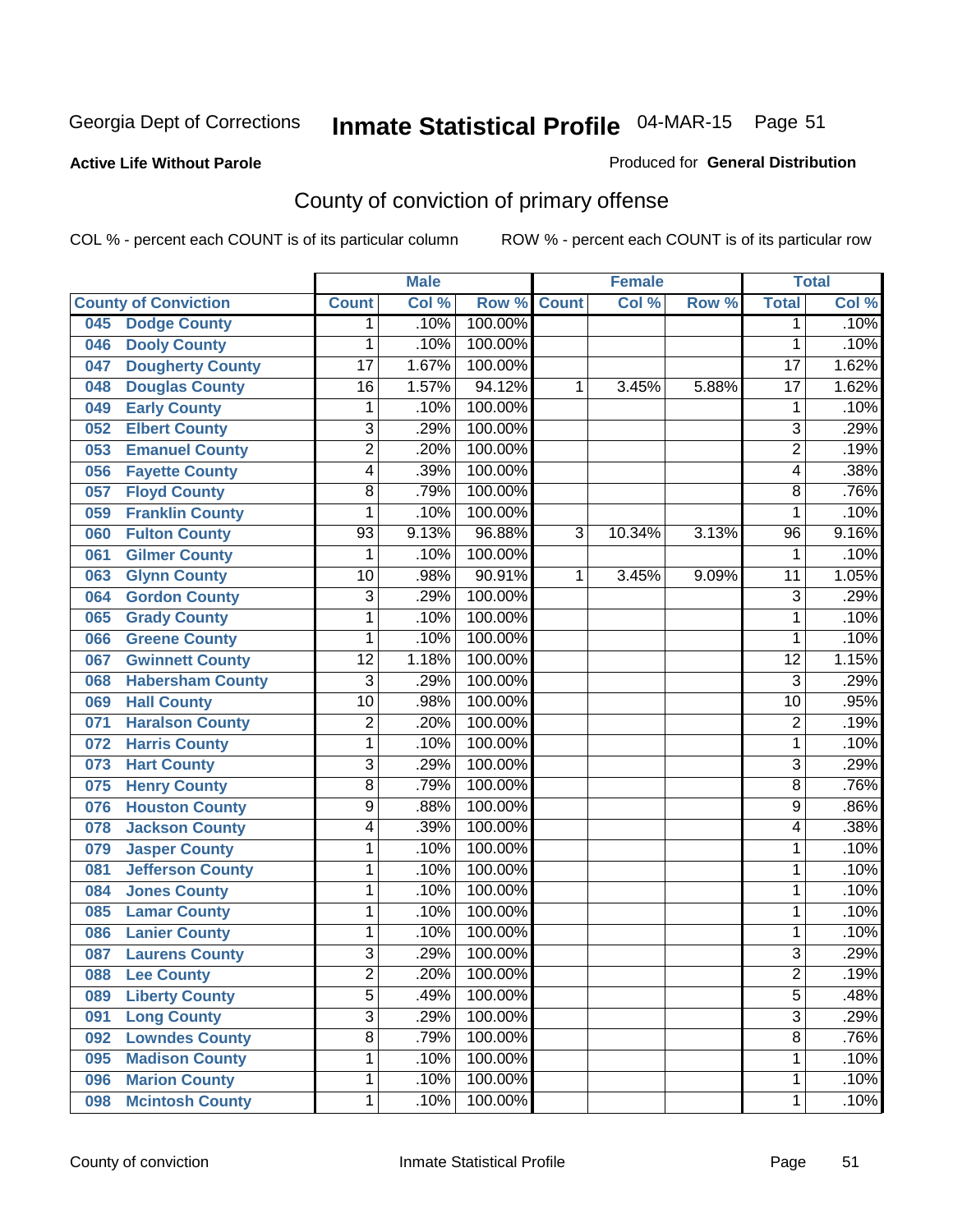#### **Active Life Without Parole**

#### Produced for **General Distribution**

### County of conviction of primary offense

|                                 |                 | <b>Male</b> |         | <b>Female</b> |       |        | <b>Total</b>    |                            |
|---------------------------------|-----------------|-------------|---------|---------------|-------|--------|-----------------|----------------------------|
| <b>County of Conviction</b>     | <b>Count</b>    | Col %       | Row %   | <b>Count</b>  | Col % | Row %  | <b>Total</b>    | $\overline{\text{Col }^9}$ |
| <b>Miller County</b><br>100     | 1               | .10%        | 100.00% |               |       |        | 1               | .10%                       |
| <b>Monroe County</b><br>102     | $\overline{3}$  | .29%        | 100.00% |               |       |        | $\overline{3}$  | .29%                       |
| <b>Murray County</b><br>105     | 1               | .10%        | 100.00% |               |       |        | 1               | .10%                       |
| <b>Muscogee County</b><br>106   | $\overline{21}$ | 2.06%       | 100.00% |               |       |        | $\overline{21}$ | 2.00%                      |
| <b>Newton County</b><br>107     | 5               | .49%        | 83.33%  | 1             | 3.45% | 16.67% | 6               | .57%                       |
| <b>Oglethorpe County</b><br>109 | 1               | .10%        | 100.00% |               |       |        | 1               | .10%                       |
| <b>Paulding County</b><br>110   | $\overline{3}$  | .29%        | 100.00% |               |       |        | $\overline{3}$  | .29%                       |
| <b>Pierce County</b><br>113     | 1               | .10%        | 100.00% |               |       |        | 1               | .10%                       |
| <b>Pike County</b><br>114       | $\overline{3}$  | .29%        | 100.00% |               |       |        | $\overline{3}$  | .29%                       |
| <b>Pulaski County</b><br>116    | 1               | .10%        | 100.00% |               |       |        | 1               | .10%                       |
| <b>Putnam County</b><br>117     | 4               | .39%        | 100.00% |               |       |        | 4               | .38%                       |
| <b>Randolph County</b><br>120   | 1               | .10%        | 100.00% |               |       |        | 1               | .10%                       |
| <b>Richmond County</b><br>121   | $\overline{21}$ | 2.06%       | 95.45%  | 1             | 3.45% | 4.55%  | $\overline{22}$ | 2.10%                      |
| <b>Rockdale County</b><br>122   | 5               | .49%        | 100.00% |               |       |        | 5               | .48%                       |
| <b>Screven County</b><br>124    | 1               | .10%        | 100.00% |               |       |        | 1               | .10%                       |
| <b>Spalding County</b><br>126   | 4               | .39%        | 100.00% |               |       |        | 4               | .38%                       |
| <b>Stephens County</b><br>127   | 1               | .10%        | 100.00% |               |       |        | 1               | .10%                       |
| <b>Sumter County</b><br>129     | 1               | .10%        | 100.00% |               |       |        | 1               | .10%                       |
| <b>Taliaferro County</b><br>131 | 1               | .10%        | 100.00% |               |       |        | 1               | .10%                       |
| <b>Tattnall County</b><br>132   | 1               | .10%        | 100.00% |               |       |        | 1               | .10%                       |
| <b>Taylor County</b><br>133     | 1               | .10%        | 100.00% |               |       |        | 1               | .10%                       |
| <b>Telfair County</b><br>134    | 1               | .10%        | 100.00% |               |       |        | 1               | .10%                       |
| <b>Terrell County</b><br>135    | 1               | .10%        | 100.00% |               |       |        | 1               | .10%                       |
| <b>Thomas County</b><br>136     | $\overline{2}$  | .20%        | 100.00% |               |       |        | $\overline{2}$  | .19%                       |
| <b>Tift County</b><br>137       | $\overline{6}$  | .59%        | 100.00% |               |       |        | 6               | .57%                       |
| <b>Toombs County</b><br>138     | 4               | .39%        | 100.00% |               |       |        | 4               | .38%                       |
| <b>Towns County</b><br>139      | 1               | .10%        | 100.00% |               |       |        | 1               | .10%                       |
| <b>Treutlen County</b><br>140   | 1               | .10%        | 100.00% |               |       |        | 1               | .10%                       |
| <b>Troup County</b><br>141      | 1               | .10%        | 100.00% |               |       |        | 1               | .10%                       |
| <b>Upson County</b><br>145      | 1               | .10%        | 100.00% |               |       |        | 1               | .10%                       |
| <b>Walker County</b><br>146     | $\overline{2}$  | .20%        | 66.67%  | 1             | 3.45% | 33.33% | $\overline{3}$  | .29%                       |
| 147<br><b>Walton County</b>     | $\overline{4}$  | .39%        | 100.00% |               |       |        | 4               | .38%                       |
| <b>Ware County</b><br>148       | $\overline{9}$  | .88%        | 100.00% |               |       |        | $\overline{9}$  | .86%                       |
| <b>Washington County</b><br>150 | 4               | .39%        | 100.00% |               |       |        | 4               | .38%                       |
| <b>Wayne County</b><br>151      | 1               | .10%        | 100.00% |               |       |        | $\mathbf{1}$    | .10%                       |
| <b>Whitfield County</b><br>155  | $\overline{5}$  | .49%        | 100.00% |               |       |        | $\overline{5}$  | .48%                       |
| <b>Wilkes County</b><br>157     | $\overline{2}$  | .20%        | 100.00% |               |       |        | $\overline{2}$  | .19%                       |
| <b>Worth County</b><br>159      | 1               | .10%        | 100.00% |               |       |        | 1               | .10%                       |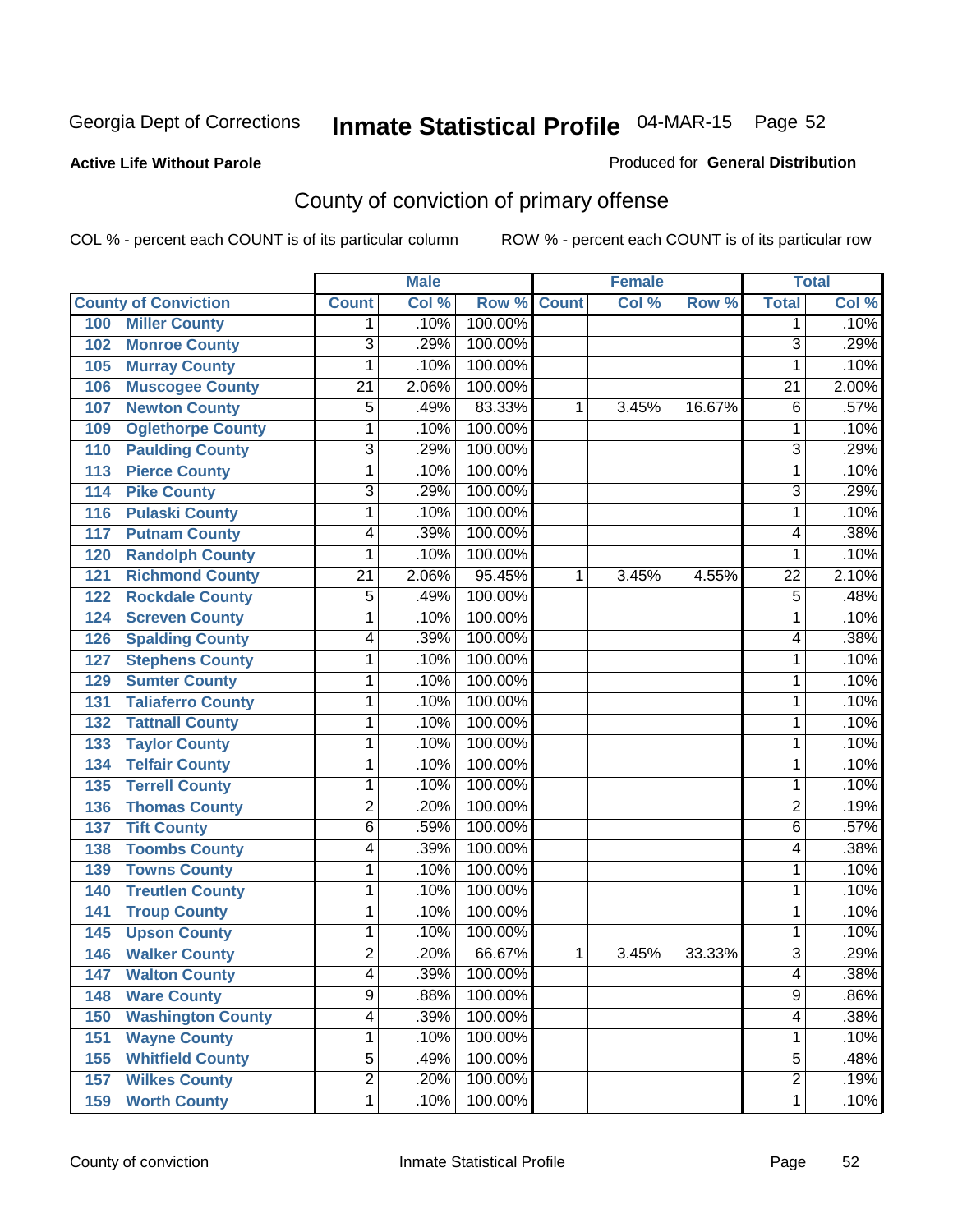**Active Life Without Parole** 

Produced for **General Distribution**

### County of conviction of primary offense

|                             | <b>Male</b>  |       |                    | <b>Female</b>   |       |              | Total        |       |
|-----------------------------|--------------|-------|--------------------|-----------------|-------|--------------|--------------|-------|
| <b>County of Conviction</b> | <b>Count</b> | Col % | <b>Row % Count</b> |                 | Col % | <b>Row %</b> | <b>Total</b> | Col % |
| <b>Total Rported</b>        | 1,019        | 100%  | 97.23%             | 29 <sup>°</sup> | 100%  | $2.77\%$     | 1,048        | 100%  |

| Reported<br>' NOT |      |          |      |
|-------------------|------|----------|------|
| <b>Total</b>      | .019 | າເ<br>23 | .048 |

| <b>Mode (most frequent)</b> | Unknown | Unknown | Unknown |
|-----------------------------|---------|---------|---------|
|-----------------------------|---------|---------|---------|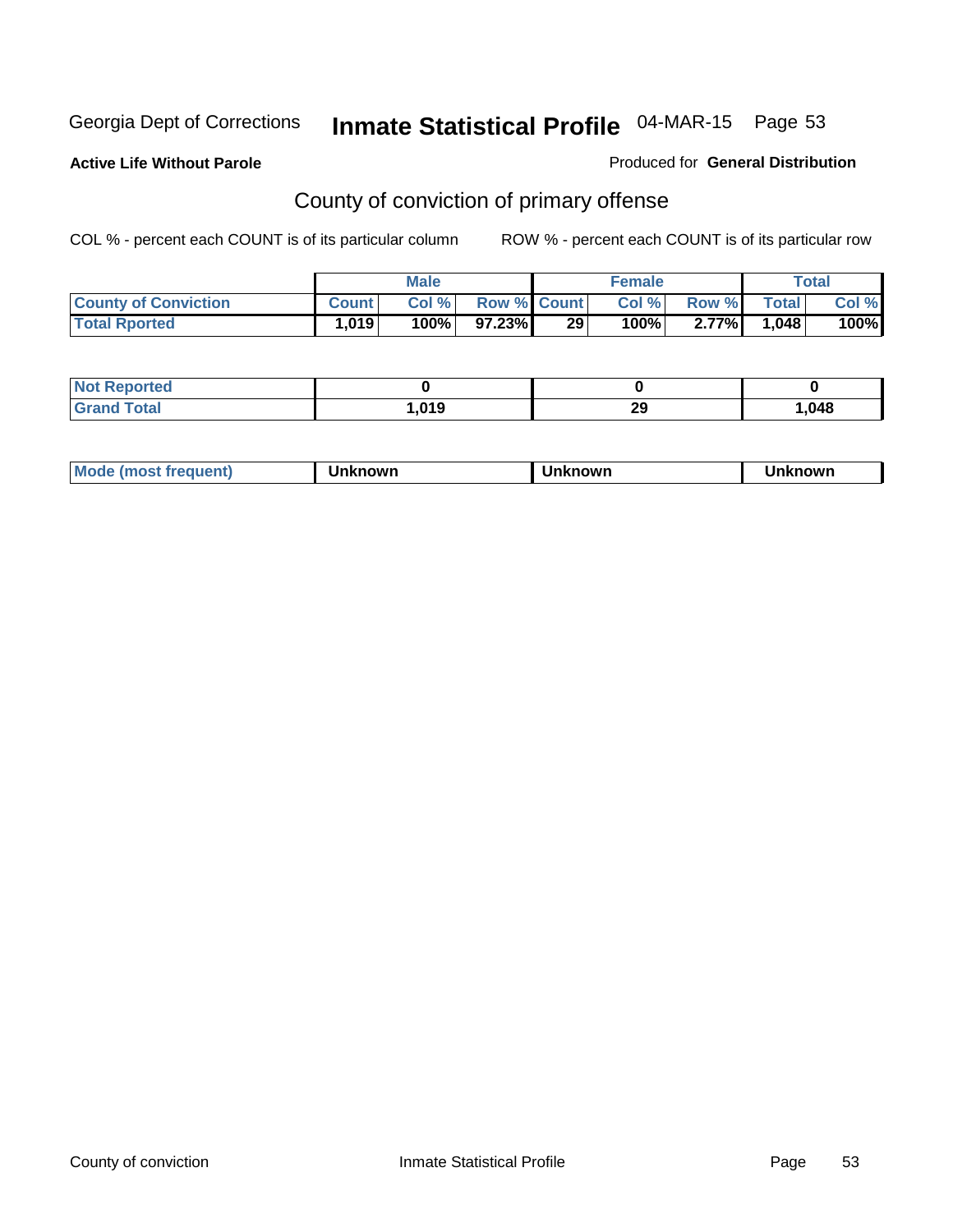**Active Life Without Parole** 

Produced for **General Distribution**

### Circuit of conviction of primary offense

|                         |                                 |                 | <b>Male</b> |                  |                | <b>Female</b> |        |                 | <b>Total</b> |
|-------------------------|---------------------------------|-----------------|-------------|------------------|----------------|---------------|--------|-----------------|--------------|
|                         | <b>Circuit of Conviction</b>    | <b>Count</b>    | Col %       | Row <sup>%</sup> | <b>Count</b>   | Col %         | Row %  | <b>Total</b>    | Col %        |
| 1                       | <b>Alapaha Circuit</b>          | 6               | 1.02%       | 100.00%          |                |               |        | 6               | 1.00%        |
| $\overline{2}$          | <b>Alcovy Circuit</b>           | 9               | 1.52%       | 90.00%           | 1              | 11.11%        | 10.00% | 10              | 1.67%        |
| $\overline{\mathbf{3}}$ | <b>Atlanta Circuit</b>          | $\overline{93}$ | 15.74%      | 96.88%           | $\overline{3}$ | 33.33%        | 3.13%  | $\overline{96}$ | 16.00%       |
| 4                       | <b>Atlantic Circuit</b>         | $\overline{10}$ | 1.69%       | 100.00%          |                |               |        | 10              | 1.67%        |
| 5                       | <b>Augusta Circuit</b>          | 30              | 5.08%       | 93.75%           | $\overline{2}$ | 22.22%        | 6.25%  | 32              | 5.33%        |
| 6                       | <b>Blue Ridge Circuit</b>       | $\overline{2}$  | .34%        | 100.00%          |                |               |        | $\overline{2}$  | .33%         |
| $\overline{7}$          | <b>Brunswick Circuit</b>        | $\overline{15}$ | 2.54%       | 93.75%           | 1              | 11.11%        | 6.25%  | $\overline{16}$ | 2.67%        |
| 8                       | <b>Chattahoochee Circuit</b>    | $\overline{24}$ | 4.06%       | 100.00%          |                |               |        | $\overline{24}$ | 4.00%        |
| $\boldsymbol{9}$        | <b>Cherokee Circuit</b>         | $\overline{7}$  | 1.18%       | 100.00%          |                |               |        | $\overline{7}$  | 1.17%        |
| 10                      | <b>Clayton Circuit</b>          | 26              | 4.40%       | 100.00%          |                |               |        | 26              | 4.33%        |
| 11                      | <b>Cobb Circuit</b>             | $\overline{21}$ | 3.55%       | 100.00%          |                |               |        | $\overline{21}$ | 3.50%        |
| 12                      | <b>Conasauga Circuit</b>        | 6               | 1.02%       | 100.00%          |                |               |        | 6               | 1.00%        |
| 13                      | <b>Cordele Circuit</b>          | 6               | 1.02%       | 100.00%          |                |               |        | 6               | 1.00%        |
| 14                      | <b>Coweta Circuit</b>           | $\overline{5}$  | .85%        | 100.00%          |                |               |        | $\overline{5}$  | .83%         |
| 15                      | <b>Dougherty Circuit</b>        | $\overline{17}$ | 2.88%       | 100.00%          |                |               |        | $\overline{17}$ | 2.83%        |
| 16                      | <b>Dublin Circuit</b>           | 4               | .68%        | 100.00%          |                |               |        | 4               | .67%         |
| 17                      | <b>Eastern Circuit</b>          | $\overline{24}$ | 4.06%       | 100.00%          |                |               |        | 24              | 4.00%        |
| 18                      | <b>Flint Circuit</b>            | 8               | 1.35%       | 100.00%          |                |               |        | $\overline{8}$  | 1.33%        |
| 19                      | <b>Griffin Circuit</b>          | $\overline{12}$ | 2.03%       | 100.00%          |                |               |        | $\overline{12}$ | 2.00%        |
| 20                      | <b>Gwinnett Circuit</b>         | $\overline{12}$ | 2.03%       | 100.00%          |                |               |        | $\overline{12}$ | 2.00%        |
| 21                      | <b>Houston Circuit</b>          | 9               | 1.52%       | 100.00%          |                |               |        | 9               | 1.50%        |
| 22                      | <b>Lookout Mountain Circuit</b> | $\overline{6}$  | 1.02%       | 85.71%           | $\mathbf{1}$   | 11.11%        | 14.29% | $\overline{7}$  | 1.17%        |
| 23                      | <b>Macon Circuit</b>            | $\overline{15}$ | 2.54%       | 100.00%          |                |               |        | $\overline{15}$ | 2.50%        |
| 24                      | <b>Middle Circuit</b>           | $\overline{12}$ | 2.03%       | 100.00%          |                |               |        | $\overline{12}$ | 2.00%        |
| 25                      | <b>Mountain Circuit</b>         | 4               | .68%        | 100.00%          |                |               |        | 4               | .67%         |
| 26                      | <b>Northeastern Circuit</b>     | $\overline{12}$ | 2.03%       | 100.00%          |                |               |        | $\overline{12}$ | 2.00%        |
| 27                      | <b>Northern Circuit</b>         | 9               | 1.52%       | 100.00%          |                |               |        | 9               | 1.50%        |
| 28                      | <b>Ocmulgee Circuit</b>         | $\overline{11}$ | 1.86%       | 100.00%          |                |               |        | $\overline{11}$ | 1.83%        |
| 29                      | <b>Oconee Circuit</b>           | 4               | .68%        | 100.00%          |                |               |        | 4               | .67%         |
| 30                      | <b>Ogeechee Circuit</b>         | 7               | 1.18%       | 100.00%          |                |               |        | $\overline{7}$  | 1.17%        |
| 31                      | <b>Pataula Circuit</b>          | 4               | .68%        | 100.00%          |                |               |        | 4               | .67%         |
| $\overline{32}$         | <b>Piedmont Circuit</b>         | $\overline{10}$ | 1.69%       | 100.00%          |                |               |        | $\overline{10}$ | 1.67%        |
| 33                      | <b>Rome Circuit</b>             | 8               | 1.35%       | 100.00%          |                |               |        | 8               | 1.33%        |
| 34                      | <b>South Georgia Circuit</b>    | $\overline{2}$  | .34%        | 100.00%          |                |               |        | $\overline{2}$  | .33%         |
| 35                      | <b>Southern Circuit</b>         | $\overline{15}$ | 2.54%       | 100.00%          |                |               |        | $\overline{15}$ | 2.50%        |
| 36                      | <b>Southwestern Circuit</b>     | $\overline{3}$  | .51%        | 100.00%          |                |               |        | $\overline{3}$  | .50%         |
| 37                      | <b>Stone Mountain Circuit</b>   | 46              | 7.78%       | 100.00%          |                |               |        | 46              | 7.67%        |
| 38                      | <b>Tallapoosa Circuit</b>       | $\overline{2}$  | .34%        | 100.00%          |                |               |        | $\overline{2}$  | .33%         |
| 39                      | <b>Tifton Circuit</b>           | $\overline{7}$  | 1.18%       | 100.00%          |                |               |        | 7               | 1.17%        |
| 40                      | <b>Toombs Circuit</b>           | $\overline{3}$  | .51%        | 100.00%          |                |               |        | $\overline{3}$  | .50%         |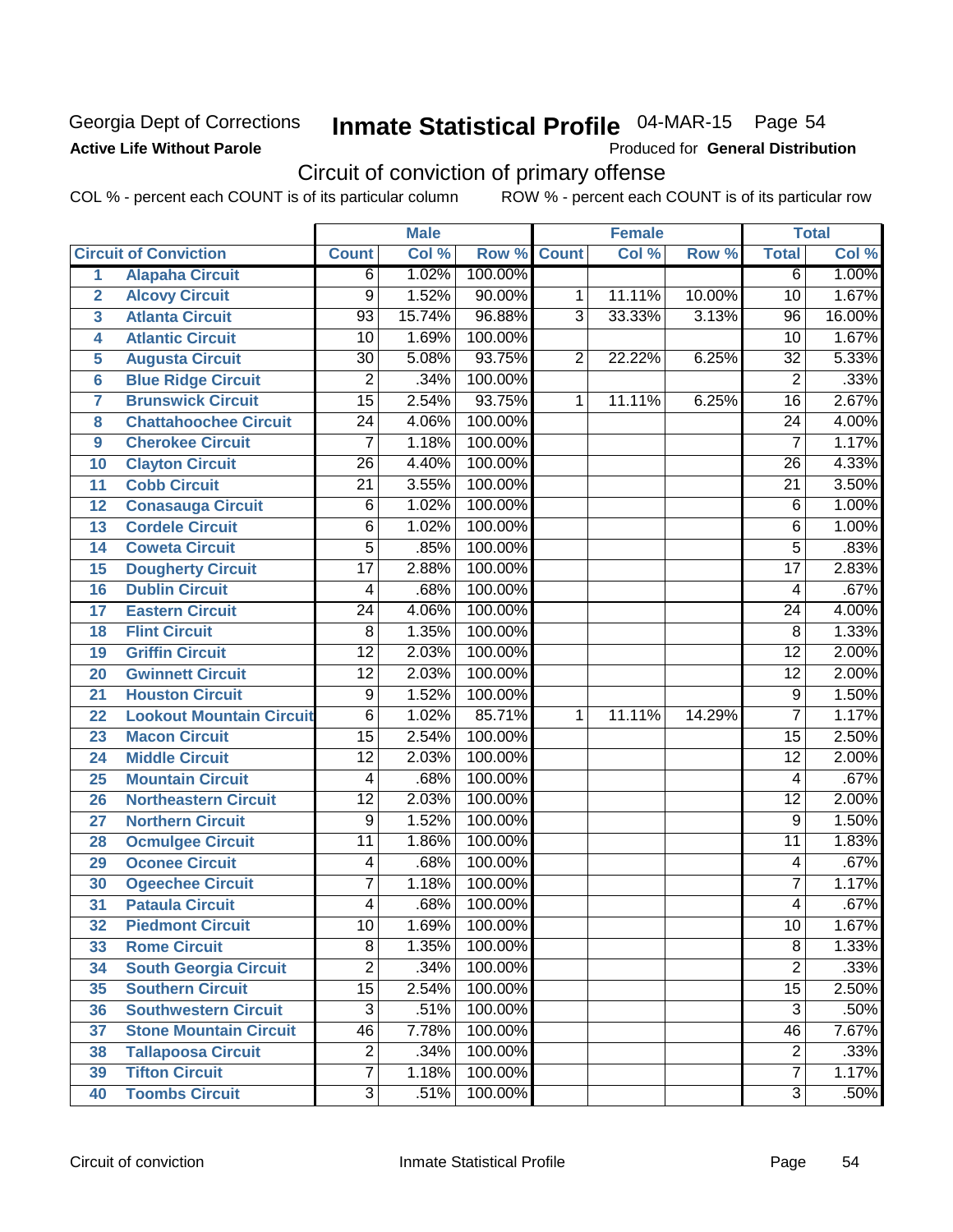# **Active Life Without Parole**

## Georgia Dept of Corrections **Inmate Statistical Profile** 04-MAR-15 Page 55

Produced for **General Distribution**

### Circuit of conviction of primary offense

|    |                                  |              | <b>Male</b>    |         |              | <b>Female</b>  |       |              | <b>Total</b>   |
|----|----------------------------------|--------------|----------------|---------|--------------|----------------|-------|--------------|----------------|
|    | <b>Circuit of Conviction</b>     | <b>Count</b> | Col %          | Row %   | <b>Count</b> | Col %          | Row % | <b>Total</b> | Col %          |
| 41 | <b>Waycross Circuit</b>          | 18           | 3.05%          | 100.00% |              |                |       | 18           | $3.00\%$       |
| 42 | <b>Western Circuit</b>           | 14           | 2.37%          | 100.00% |              |                |       | 14           | 2.33%          |
| 43 | <b>Rockdale Circuit</b>          | 5            | .85%           | 100.00% |              |                |       | 5            | .83%           |
| 44 | <b>Douglas Circuit</b>           | 16           | 2.71%          | 94.12%  |              | 11.11%         | 5.88% | 17           | 2.83%          |
| 45 | <b>Appalachian Circuit</b>       |              | .17%           | 100.00% |              |                |       |              | .17%           |
| 46 | <b>Enotah Circuit</b>            |              | .17%           | 100.00% |              |                |       |              | .17%           |
| 48 | <b>Towaliga Judicial Circuit</b> | 7            | 1.18%          | 100.00% |              |                |       | 7            | 1.17%          |
| 49 | <b>Paulding Circuit</b>          | 3            | .51%           | 100.00% |              |                |       | 3            | .50%           |
|    | <b>Total Rported</b>             | 591          | 100%           | 98.5%   | 9            | 100%           | 1.5%  | 600          | 100%           |
|    | <b>Not Reported</b>              |              | 428            |         |              | 20             |       |              | 448            |
|    | <b>Grand Total</b>               |              | 1,019          |         |              | 29             |       |              | 1,048          |
|    | <b>Mode (most frequent)</b>      |              | <b>Atlanta</b> |         |              | <b>Atlanta</b> |       |              | <b>Atlanta</b> |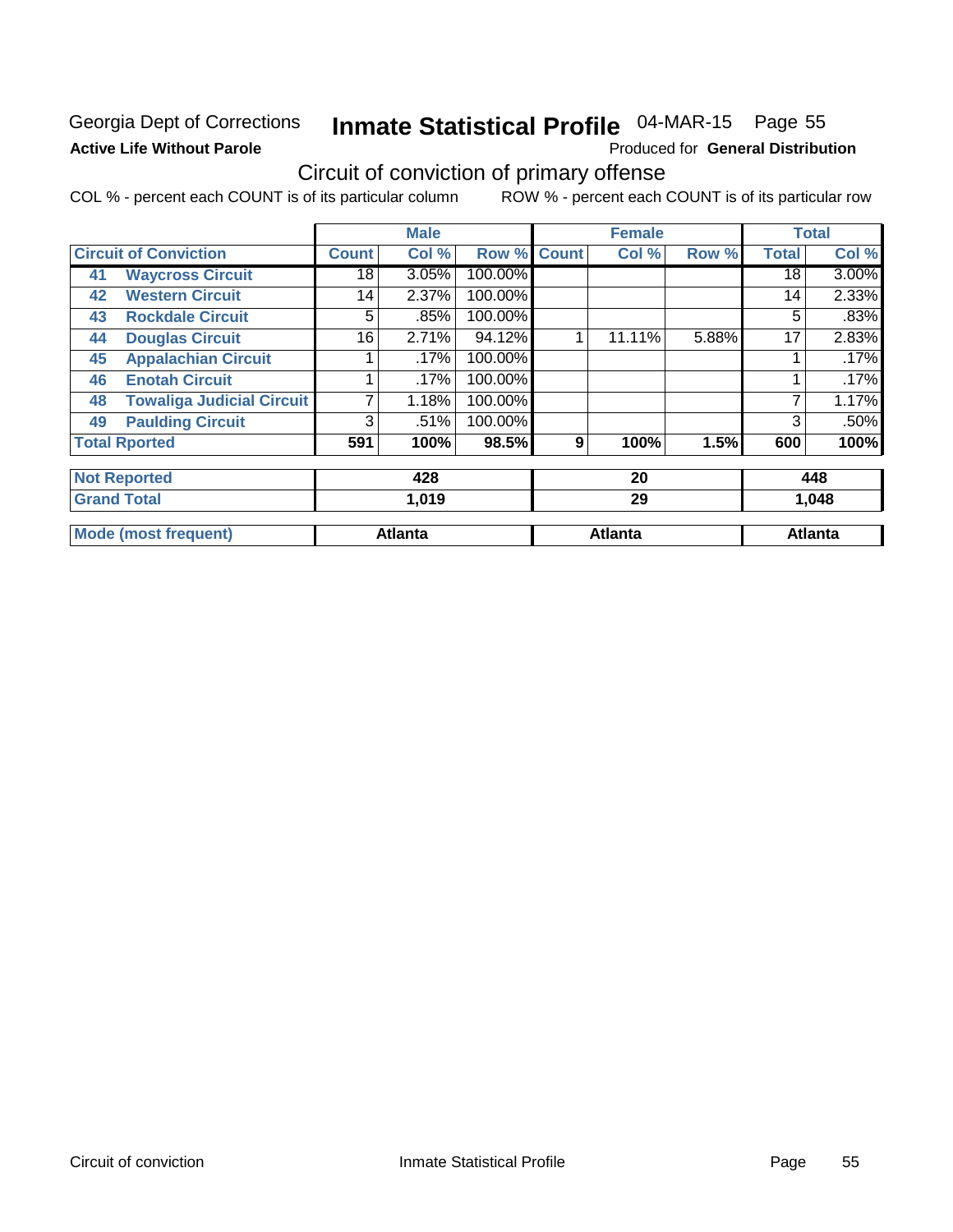#### **Active Life Without Parole**

#### Produced for **General Distribution**

### Years served (jail + prison) in this incarceration

|                       |                 | <b>Male</b> |         |                | <b>Female</b> |                  |                 | <b>Total</b> |
|-----------------------|-----------------|-------------|---------|----------------|---------------|------------------|-----------------|--------------|
| <b>Years Served</b>   | <b>Count</b>    | Col %       | Row %   | <b>Count</b>   | Col %         | Row <sup>7</sup> | <b>Total</b>    | Col %        |
| Less than one year    | 81              | 7.95%       | 95.29%  | 4              | 13.79%        | 4.71%            | 85              | 8.11%        |
| 1 to 1.99 years       | 99              | 9.72%       | 94.29%  | $\overline{6}$ | 20.69%        | 5.71%            | 105             | 10.02%       |
| 2 to 2.99 years       | 84              | 8.24%       | 92.31%  | 7              | 24.14%        | 7.69%            | $\overline{91}$ | 8.68%        |
| 3 to 3.99 years       | 80              | 7.85%       | 98.77%  | 1              | 3.45%         | 1.23%            | 81              | 7.73%        |
| 4 to 4.99 years       | $\overline{52}$ | 5.10%       | 98.11%  | $\mathbf{1}$   | 3.45%         | 1.89%            | $\overline{53}$ | 5.06%        |
| 5 to 5.99 years       | $\overline{37}$ | 3.63%       | 100.00% |                |               |                  | $\overline{37}$ | 3.53%        |
| 6 to 6.99 years       | $\overline{23}$ | 2.26%       | 100.00% |                |               |                  | $\overline{23}$ | 2.19%        |
| 7 to 7.99 years       | $\overline{36}$ | 3.53%       | 100.00% |                |               |                  | $\overline{36}$ | 3.44%        |
| 8 to 8.99 years       | $\overline{26}$ | 2.55%       | 92.86%  | $\overline{2}$ | 6.90%         | 7.14%            | $\overline{28}$ | 2.67%        |
| 9 to 9.99 years       | $\overline{27}$ | 2.65%       | 96.43%  | $\overline{1}$ | 3.45%         | 3.57%            | $\overline{28}$ | 2.67%        |
| 10 to 10.99 years     | $\overline{40}$ | 3.93%       | 100.00% |                |               |                  | $\overline{40}$ | 3.82%        |
| 11 to 11.99 years     | $\overline{24}$ | 2.36%       | 96.00%  | 1              | 3.45%         | 4.00%            | $\overline{25}$ | 2.39%        |
| 12 to 12.99 years     | $\overline{45}$ | 4.42%       | 91.84%  | $\overline{4}$ | 13.79%        | 8.16%            | 49              | 4.68%        |
| 13 to 13.99 years     | $\overline{40}$ | 3.93%       | 100.00% |                |               |                  | $\overline{40}$ | 3.82%        |
| 14 to 14.99 years     | $\overline{44}$ | 4.32%       | 100.00% |                |               |                  | 44              | 4.20%        |
| 15 to 15.99 years     | $\overline{39}$ | 3.83%       | 100.00% |                |               |                  | $\overline{39}$ | 3.72%        |
| 16 to 16.99 years     | $\overline{34}$ | 3.34%       | 97.14%  | 1              | 3.45%         | 2.86%            | $\overline{35}$ | 3.34%        |
| 17 to 17.99 years     | $\overline{50}$ | 4.91%       | 98.04%  | 1              | 3.45%         | 1.96%            | $\overline{51}$ | 4.87%        |
| 18 to 18.99 years     | 43              | 4.22%       | 100.00% |                |               |                  | 43              | 4.10%        |
| 19 to 19.99 years     | $\overline{32}$ | 3.14%       | 100.00% |                |               |                  | $\overline{32}$ | 3.05%        |
| 20 to 20.99 years     | $\overline{25}$ | 2.45%       | 100.00% |                |               |                  | $\overline{25}$ | 2.39%        |
| 21 to 21.99 years     | $\overline{20}$ | 1.96%       | 100.00% |                |               |                  | $\overline{20}$ | 1.91%        |
| 22 to 22.99 years     | 6               | 0.59%       | 100.00% |                |               |                  | 6               | 0.57%        |
| 23 to 23.99 years     | 6               | 0.59%       | 100.00% |                |               |                  | $\overline{6}$  | 0.57%        |
| 24 to 24.99 years     | $\overline{2}$  | 0.20%       | 100.00% |                |               |                  | $\overline{2}$  | 0.19%        |
| 25 to 25.99 years     | $\mathbf{1}$    | 0.10%       | 100.00% |                |               |                  | $\mathbf{1}$    | 0.10%        |
| 26 to 26.99 years     | $\overline{9}$  | 0.88%       | 100.00% |                |               |                  | $\overline{9}$  | 0.86%        |
| 27 to 27.99 years     | $\overline{1}$  | 0.10%       | 100.00% |                |               |                  | $\overline{1}$  | 0.10%        |
| 28 to 28.99 years     | $\overline{3}$  | 0.29%       | 100.00% |                |               |                  | $\overline{3}$  | 0.29%        |
| Thirty $+$ years      | $\overline{10}$ | 0.98%       | 100.00% |                |               |                  | $\overline{10}$ | 0.95%        |
| <b>Total Reported</b> | 1,019           | 100%        | 97.23%  | 29             | 100%          | 2.77%            | 1,048           | 100.0%       |

| <b>Not Reported</b>    |                    |                 |               |
|------------------------|--------------------|-----------------|---------------|
| <b>Grand Total</b>     | 1.019              | 29              | 1.048         |
|                        |                    |                 |               |
| Mean<br>(average)      | 9.75               | 5.47            | 9.64          |
| <b>Median (middle)</b> | 8.52               | 2.28            | 8.44          |
| Mode (most frequent)   | Less than one year | 2 to 2.99 years | Less than one |
|                        |                    |                 | year          |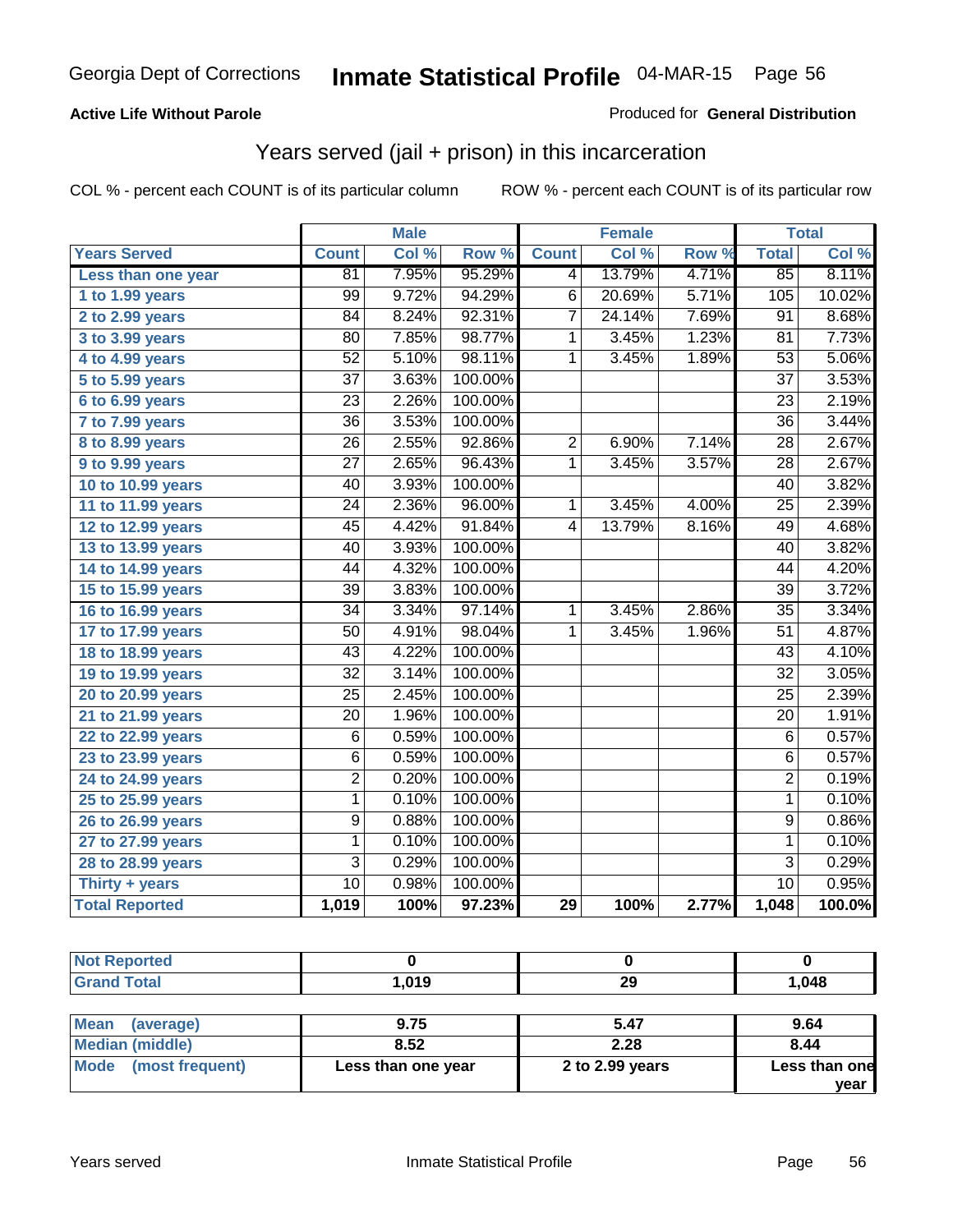#### **Active Life Without Parole**

Produced for **General Distribution**

### Results of most recent HIV tests

|                         |              | <b>Male</b> |        |              | <b>Female</b> |          |       | Total    |
|-------------------------|--------------|-------------|--------|--------------|---------------|----------|-------|----------|
| <b>HIV Test Results</b> | <b>Count</b> | Col %       | Row %  | <b>Count</b> | Col %         | Row %    | Total | Col %    |
| <b>Positive</b>         |              | 0.70%       | 87.50% |              | 3.45%         | 12.50%   |       | $0.78\%$ |
| <b>Negative</b>         | 993          | 99.30%      | 97.26% | 28           | 96.55%        | $2.74\%$ | 1,021 | 99.22%   |
| <b>Total Reported</b>   | .000         | 100%        | 97.18% | 29           | 100%          | 2.82%    | 1,029 | 100%     |

| <b>Not Reported</b>         |      |        |      |
|-----------------------------|------|--------|------|
| <b>Cotal</b><br><b>Gret</b> | .019 | ົ<br>Ψ | ,048 |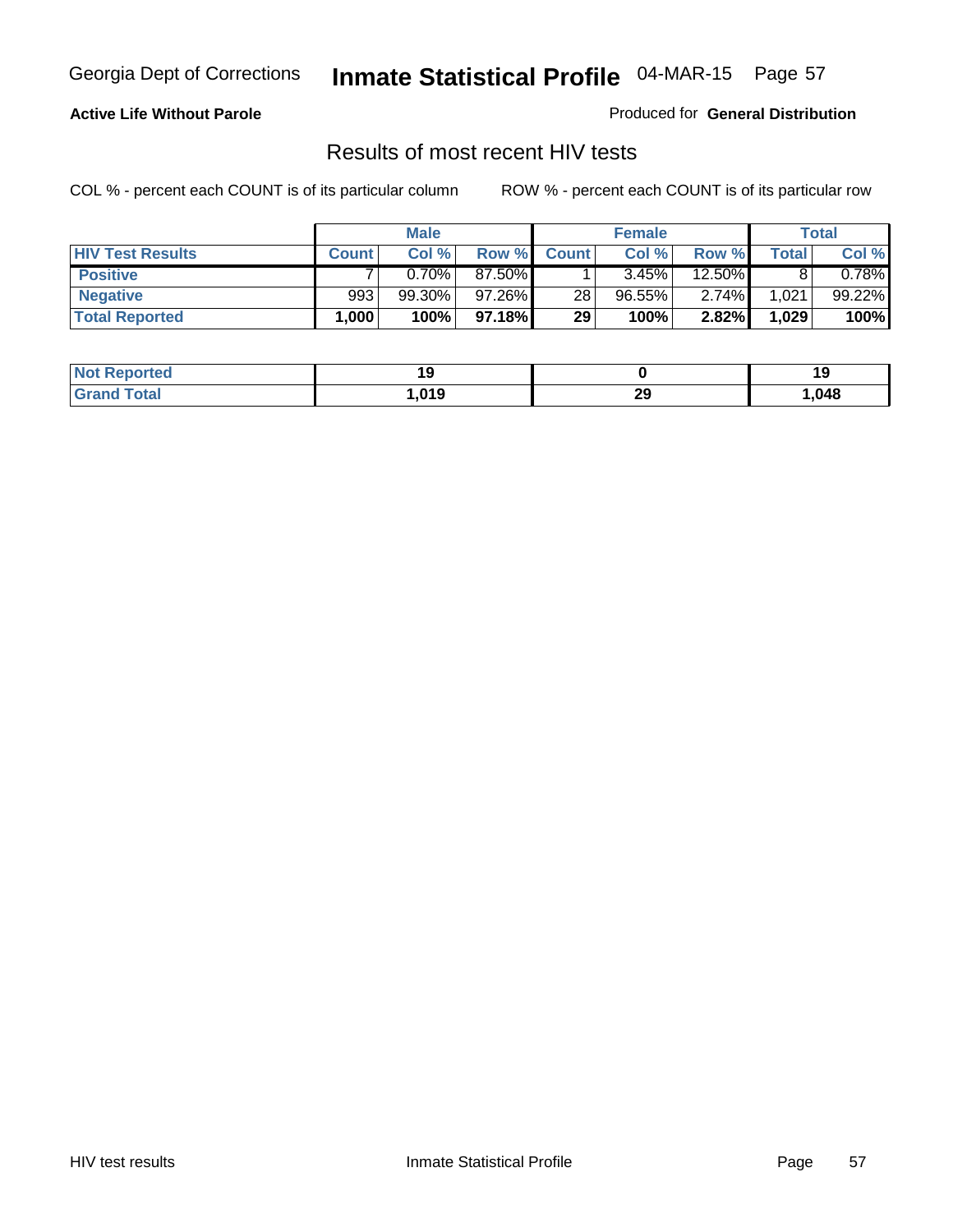#### **Active Life Without Parole**

Produced for **General Distribution**

### Results of most recent tuberculosis test

|                                  |              | <b>Male</b> |         |              | <b>Female</b> |          |       | Total  |
|----------------------------------|--------------|-------------|---------|--------------|---------------|----------|-------|--------|
| <b>Tuberculosis Test Results</b> | <b>Count</b> | Col %       | Row %   | <b>Count</b> | Col %         | Row %    | Total | Col %  |
| <b>Positive on current test</b>  | 238          | 23.80%      | 98.76%  |              | $10.34\%$     | $1.24\%$ | 241   | 23.42% |
| <b>Negative</b>                  | 762          | 76.20%      | 96.70%  | 26           | 89.66%        | $3.30\%$ | 788   | 76.58% |
| <b>Total Reported</b>            | .000         | 100%        | 97.18%I | 29           | 100%          | 2.82%    | 1,029 | 100%   |

| <b>Not Reported</b>   |      |          |      |
|-----------------------|------|----------|------|
| <b>Total</b><br>Grand | ,019 | つく<br>23 | ,048 |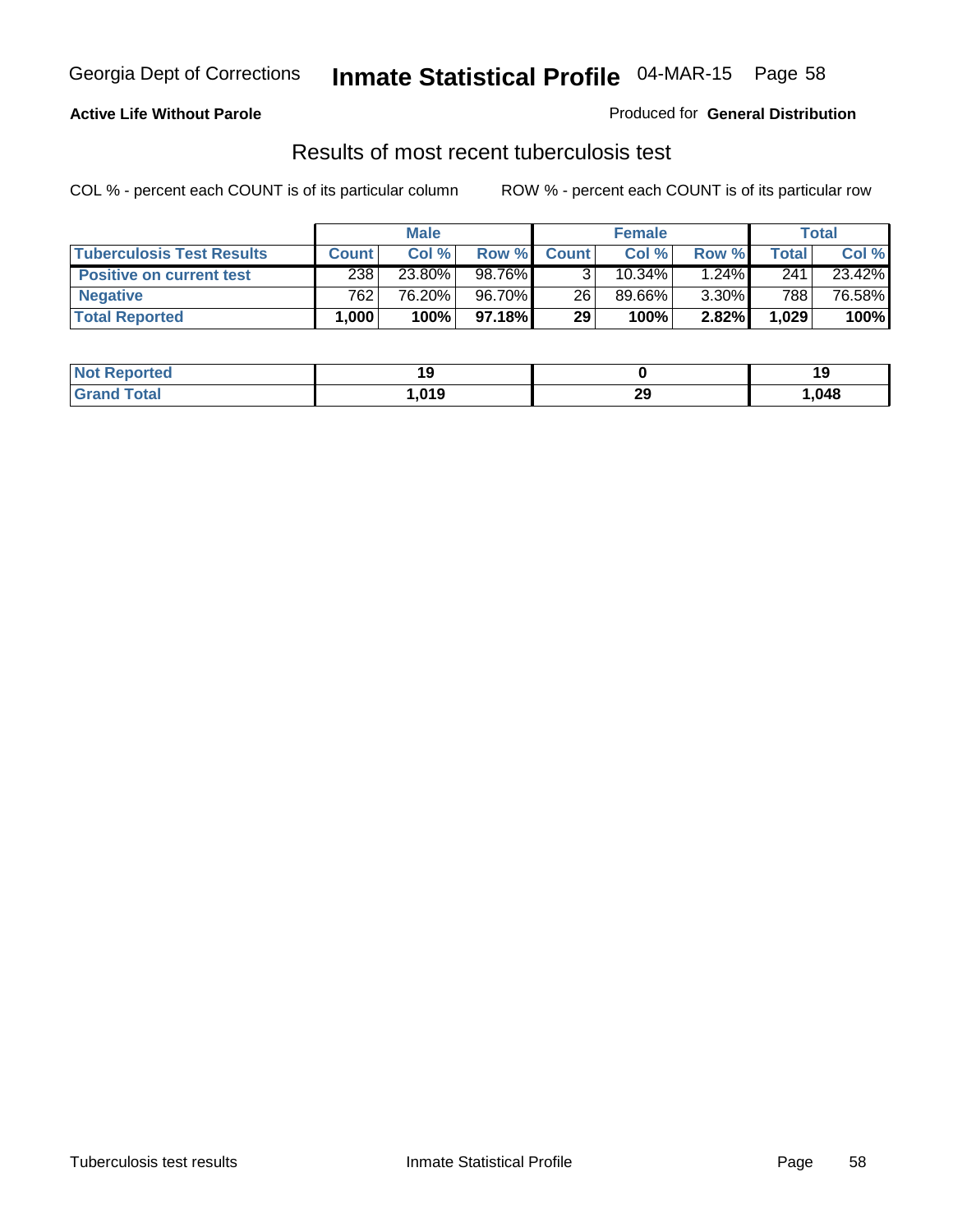#### **Active Life Without Parole**

Produced for **General Distribution**

### Results of most recent syphilis test

|                                 |              | <b>Male</b> |        |              | <b>Female</b> |       |       | Total     |
|---------------------------------|--------------|-------------|--------|--------------|---------------|-------|-------|-----------|
| <b>Syphilis Test Results</b>    | <b>Count</b> | Col %       | Row %  | <b>Count</b> | Col %         | Row % | Total | Col %     |
| <b>Positive on current test</b> | 16           | 2.55%       | 94.12% |              | 9.09%         | 5.88% | 17    | $2.66\%$  |
| <b>Negative</b>                 | 611          | 97.45%      | 98.39% | 10           | 90.91%        | 1.61% | 621   | $97.34\%$ |
| <b>Total Reported</b>           | 627          | 100%        | 98.28% | 11           | 100%          | 1.72% | 638   | 100%      |

| <b>Not Reported</b>     | 392  | . .       | 410  |
|-------------------------|------|-----------|------|
| <b>Total</b><br>' Grano | .019 | nr.<br>23 | ,048 |